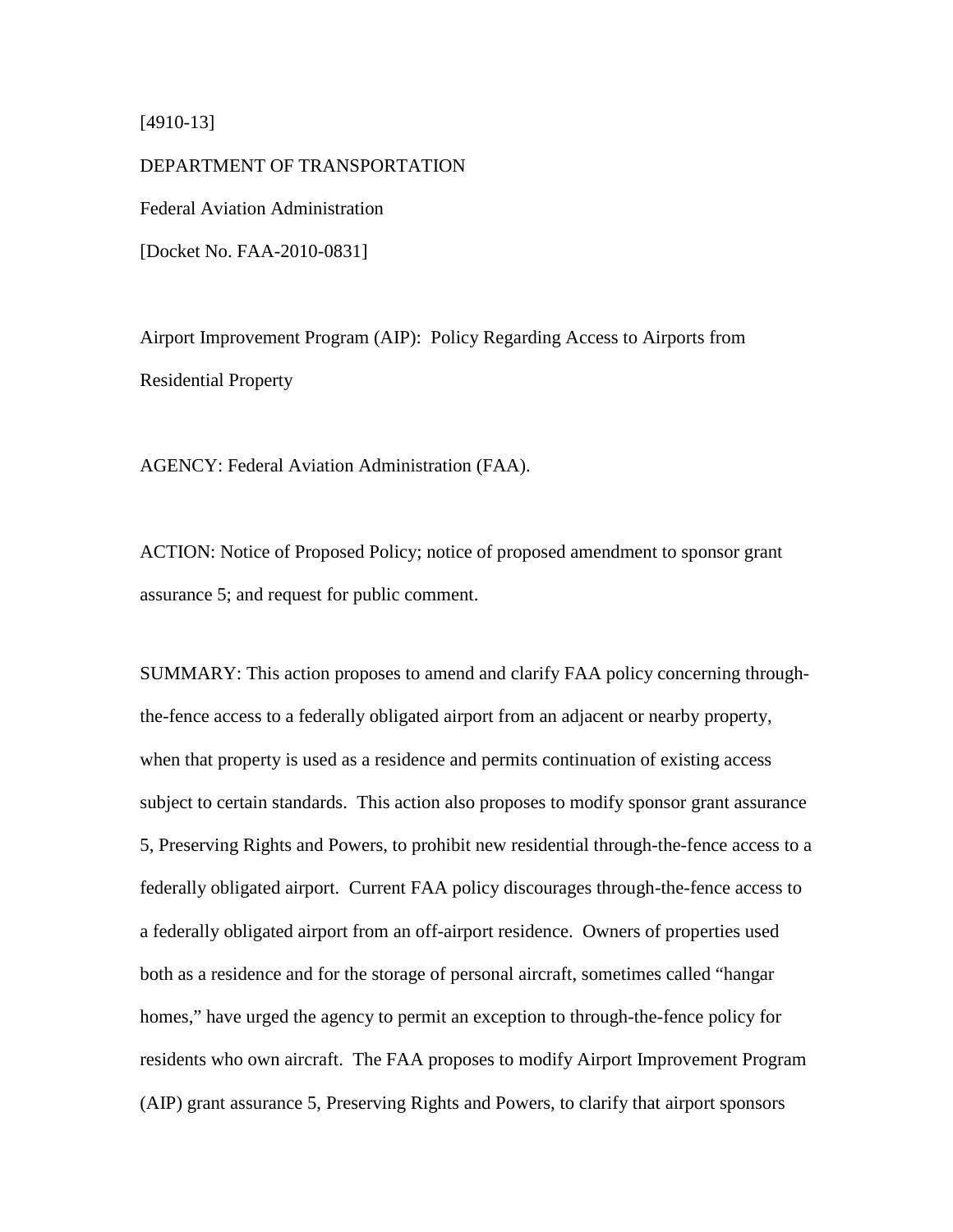are prohibited from permitting new through-the-fence access from residential properties. Pursuant to applicable law, the Secretary of Transportation is required to provide notice in the Federal Register and an opportunity for the public to comment upon proposals to modify or add new AIP assurances. The agency recognizes that there are airports at which residential through-the-fence access already exists. The FAA will not consider sponsors of these airports to be in violation of current grant assurances if the airport sponsor meets certain standards for control of airport operations and development; selfsustaining and nondiscriminatory airport rates; and compatible land use.

At present, there are 75 airports in the continental U.S. where residential through-thefence access is known to exist. This represents less than 3 percent of the 3,300 airports listed in the FAA's National Plan of Integrated Airport Systems (NPIAS) and eligible for federal investment. While the vast majority of airport sponsors do not have residential through-the-fence access, due to the increasing number of requests to establish such access, particularly at general aviation airports, the agency has revisited the policy in order to establish clear guidance for the future.

DATES: Send your comments on or before [Insert date 45 days after date of publication in the Federal Register]. The FAA will consider comments received on the Proposed Policy and the proposed grant assurance modification. Any necessary or appropriate revision to the Policy or the grant assurance modification resulting from the comments received will be adopted as of the date of a subsequent publication in the Federal Register.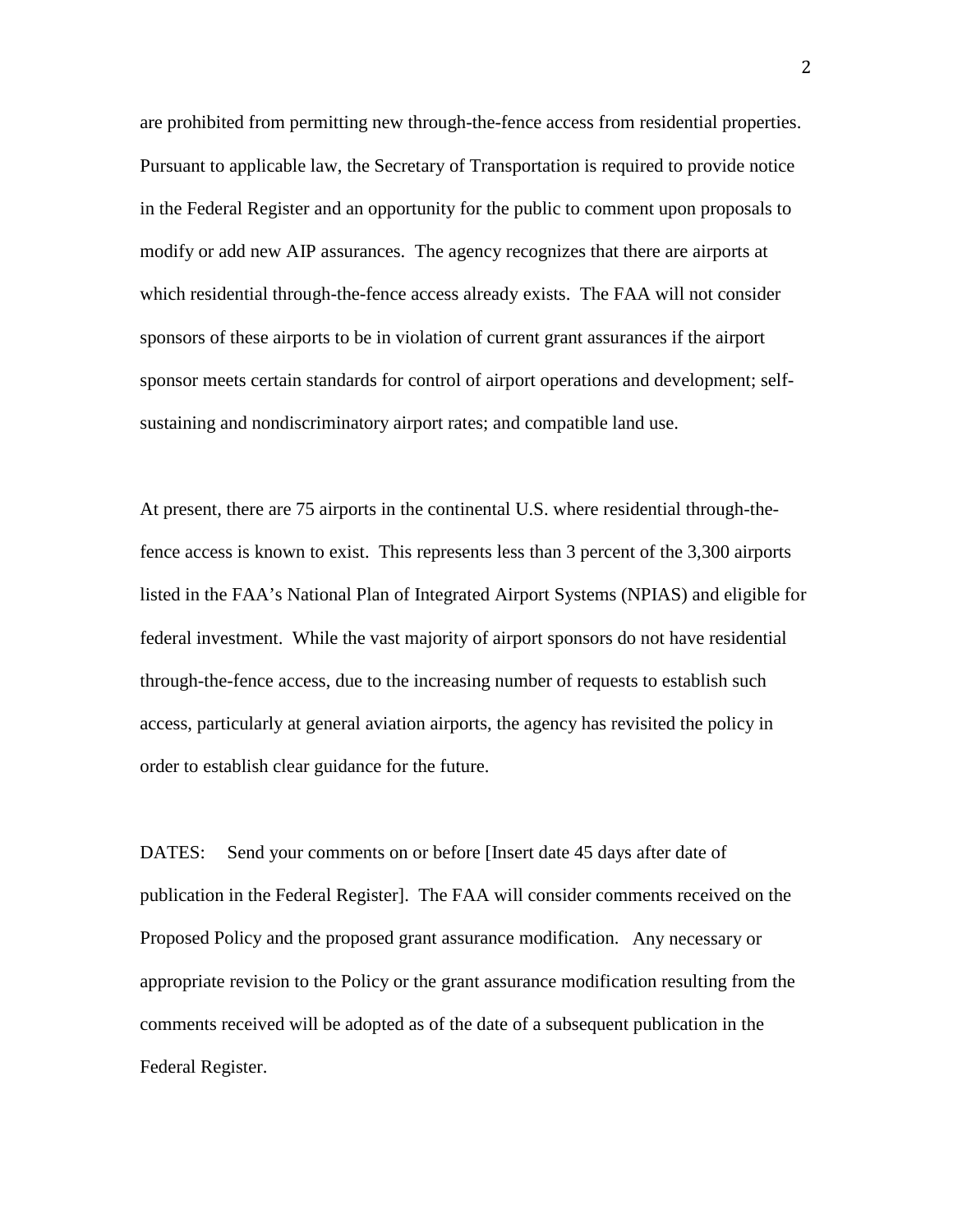ADDRESSES: You may send comments [identified by Docket Number FAA-2010-0831] using any of the following methods:

• Government-wide rulemaking web site: Go to http://www.regulations.gov and follow the instructions for sending your comments electronically.

• Mail: Docket Operations, U.S. Department of Transportation, West Building, Ground Floor, Room W12-140, Routing Symbol M-30, 1200 New Jersey Avenue, SE, Washington, DC 20590.

• Fax: 1-202-493-2251.

• Hand Delivery: To Docket Operations, Room W12-140 on the ground floor of the West Building, 1200 New Jersey Avenue, SE, Washington, DC 20590, between 9 a.m. and 5 p.m., Monday through Friday, except Federal holidays.

For more information on the notice and comment process, see the SUPPLEMENTARY INFORMATION section of this document.

Privacy: We will post all comments we receive, without change, to http://www.regulations.gov, including any personal information you provide. For more information, see the Privacy Act discussion in the SUPPLEMENTARY INFORMATION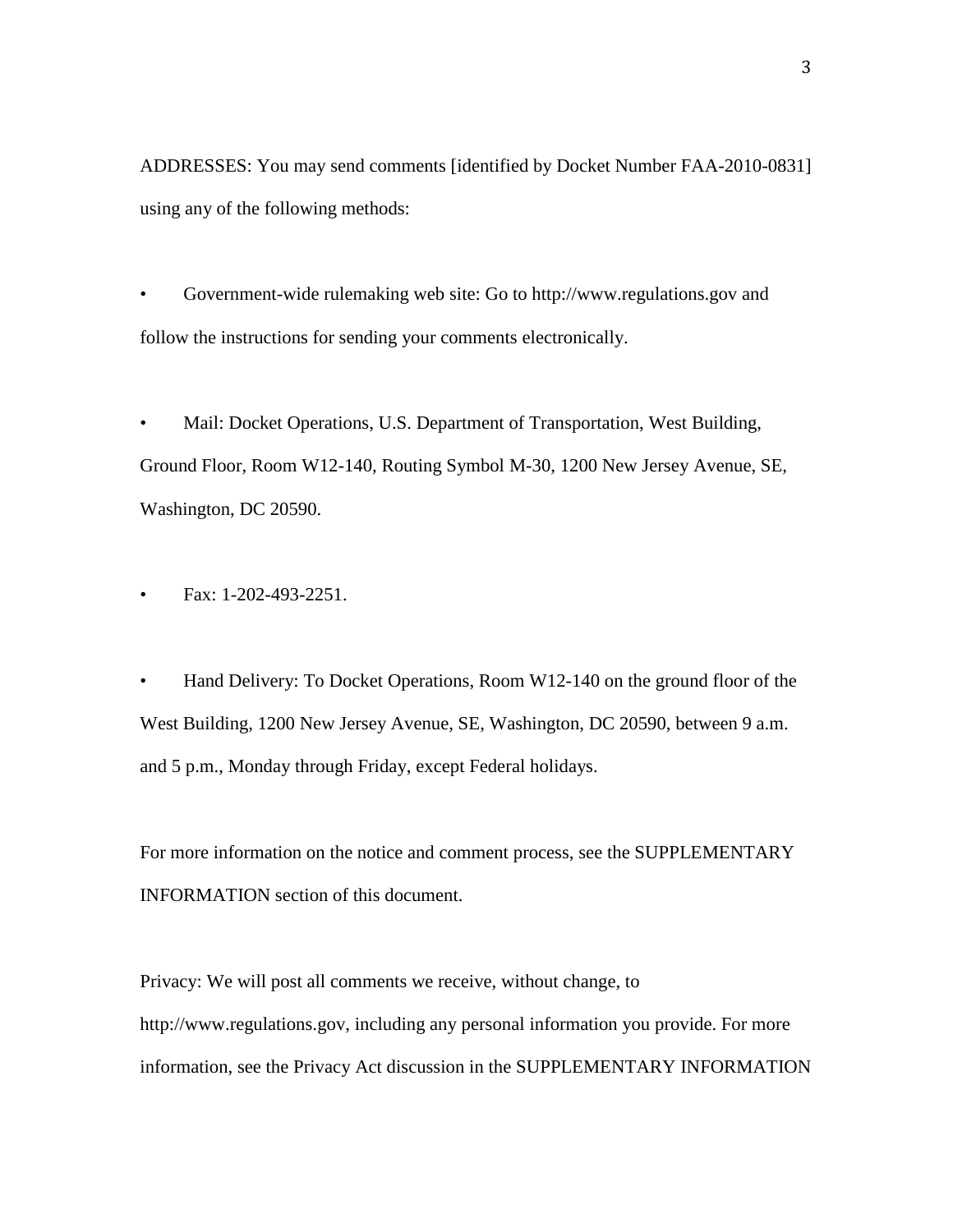section of this document.

Docket: To read background documents or comments received, go to http://www.regulations.gov at any time or to Room W12-140 on the ground floor of the West Building, 1200 New Jersey Avenue, SE, Washington, DC, between 9 a.m. and 5 p.m., Monday through Friday, except Federal holidays.

FOR FURTHER INFORMATION CONTACT: Randall S. Fiertz, Director, Office of Airport Compliance and Field Operations, Federal Aviation Administration, 800 Independence Avenue, SW, Washington, DC 20591, telephone (202) 267-3085; facsimile: (202) 267-5257; e-mail: randall.fiertz@faa.gov.

#### SUPPLEMENTARY INFORMATION:

#### Availability of Documents

 You can get an electronic copy of this notice and all other documents in this docket using the Internet by:

(1) Searching the Federal eRulemaking portal [\(http://www.regulations.gov/search\)](http://www.regulations.gov/search);

 (2) Visiting the FAA's Regulations and Policies Web page at http://www.faa.gov/regulations\_policies; or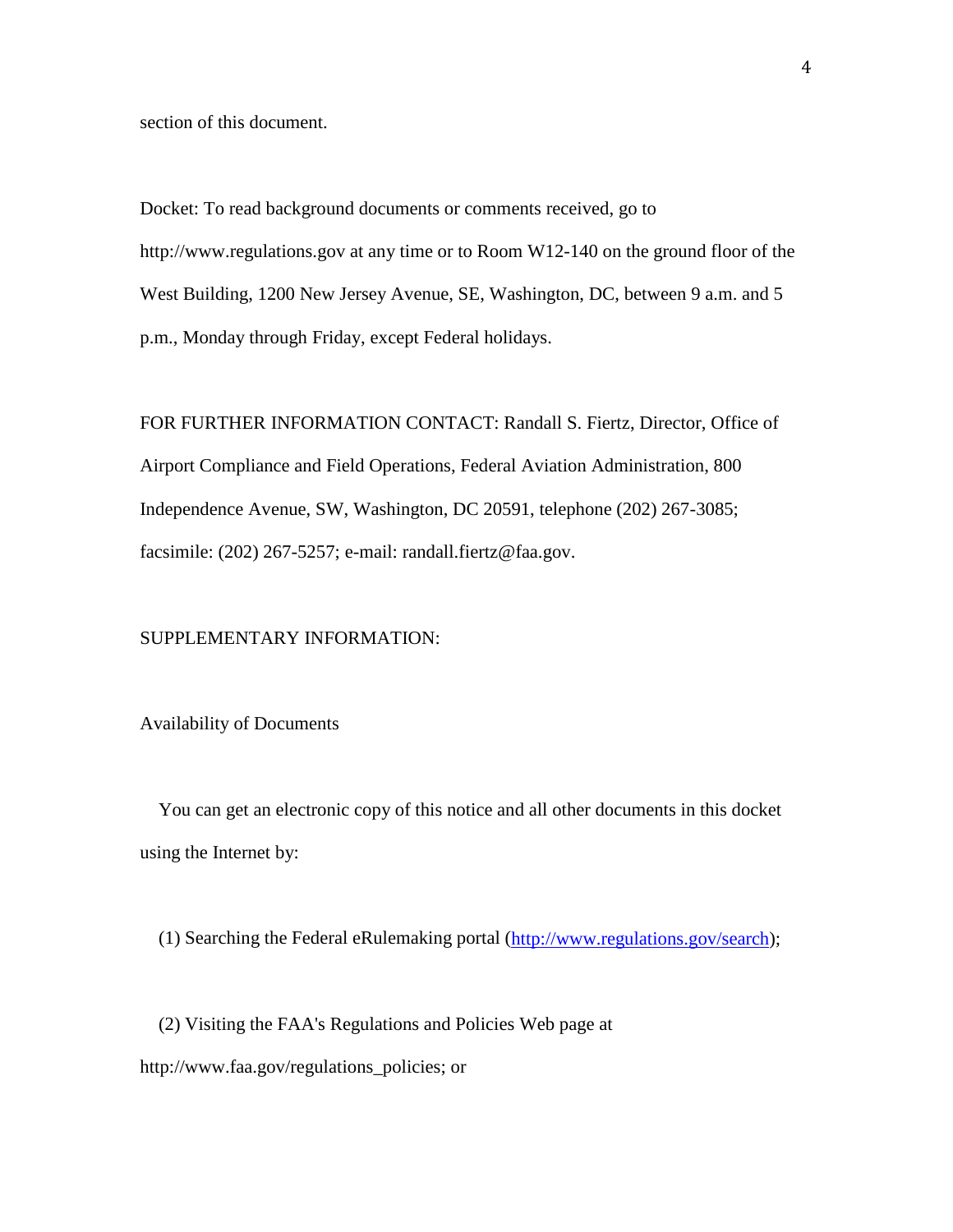(3) Accessing the Government Printing Office's Web page at [http://www.gpoaccess.gov/index.html.](http://www.gpoaccess.gov/index.html)

 You can also get a copy by sending a request to the Federal Aviation Administration, Office of Airport Compliance and Field Operations, 800 Independence Avenue, SW, Washington, DC 20591, or by calling (202) 267-3085. Make sure to identify the docket number, notice number, or amendment number of this proceeding.

Authority for the Policy and Grant Assurance Modification

 This notice is published under the authority described in Subtitle VII, Part B, Chapter 471, sections 47107 and 47122 of Title 49 United States Code.

#### **Background**

Sponsors of airports that accept planning and development grants from the FAA under the Airport Improvement Program (AIP), 49 U.S.C. §§ 47101 et seq., agree to a list of standard conditions, or grant assurances. Similar obligations also attach to the transfer of federal surplus property to airport sponsors and are often contained in surplus property deeds. These include responsibilities to retain the rights and powers necessary to control and operate the airport; to maintain the airport in a safe condition; to take reasonable steps to restrict land adjacent to the airport to compatible land uses; to allow access to the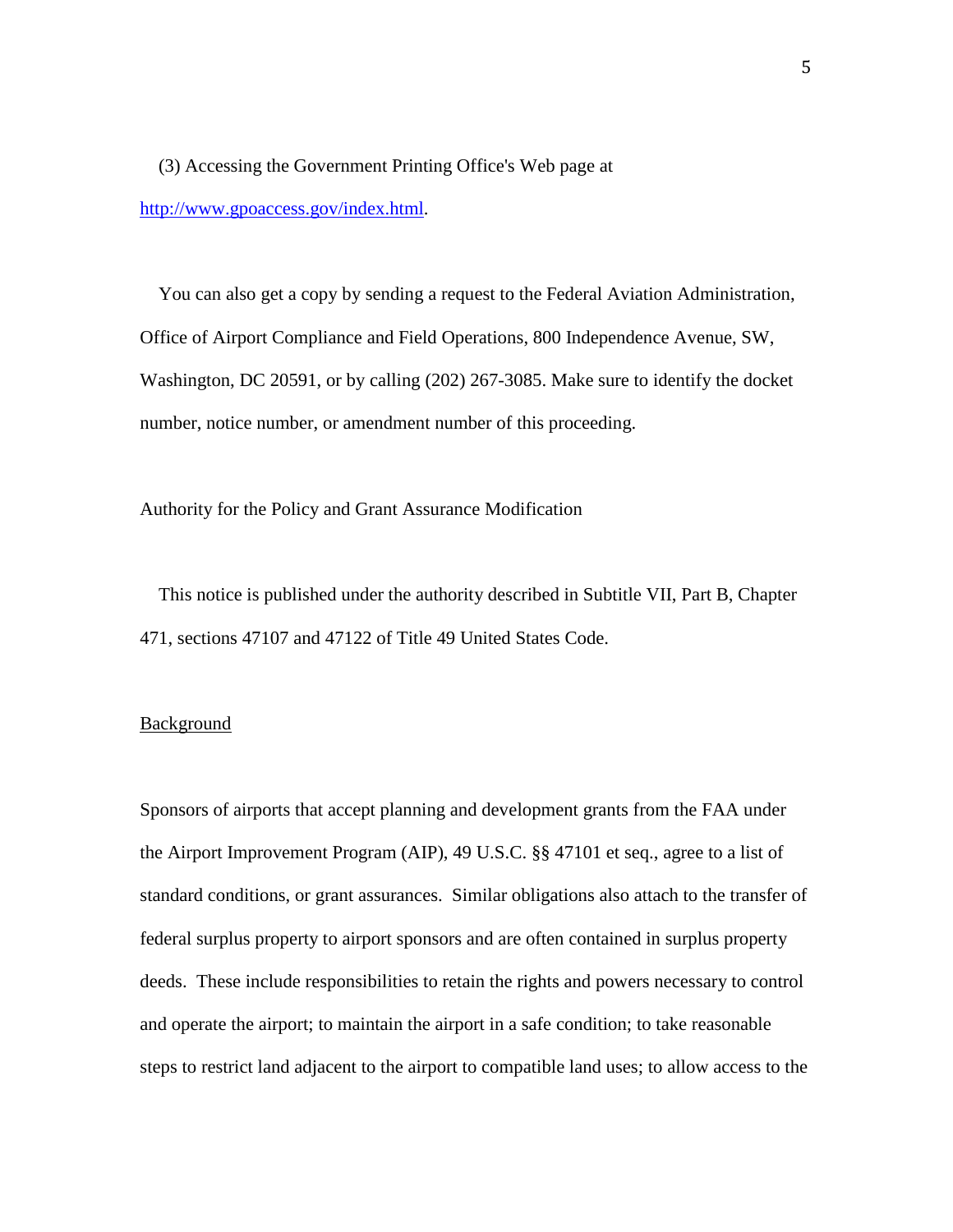airport on terms that are reasonable, not unjustly discriminatory to any category of user; and to maintain a rate structure for airport fees that makes the airport as self-sustaining as possible.

A complete list of the current grant assurances can be viewed at: [http://www.faa.gov/airports/aip/grant\\_assurances/](http://www.faa.gov/airports/aip/grant_assurances/)

Administration of the AIP, including sponsor compliance with grant assurances, is the responsibility of the FAA Associate Administrator for Airports. The FAA developed internal agency Order 5190, commonly referred to as the Airport Compliance Manual, which is used by agency employees in the administration of the AIP. On September 30, 2009, the agency issued FAA Order 5190.6B, Airport Compliance Manual; it superseded Order 5190.6A, which was in effect from 1989 to 2009. The new order was updated to reflect new statutory grant assurances and other pertinent statutory changes as well as changes in and clarifications of agency policy since 1989.

Typically, through-the-fence access allows an aircraft owner to store an aircraft at an offairport property, and to use the airport by way of a taxiway that crosses the airport boundary and connects the owner's property or neighborhood to the airport's runwaytaxiway system. Residential access to airports from residences was only briefly mentioned in Order 5190.6A. It defined through-the-fence access as where "an individual or corporation residing or doing business on an adjacent tract of land proposes to gain access to the landing area…." Order 5190.6A otherwise only dealt with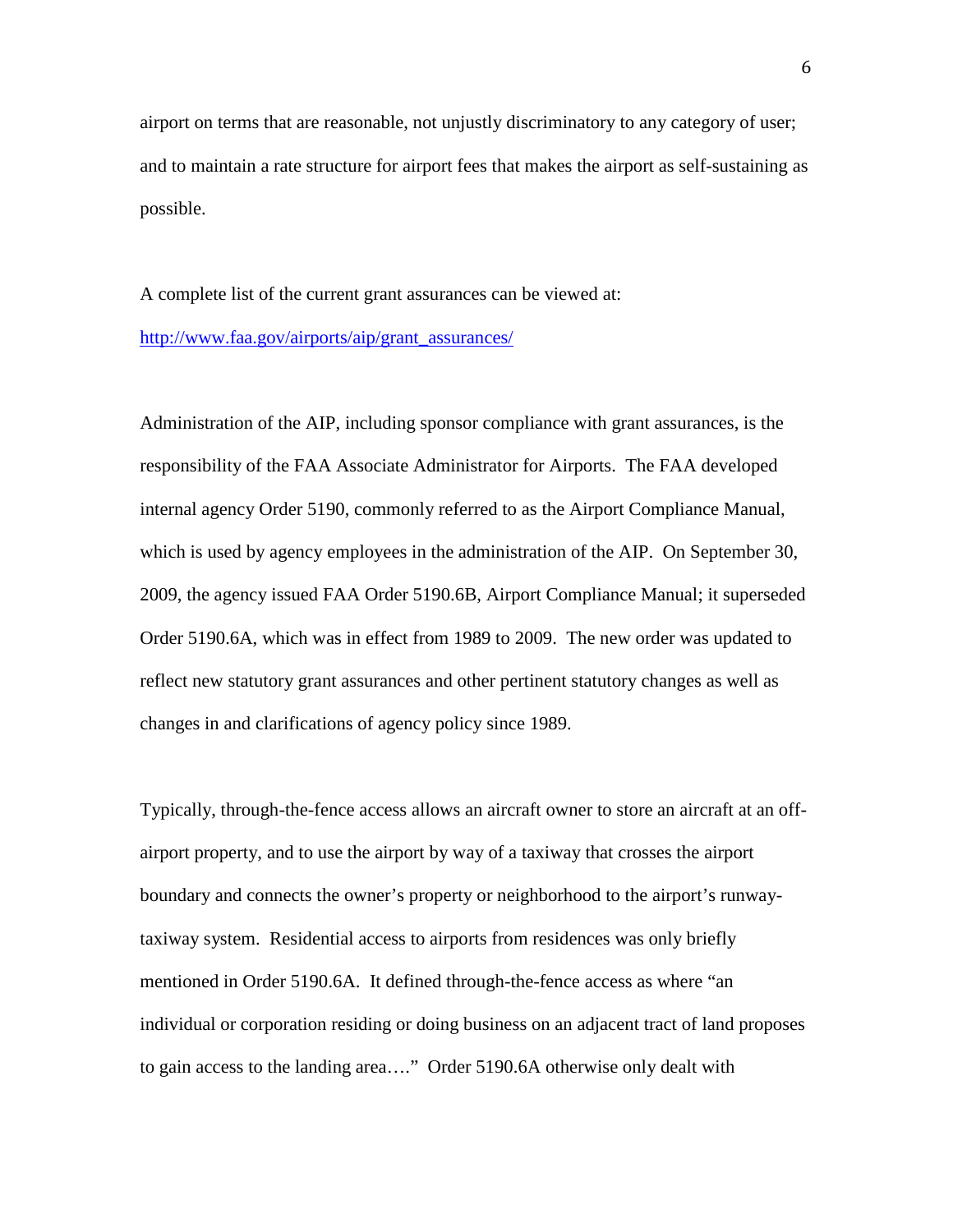commercial through-the-fence access, and stated that when this type of arrangement "circumvents the attainment of the public benefit for which the airport was developed, the owner of the airport will be notified that the airport may be in violation of his agreement with the Government." Order 5190.6A did not address airparks with multiple residences or the sponsor's authority to permit establishment of new residences with through-thefence access. Order 5190.6A stated a general policy recommending airport owners refrain from entering into residential through-the-fence agreements but did not articulate a policy that such access constituted a per se violation of federal grant assurance obligations.

In the mid-2000's, several issues specifically relating to residential use of property on or near several federally obligated general aviation airports came to the FAA's attention. In one case, the firm managing the airport established a residential development around the airport. In another case, a developer marketed hangar homes on the airport itself, next to a taxiway. In these cases and others, the FAA advised that the sponsor was precluded by its grant assurance obligations from permitting new residential development with through-the-fence access. In so advising, the agency cited violations of the AIP grant assurances relating to the rights and powers of the airport sponsor; economic discrimination; safe operation; and compatible land use. The FAA did not consider this to reflect any change in policy under Order 5190.6A, but rather an interpretation of that guidance and underlying grant assurance obligations as it applied to circumstances not anticipated in 1989.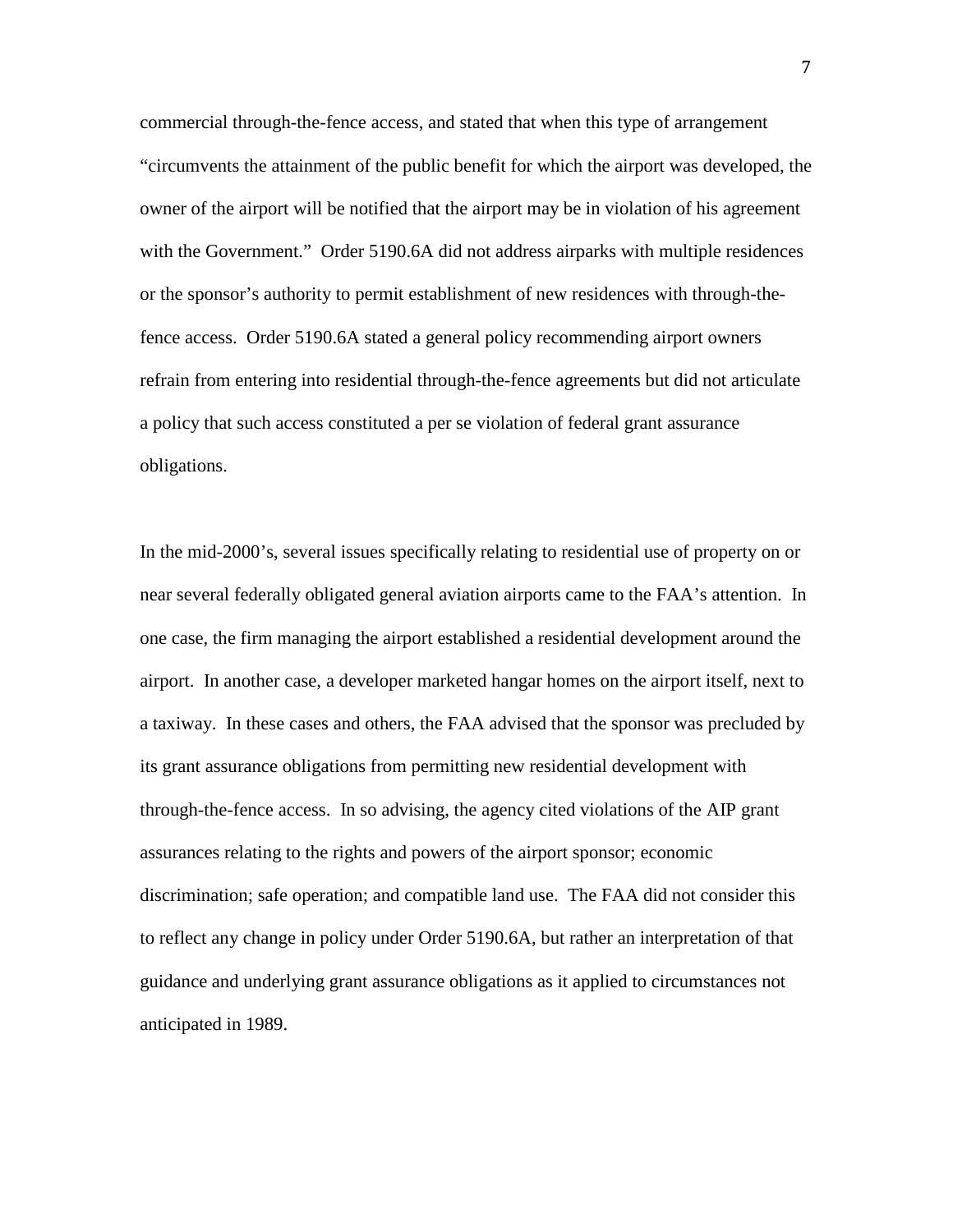The revisions to Order 5190.6B reflected the agency's strong policy concerns about new trends in residential through-the-fence access, which had been expressed in letters to sponsors and developers. Order 5190.6B stated that the FAA would not support any through-the-fence agreement associated with residential use, under any circumstances, since that action would be inconsistent with the federal obligation to ensure compatible land use adjacent to the airport. In response to requests from numerous airport sponsors, users, and FAA airport district office staff, the FAA issued draft Compliance Guidance Letter 2009-1 – Through-the-Fence and On-Airport Residential Access to Federally Obligated Airports, on October 13, 2009. The purpose of the Compliance Guidance Letter was to reiterate the FAA's policy regarding through-the-fence agreements and outline criteria for FAA personnel's review of these agreements. This guidance also discussed appropriate corrective actions that should be developed to prevent future residential through-the-fence access and limit its expansion. The FAA circulated the draft Compliance Guidance Letter among aviation user groups for comments from October 15, 2009 through December 21, 2009.

There has been no corresponding need for clarification of the agency's policy on commercial through-the-fence access. Commercial through-the-fence access has always been discouraged, but is a fact of life at some airports and a necessity at others where there is not sufficient land on airport for providers of aeronautical services. The potential adverse effects of commercial through-the-fence access can be mitigated by the measures discussed in Order 5190.6B, and the FAA is not proposing any changes to policy on commercial access.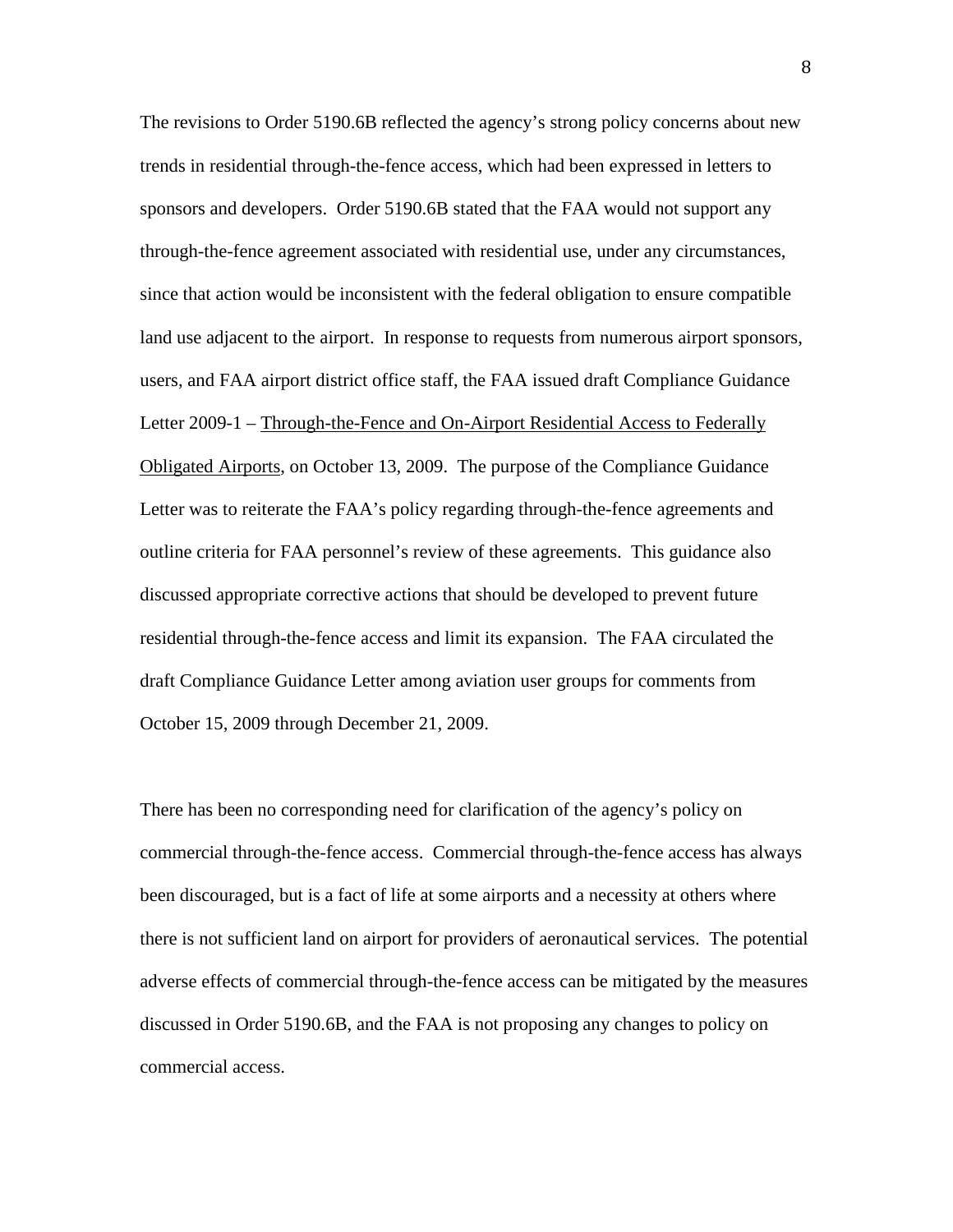#### FAA review of the new Policy statement and public outreach

In response to informal comments received on these actions, the FAA Associate Administrator for Airports directed the Office of Airport Compliance and Field Operations to review the policy for residential through-the-fence access as stated in Order 5190.6B. The Office of Airport Compliance and Field Operations took several steps to obtain public views on through-the-fence access as part of its policy review. Between July 2009 and March 2010, the Office of Airport Compliance and Field Operations:

- Received comments from stakeholders with regard to residential through-thefence access at an aviation membership association's convention.
- Accepted comments from interested aviation associations and their members on a draft compliance guidance letter on through-the-fence access.
- Met with aviation membership associations which commented on the issue.
- Met with airport representatives from Wittman Regional Airport in Oshkosh, Wisconsin, and observed a meeting with representatives from Sandpoint Airport in Idaho and the FAA's Northwest Mountain Regional Office staff. Both airports have existing residential through-the-fence access arrangements.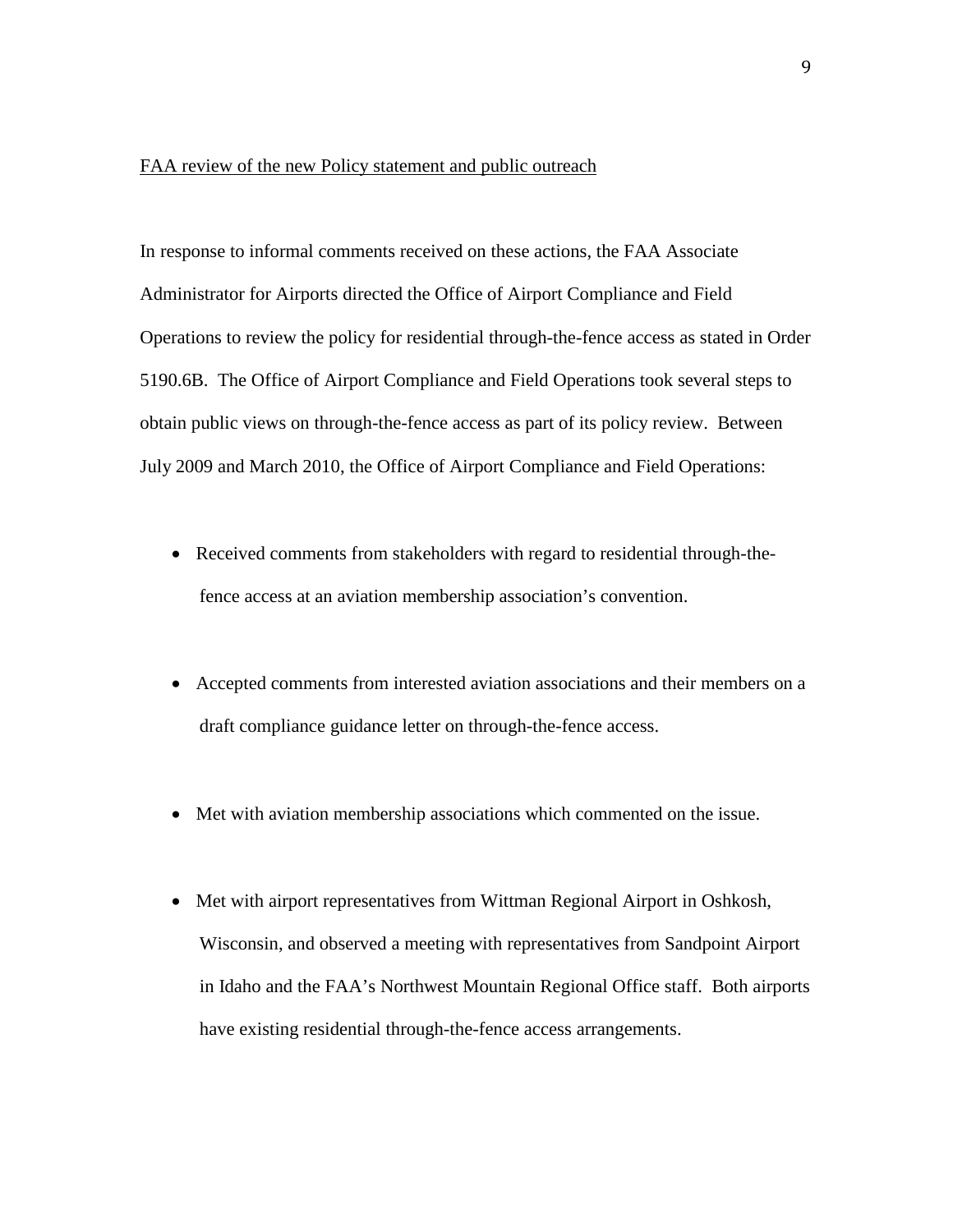- Spoke with state aviation officials of states with residential through-the-fence access.
- Conducted site visits and met with airport sponsors, local tenants, and residents at several other representative airports with existing residential through-the-fence access. Locations visited included airports in Erie, Colorado; Independence, Oregon; Driggs, Idaho; and Oneida, Tennessee.

Independent of the specific review of through-the-fence policy, the Office of Airport Compliance and Field Operations issued new Order 5190.6B for public review and comment. Any necessary corrections will be included in an update of the Order. A notice requesting public comment was published in the Federal Register on October 13, 2009 (74 FR 52524). Comments were due on March 31, 2010. Comments on the provisions of the Order related to residential through-the-fence will be addressed in finalizing this Policy. We expect to update the Order to reflect this Policy. Other comments will be dealt with separately in updating the Order.

#### Comments received on residential through-the-fence access, July 2009-March 2010

During its policy review, the Office of Airport Compliance and Field Operations received comments by written submission, by email, and verbally in meetings. Commenters included persons with residential through-the-fence access at a federally obligated airport; state aviation officials; airport management; local government officials;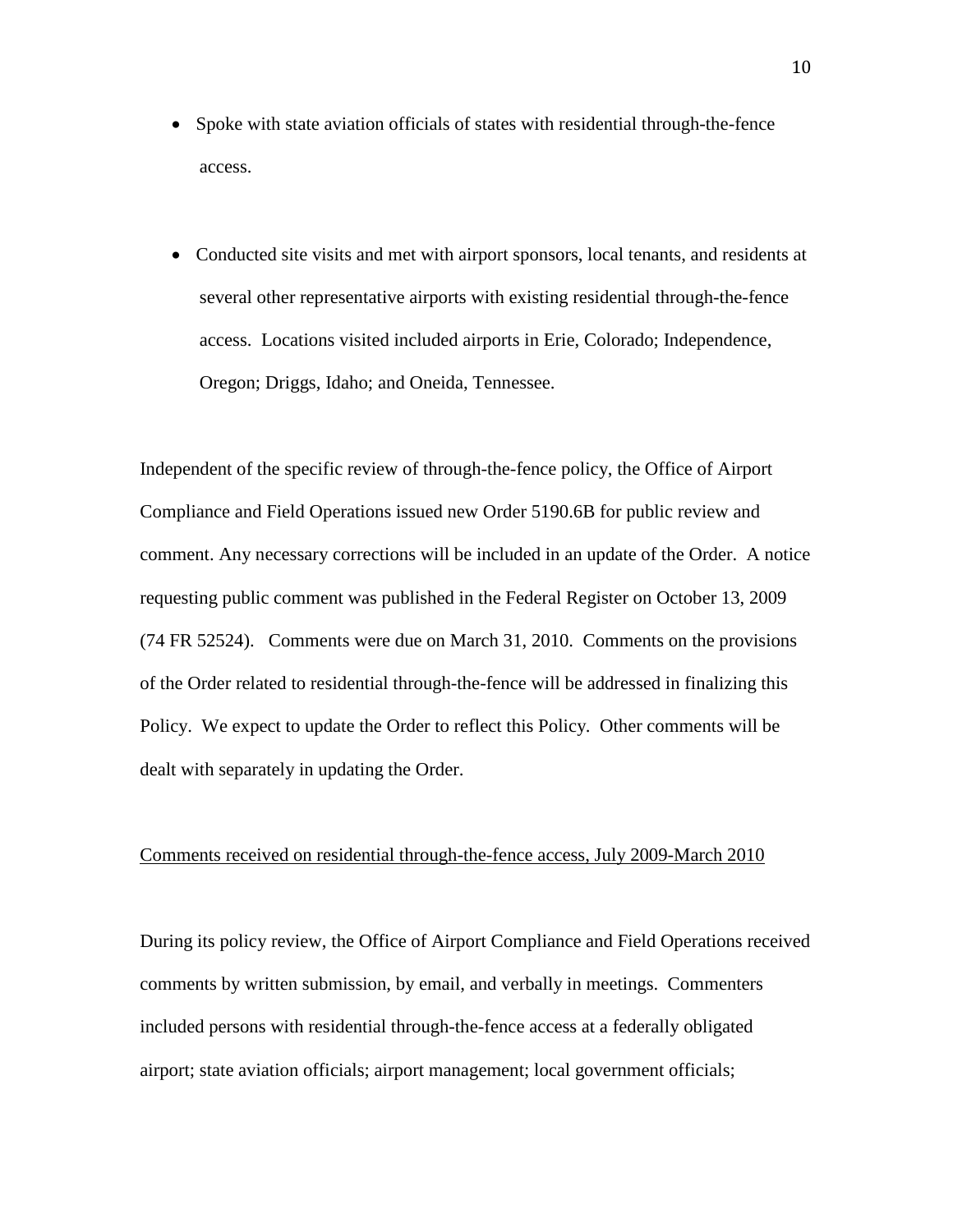developers; the Aircraft Owners and Pilots Association (AOPA); the American Association of Airport Executives (AAAE); the Experimental Aircraft Association (EAA); and the National Air Transportation Association (NATA). Many commenters took the position that residential through-the-fence access is actually beneficial for an airport. Some other commenters recognized potential and actual problems with such access, but stated that existing access should be allowed to continue even if new access is not allowed. EAA urged that residential through-the-fence be allowed, and that new requests for access be approved at general aviation airports. AOPA would accept a policy against establishing new residential through-the-fence access arrangements, but believed that existing locations should be permitted to continue. AAAE was concerned about requiring sponsors to depict through-the-fence access on the airport layout plan because the sponsor would not able to prevent the property owner from splitting the parcel and establishing a second access point not depicted on the airport layout plan. NATA would support a ban on new residential through-the-fence access and the elimination of existing uses.

Issues raised by one or more commenters can be summarized as follows:

Comment: Residential through-the-fence access provides a supportive community that likes aviation, will not complain about airport noise, and protects the airport in local politics.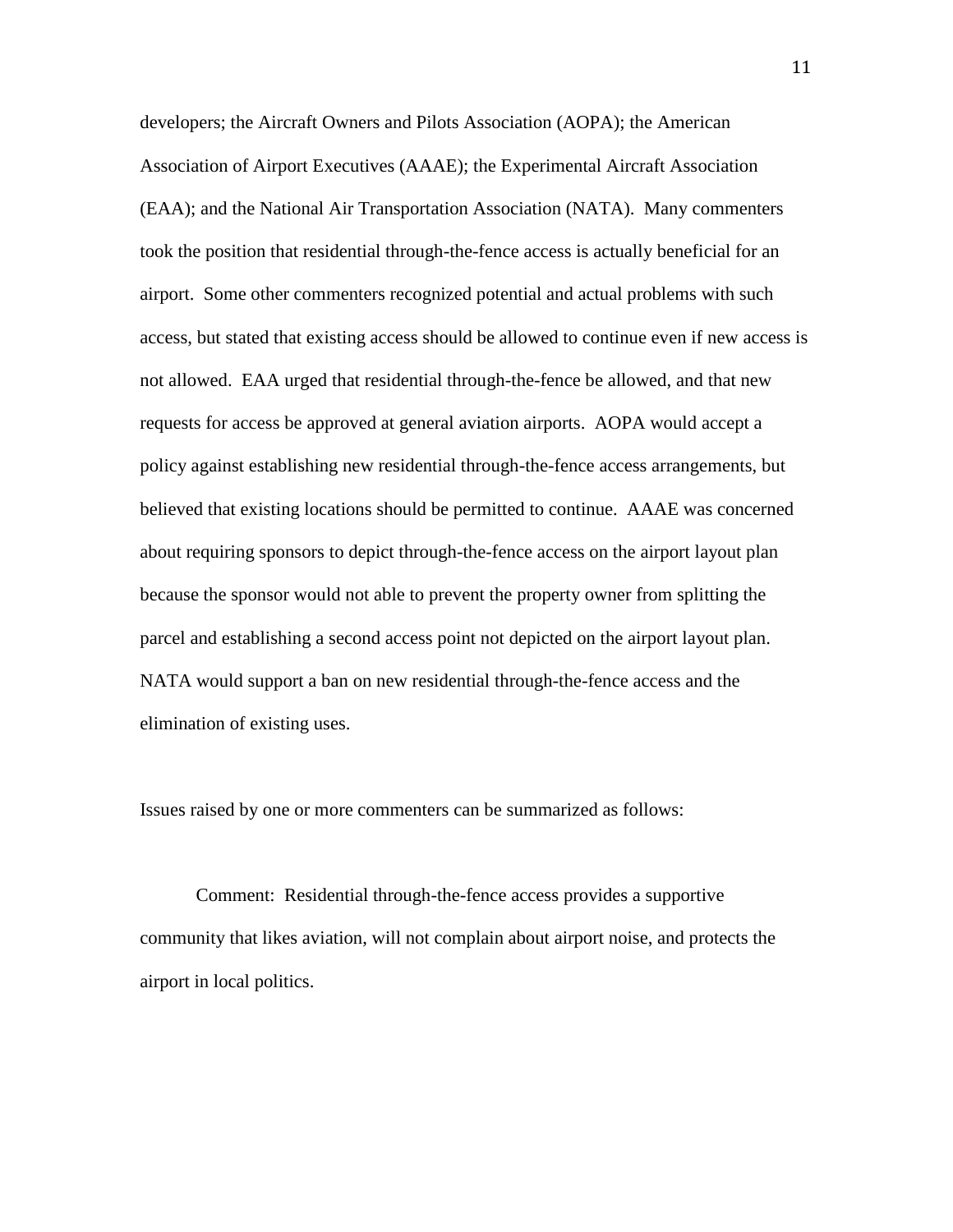Response: Owners of residential lots with through-the-fence access frequently commented that the airport benefits from such owners, because they support the airport and would not oppose aircraft operations like other residents. We agree that this is true up to a point. We accept that aircraft owners do not object to the presence of the airport, or to operations by others with similar aircraft. However, when faced with a change in operations at the airport that may affect the desirability of a nearby residence, for example operations by helicopters or larger aircraft types, a through-the-fence owner is just as likely to oppose the change as support it. It is a guiding principle of the National Plan of Integrated Airport Systems (NPIAS) that "[a]irports should be flexible and expandable, and able to meet increased demand and to accommodate new aircraft types." The FAA is concerned that owners of residential property next to an airport could attempt to limit the airport sponsor's flexibility to expand an airport or accommodate new aircraft types.

Secondly, while through-the-fence communities sometimes attempt to limit ownership to aircraft owners, there is no effective way to prevent turnover of these properties to non-aircraft owners at some point. When that happens, the airport may encounter significant local opposition from its immediate neighbors.

Comment: Hangar homes should be considered an exception to the FAA general policy that residences are an incompatible land use, because owners of hangar homes accept airport noise. A hangar home should not be considered a residential use; the need to locate it near an airport taxiway makes it an aeronautical use.

12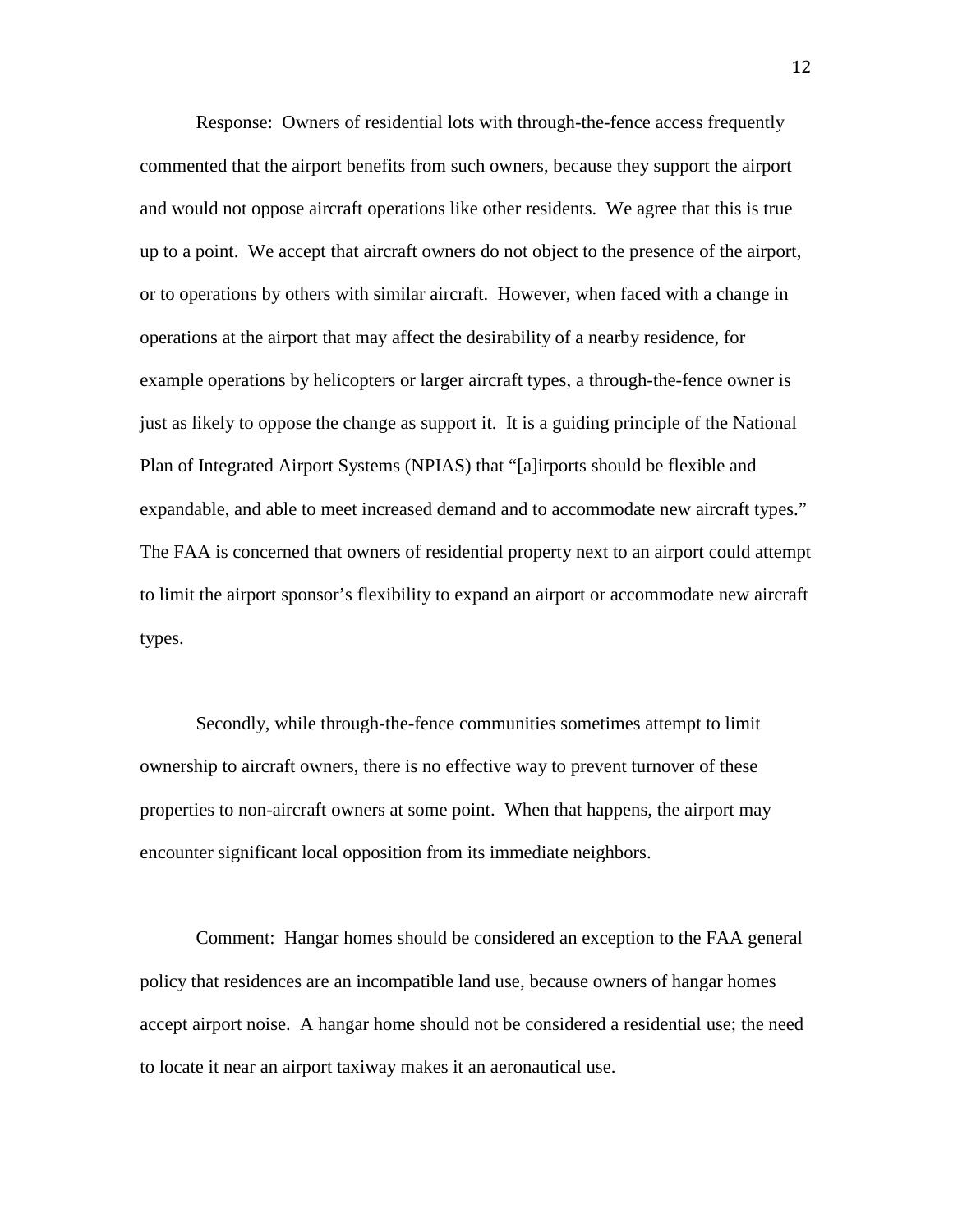Response: It is longstanding congressional and FAA policy that airports should be operated in a way that minimizes the impact of aircraft noise on communities. One of the key means of implementing that policy is to limit land uses around airports to uses compatible with airport noise and operations. Residential use is not a preferred, compatible use for properties adjacent to public-use airports. As such, the FAA has awarded several hundred million dollars in AIP grants in the past three decades for acquiring noise buffer land, relocating homes, and insulating homes to achieve compatible land use. Simultaneously adopting a policy that encourages more homes near airports is counter to these efforts. Distinguishing between homes without hangars and homes with hangars does not eliminate the domestic characteristics that present additional challenges, such as the proximity of children and pets, to normal airport operations. In addition, not all residents are aircraft owners, examples being family members and tenants. Furthermore, it is not possible to guarantee that a residence owned by an aircraft owner now will continue to be in the future. Even aircraft owners may be motivated more as homeowners than as aircraft owners, when faced with a proposed expansion of the airport or introduction of new aircraft types that might affect living conditions or residential property values. Finally, once in place, a residential use is difficult to move or eliminate because homeowners expect to retain the use and value of their home indefinitely.

Comment: Residential through-the-fence communities provide valuable revenue to the airport operator.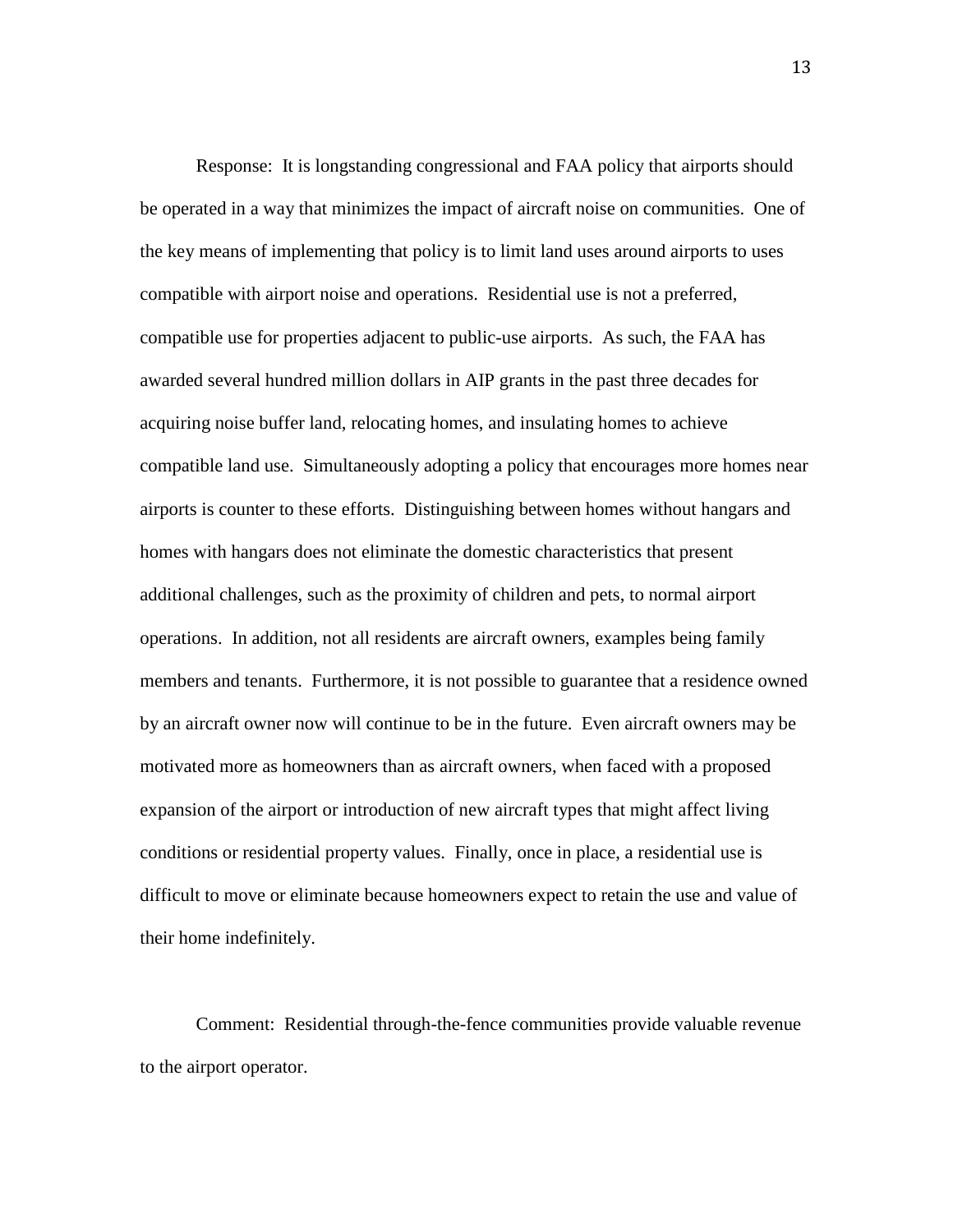Response: It is true that some residential through-the-fence users pay the airport for access. In a few cases, the airport operator has come to depend on that revenue. In cases where residential through-the-fence access rights already exist, the FAA believes that the airport should charge for that access, not only to support the airport but also to fairly distribute the recovery of airport operating and capital expenses across both tenants and non-tenant users of the airport. So, if an owner of land next to an airport has through-the-fence access to an airport, the owner should pay for that access. However, the potential for additional revenue to the airport does not justify the establishment of homes next to an airport. Also, the effect on revenue is not always positive. Storage of aircraft at off-airport lots with airport access can undermine the market for hangars and tie-downs on airport property.

Comment: Residential through-the-fence owners provide additional security at an airport.

Response: Residence of persons near the airport does not automatically translate into full-time surveillance. It is true that residents may notice suspicious activity, because they are familiar with the airport and are around more than persons who are just using the airport when they are flying or working on an aircraft. On the other hand, the existence of routine traffic through-the-fence from off-airport locations makes such activity less suspicious because it is expected. Also, just the existence of additional access points through the airport boundary tends to make the airport less secure, not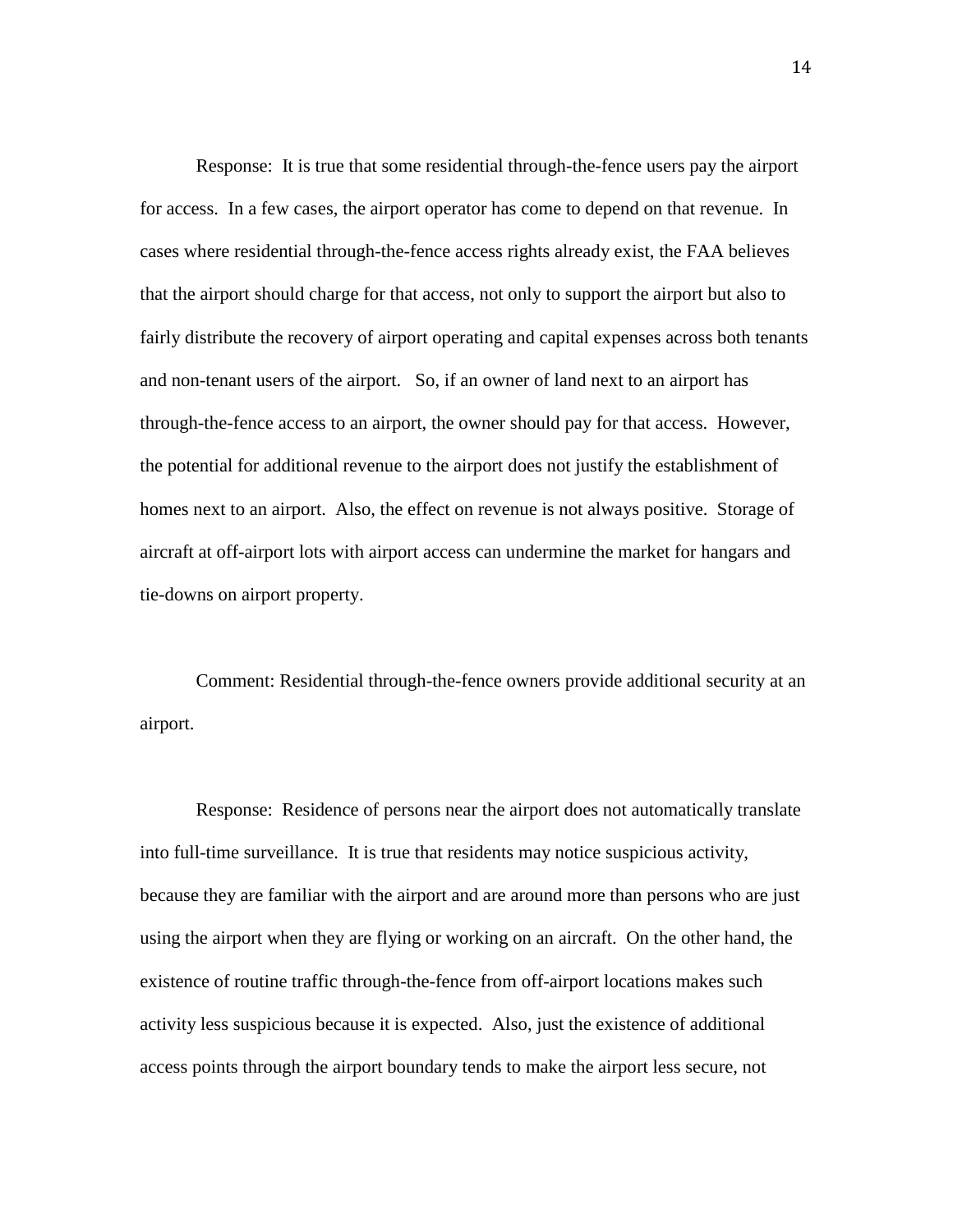more. The FAA consulted with the Transportation Security Administration (TSA) of the Department of Homeland Security to obtain TSA's view of this particular comment. While TSA does not directly regulate access at general aviation airports, that agency took the position that access points to an airport should be limited to the number necessary. TSA plans to undertake a separate review of this matter and the FAA will incorporate any recommendations resulting from that review.

Comment: The FAA hasn't identified any actual problem associated with the residential use aspect of through-the-fence access. Most examples of problems cited have been generic through-the-fence issues, and are not specific to residential use. The FAA's concern about residential use is not justified by information, noise complaints, studies or experience.

Response: It is true that the FAA has cited problems with residential through-thefence access that are common to any type of through-the-fence access, including commercial uses. Problems have included the sponsor's inability or failure to be reimbursed for the access; interference with airport operation because of the location of access points; and impeding optimal airport layout and growth. As with commercial uses, these problems can be mitigated, and the Policy proposed would require such mitigation for existing residential through-the-fence access where possible.

There are concerns that are particular to residential through-the-fence access, however. As mentioned previously, owners of hangar homes are highly tolerant of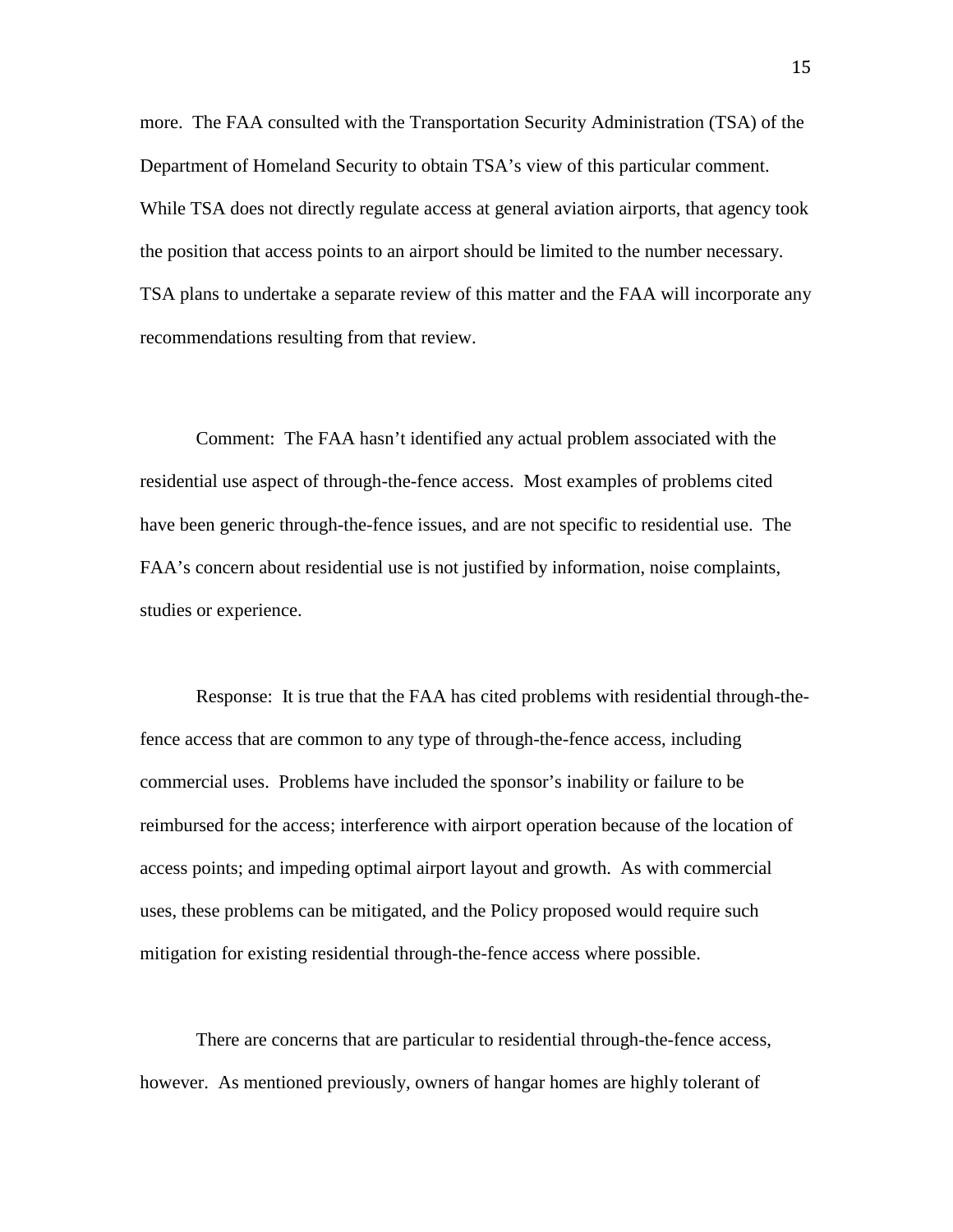current aircraft types and operations at the airport, but can be resistant to change. Residential through-the-fence communities can have substantial influence on decisions of the airport sponsor, and over time limit the sponsor's ability to take actions to accommodate new aviation demand. Commenters pointed to a lack of noise complaints in FAA files as evidence that current hangar home owners have not objected to airport operations. Such comments would of course be made to the airport sponsor or local government, not the FAA. But we would not expect complaints about current operations anyway. The problem is complaints about growth and new aircraft types, and resistance to the sponsor's accommodation of those changes. At airports where the nearby residents have successfully prevented airport expansion or access by different aircraft types, e.g. jets or helicopters, then there will be no complaints, but there will have been a real and adverse effect on the airport's obligations and role in the NPIAS.

Comment: In developing policy toward residential through-the-fence, the FAA should not apply the same rules to all airports; airports are different, and the policy should reflect the fact that what is a problem at one airport will not be at another.

Response: The FAA agrees that each airport has its own circumstances, and conditions can vary widely among different airports. Differences might include, for example, the number of operations and variety of aircraft types, the number of owners with through-the-fence privileges, the number and location of access points across the airport boundary, the nature and duration of the owners' access rights, and the ability of state and local government to influence land use around the airport. Notwithstanding the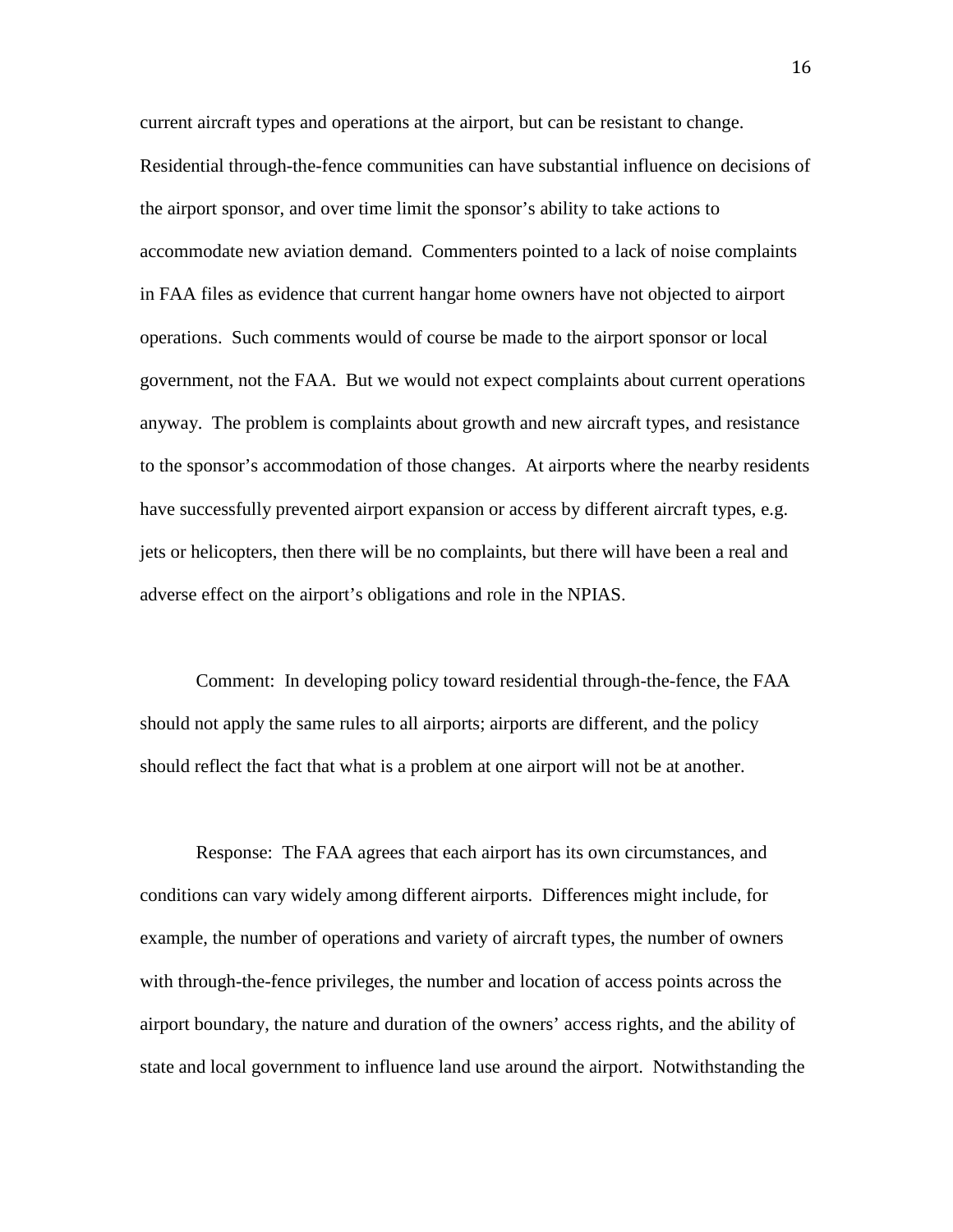different circumstances at each airport, however, there are common principles that apply to every sponsor of a federally obligated airport. These include the obligations to maintain the rights and powers necessary to control operation and development of the airport, to treat similarly situated users in a similar manner, and to charge airport fees that are nondiscriminatory and that make the airport as self-sustaining as possible. The revised Policy proposed by the FAA will apply these general principles to the fact situation at each airport with existing through-the-fence access.

Comment: Even if there are potential problems with residential through-the-fence access, they can be mitigated just like commercial through-the-fence uses.

Response: The FAA agrees that many actual and potential problems with residential through-the-fence access can be mitigated with the adoption of certain measures. Mitigation might help assure that the airport sponsor remains in control of airport access, collects reasonable fees to cover costs, and operates and maintains the airport in a safe manner. The revised Policy proposed in this notice will require sponsors of airports with existing through-the-fence access to take such measures if they have not already done so.

However, there are factors with residential use that are different from commercial uses and that cannot be entirely resolved by mitigation. Residential owners may resist change at the airport in order to protect the quality of life in residing next to the airport. Also, once in place, a residential use is difficult to move or eliminate because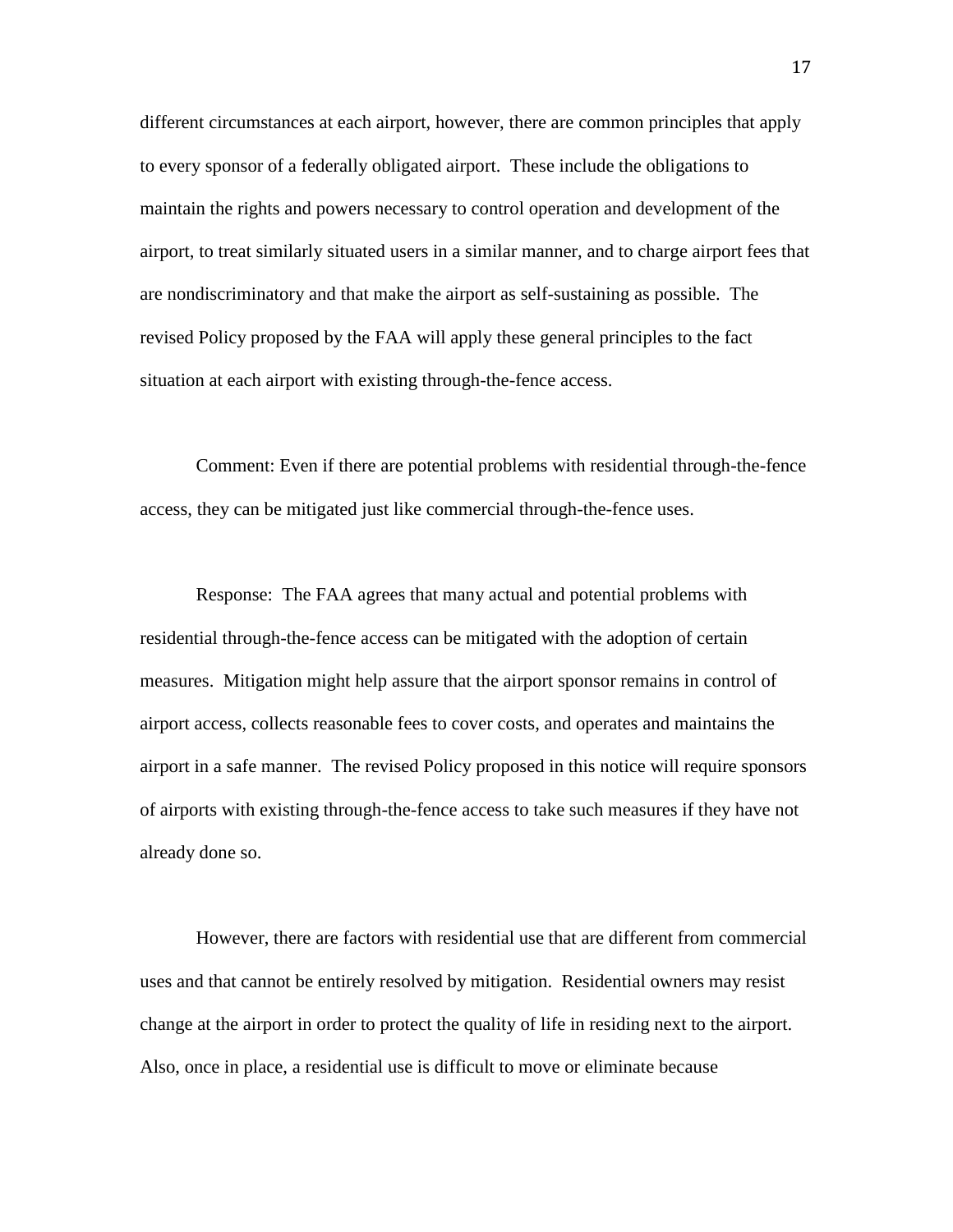homeowners expect to retain the use and value of their home indefinitely. Accordingly, while the FAA agrees that there are mitigation measures that should apply to existing through-the-fence locations, that mitigation cannot resolve all problems.

Second, some of the mitigation measures mentioned by commenters are of limited effect, or may not be available at all airports. For example, a local government can zone a hangar home community as joint residential-aviation use, but that zoning would not prevent a non-aircraft owner from purchasing property there. Moreover, many states and jurisdictions do not have sufficient zoning power to adopt even this limited measure. Another example offered by commenters is a covenant not to complain about aircraft noise. Avigation easements and covenants can acknowledge the property is subject to airport noise and emissions, and effectively prevent the property owner from filing suit against the airport for aviation impact. No easement or covenant can prevent an owner from taking a position on local policy, however. Even the most restrictive covenant would not prevent a through-the-fence owner from working against the expansion of the airport or accommodation of new aircraft types. While the FAA supports these mitigation measures where available, they cannot completely eliminate the potential adverse effects of residential through-the-fence access.

Comment: If the FAA forces the termination of residential through-the-fence access by aircraft owners, the properties will be bought by non-aircraft owners, thereby bringing about the exact result that the FAA seeks to avoid: general residential use immediately adjacent to the airport.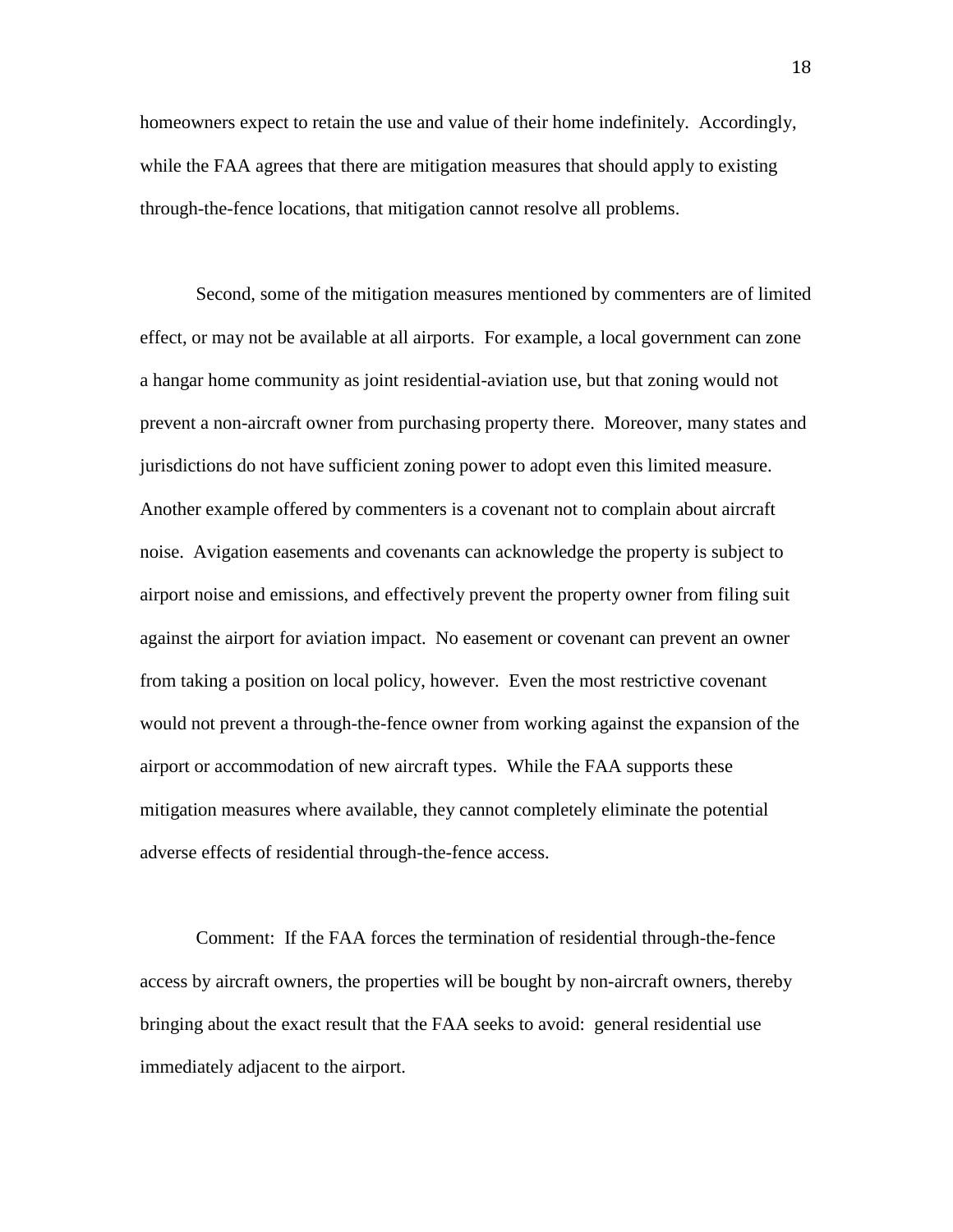Response: The FAA agrees with the comment. The FAA took this into consideration in its approach to both existing and new residential through-the-fence access. For existing access, the FAA will not require termination of existing arrangements, and will encourage mitigation measures that keep through-the-fence properties in the hands of aircraft owners to the extent possible. However, the same consideration argues against the establishment of any new residential through-the-fence access. This is because every property with such access can potentially be acquired in the future by an owner who has no interest in airport access, whether or not airport access is available.

Comment: The FAA changed its policy on residential through-the-fence access after years of not objecting to residential through-the-fence uses, and after hundreds of homeowners had already invested in hangar home properties. Even a policy that existing leases may not be renewed has a substantial adverse effect on the value of the property.

Response: The FAA would not characterize its approach to residential throughthe-fence access in recent years as a policy change. Rather, the through-the-fence policy addressed an issue that was not fully considered in the agency's general compliance policy statement in 1989. However, we would acknowledge that the lack of clear guidance on this issue before the mid-2000's resulted in the inconsistent application of policy in FAA regional offices. Some older hangar home developments even had regional FAA approval. In visiting locations with residential through-the-fence access and talking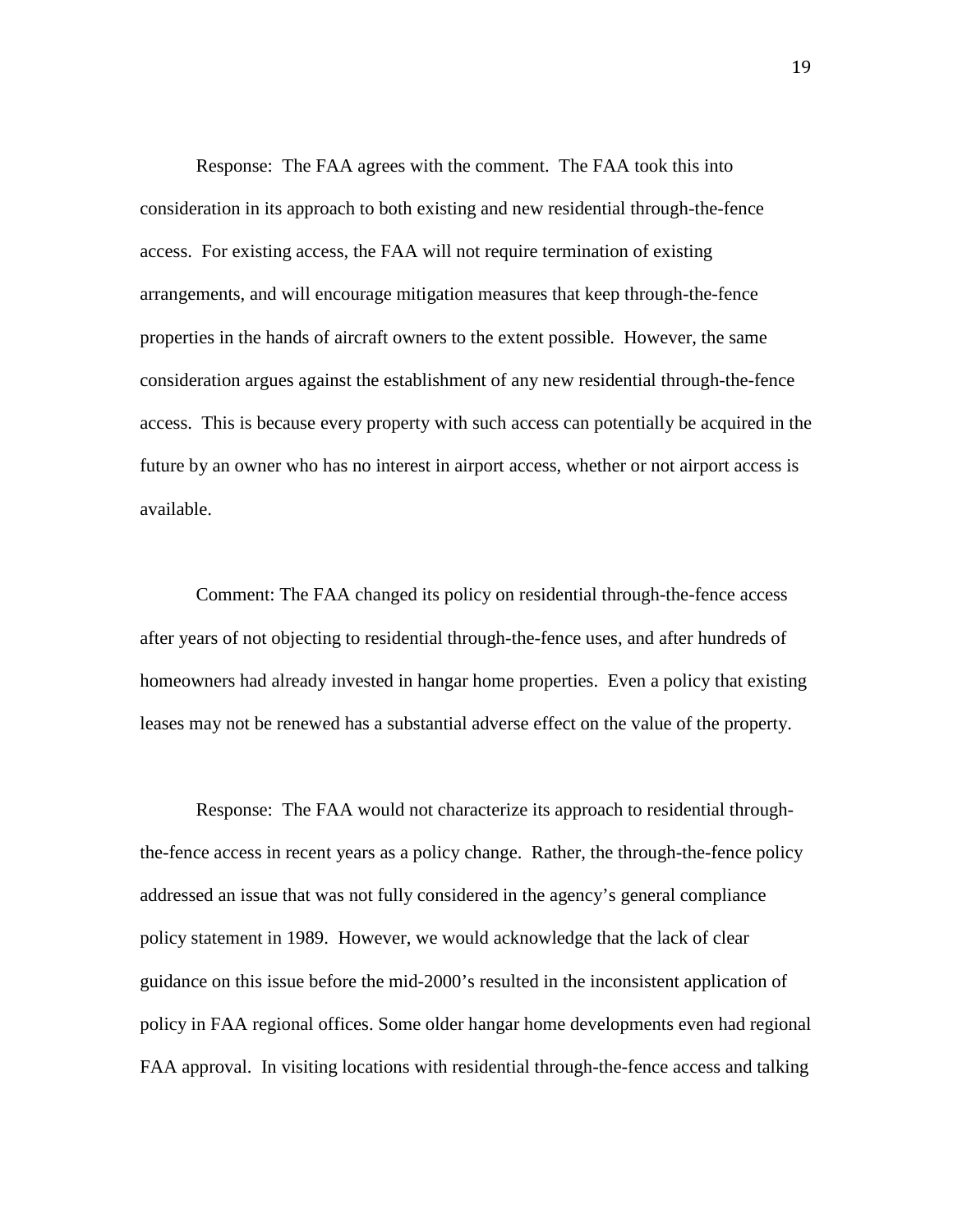to property owners, the FAA understands the effect of terminating airport access on the value and utility of properties that were acquired and developed to take advantage of airport access. For these reasons, the FAA is not proposing to require airport sponsors to terminate existing residential through-the-fence access at their airports. The FAA recognizes that Order 5190.6B and the draft Compliance Guidance Letter were not clear on how the FAA expected sponsors to manage existing residential through-the-fence arrangements. This Policy proposes clear guidance for these sponsors.

Comment: The FAA should allow not only through-the-fence access for hangar homes, but should allow hangar homes on the airport itself.

Response: The few cases where it may be appropriate to locate a residence on airport property are already listed in Order 5190.6B, including crew quarters and housing for key airport personnel in isolated areas. On-airport homes have the same problems as through-the-fence uses for airport rights and powers and oftentimes compatible land use. In addition, on-airport residences raise the additional concerns of personal safety, with pedestrians and vehicles in the vicinity of taxiways. In extremely unusual situations such as wilderness areas with no permanent road access to the airport and local community, the FAA has the authority to consider circumstances on a case-by-case basis. Accordingly, the FAA is not proposing any change to its effective prohibition on hangar homes on airport property.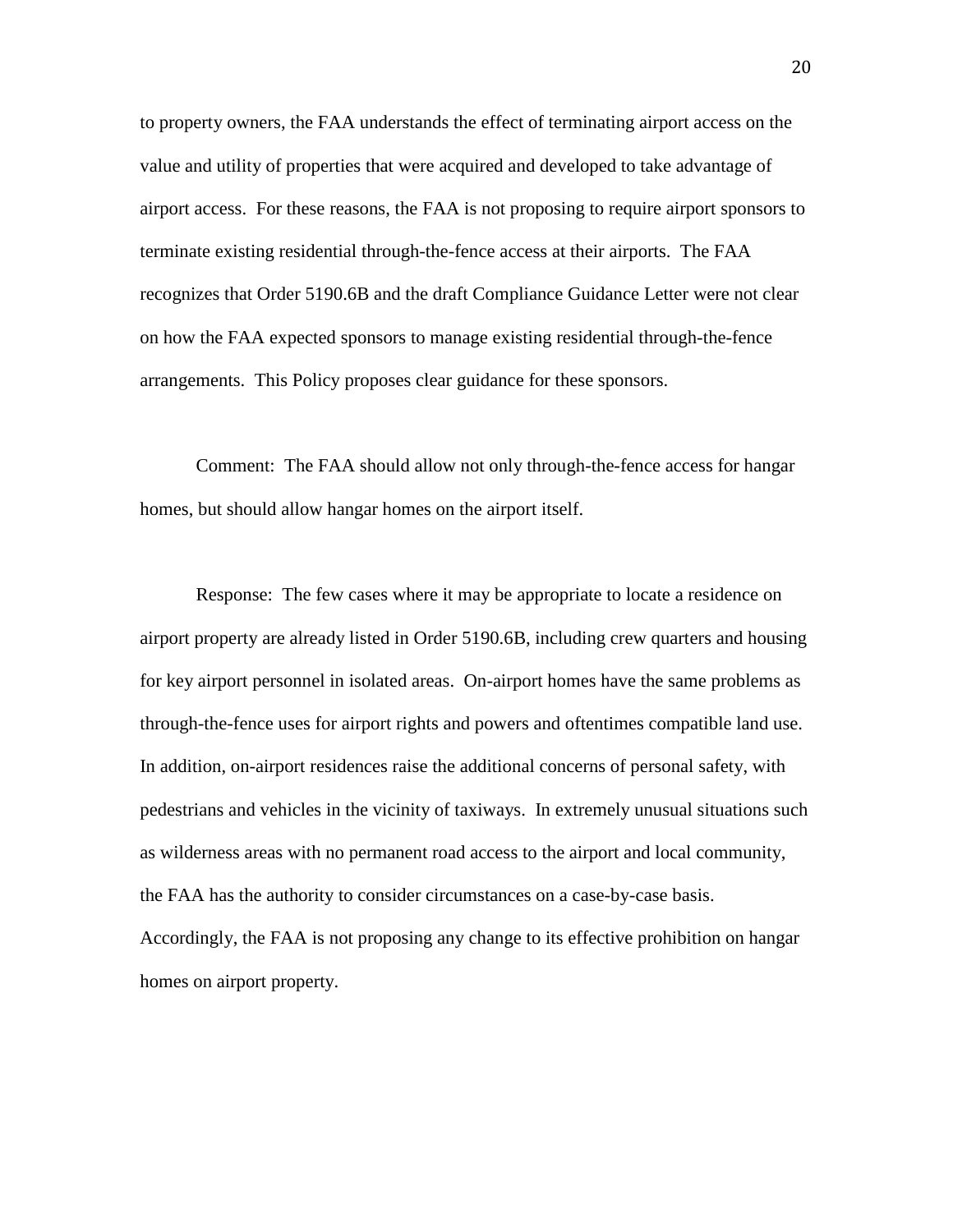Comment: The grant assurances, and the statute on which they are based, have not changed. The FAA previously interpreted this statute to allow residential throughthe-fence access, and reversed this interpretation with no change in the underlying law.

Response: It is true that the grant assurances that affect through-the-fence access have not substantially changed since enactment of the Airport and Airway Improvement Act of 1982. It is clear from the FAA's 1989 compliance order, Order 5190.6A, that the agency recommended against any new through-the-fence access. The discussion in Order 5190.6A also indicates that the agency understood through-the-fence access to be almost entirely a commercial issue. At the time Order 5190.6A was issued, the agency was not confronted with a proliferation of residential through-the-fence uses or some of the actual problems caused by such uses. When those issues did arise, the FAA issued more specific policy guidance on through-the-fence access on a case-by-case basis. The agency continues to believe that residential through-the-fence access is not consistent with the characteristics of a federally obligated public-use airport and has the strong potential to create grant assurance violations which are often difficult for a sponsor to correct. At the same time, however, the agency recognizes that a number of residential through-the-fence locations exist. Some of these uses could have resulted from the lack of specific guidance in FAA compliance documents, although in some cases the access was established over the objection of an FAA regional office. In any event the FAA proposes to accept the existence of these locations, and find the airport sponsor in compliance when the airport sponsor applies certain mitigation measures to make the access consistent with the sponsor's grant assurances. However, with regard to the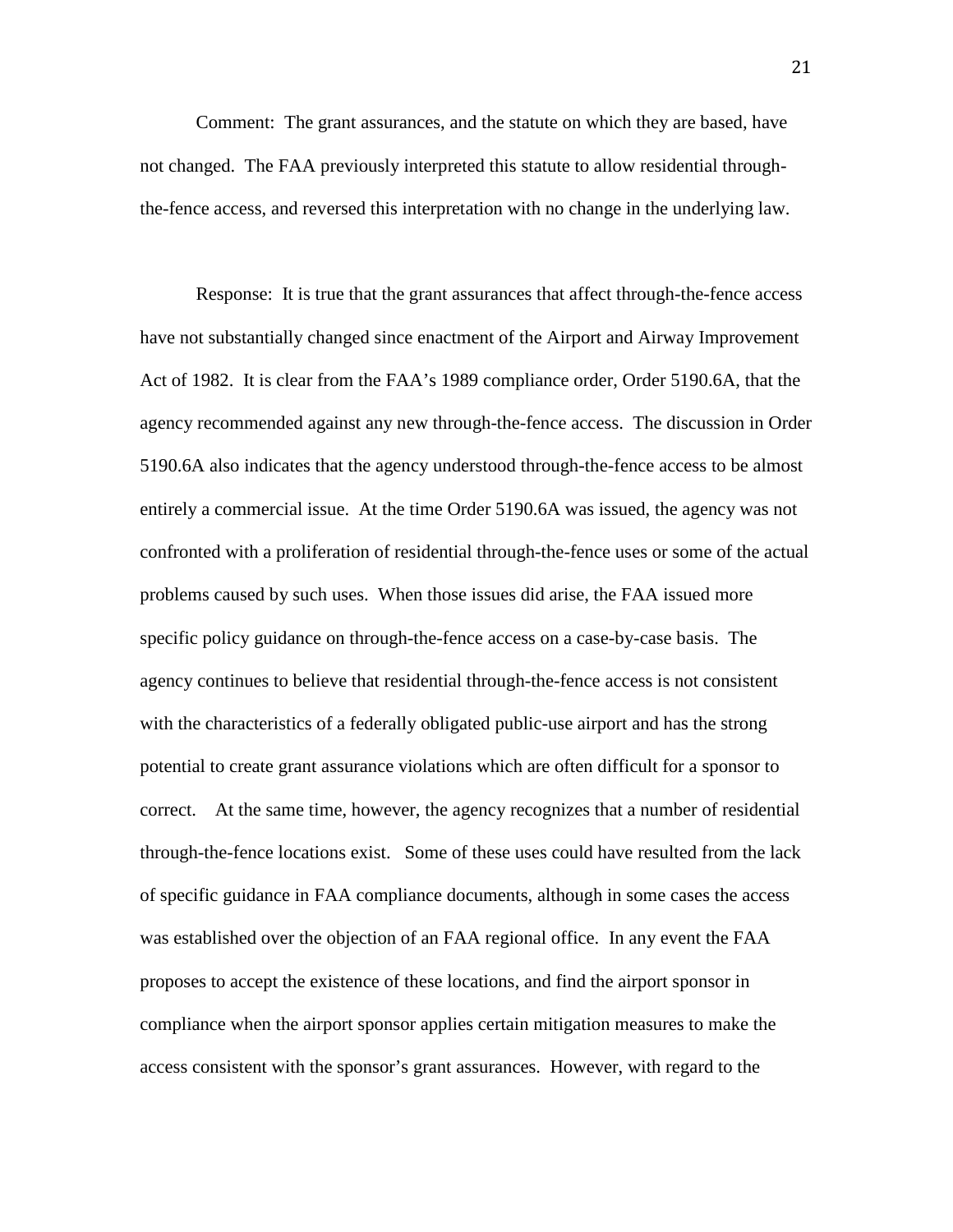establishment of new through-the-fence arrangements, the FAA proposes amending the sponsor grant assurances to prohibit this practice in the future.

Comment: The FAA's policy is not being evenly applied in all regions. In at least one region, airports appear to be subject to a zero-tolerance policy on residential through-the-fence access that is not being applied in other regions.

Response: The Proposed Policy and amendment to the sponsor grant assurances will provide clear national guidance for all FAA regional and field offices and establish a standardized approach to through-the-fence issues in all regions.

Comment: The FAA should allow states and local communities to decide if residential through-the-fence access is appropriate for their airport.

Response: Airports become eligible for federal assistance when the FAA determines they can provide important benefits to the national airport system. In turn, the FAA provides financial investments, through AIP grants, for the capital improvement programs of these airports. The FAA has a fiduciary responsibility to ensure that capital improvements made with AIP grants will serve their intended purpose for the useful life of the investment. The FAA believes that impacts associated with residential throughthe-fence access can compromise the longevity of its investments. Allowing individual states and local communities to establish a different access policy for each airport could decrease the overall utility of the national airport system. Moreover, the FAA has a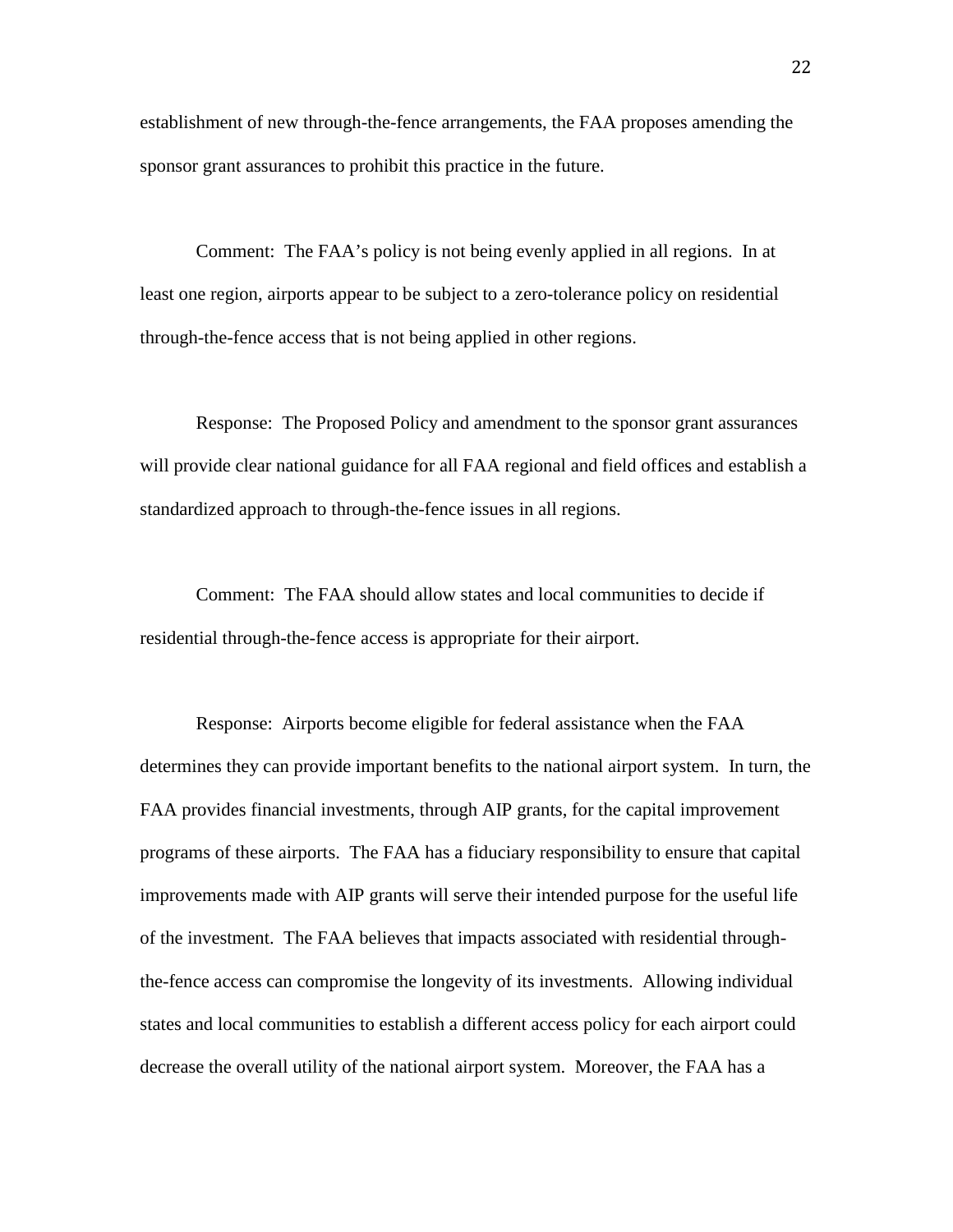statutory obligation to enforce the terms of AIP grants, including the assurances made by airport sponsors.

#### Discussion of options considered

In reviewing the policy stated in Order 5190.6B, the FAA considered a range of possible policy approaches, as recommended in one or more public comments received. The agency considered the following four general policy approaches, with variations:

- Allow both new and existing residential through-the-fence access, on certain conditions.
- Prohibit new residential access, but allow existing access to continue under certain conditions on a case-by-case basis.
- Prohibit new residential through-the-fence access, and require sponsors to eliminate existing access.
- Allow states or airport sponsors to decide, as a matter of state and local law, whether to allow residential through-the-fence access at each airport.

The agency's review of the policy options listed above can be summarized as follows: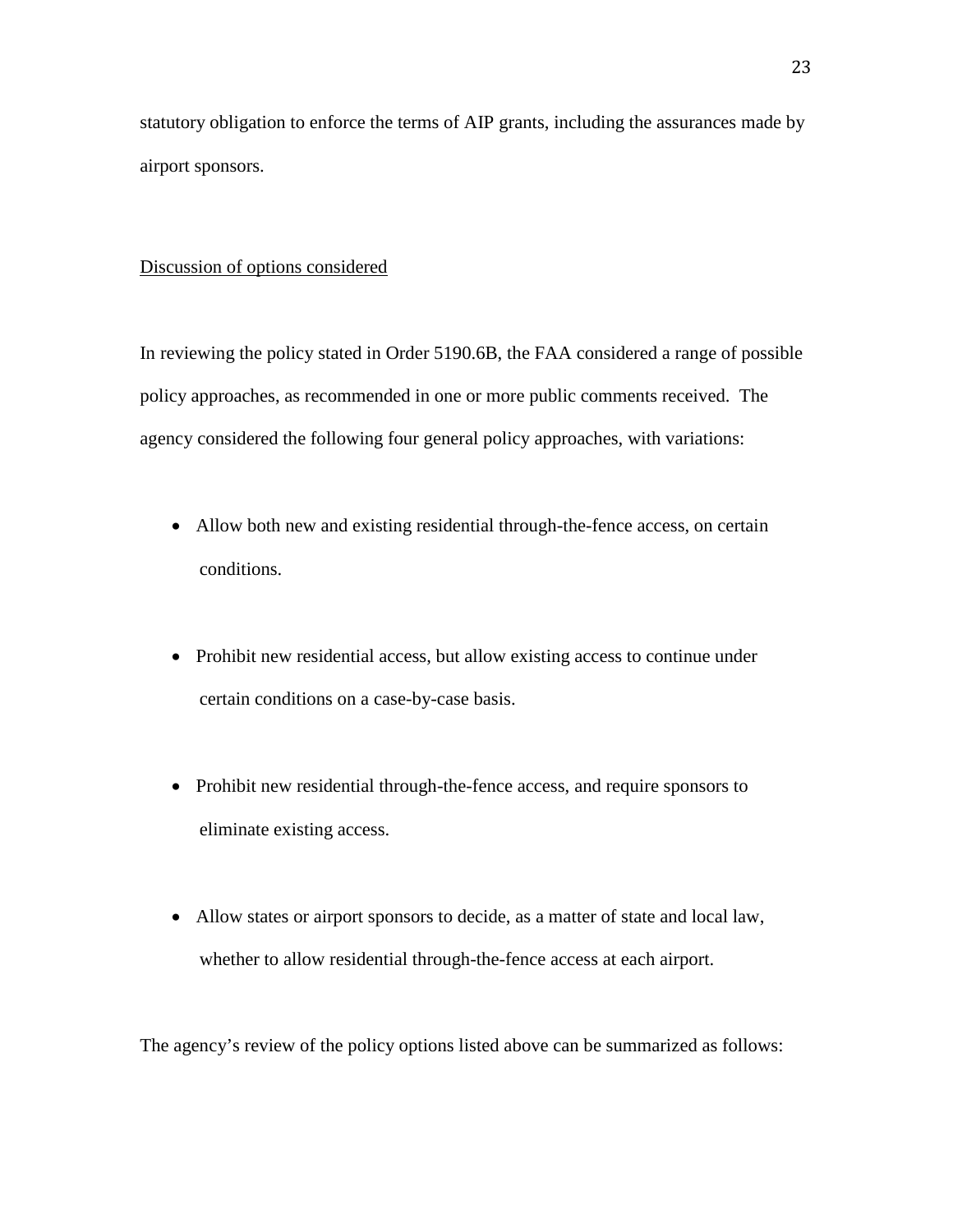*Allow both new and existing residential through-the-fence access, on certain conditions.* The threshold issue for review of this policy is whether residential through-the-fence access is a problem for federally obligated airports or not. The FAA has consistently discouraged through-the-fence access of any kind. In recent years, the FAA has objected to these arrangements as a result of actual and potential grant assurance violations. As part of its review, the FAA considered the potential problems for airports with residential through-the-fence access, but also the comments from property owners and others favoring such access for general aviation airports. After carefully balancing competing considerations of public policy, we have concluded that this access creates significant operational and land use problems for airport sponsors and should be banned in the future (at federally obligated airports). Even at locations where off-airport property owners are charged a reasonable fee by the sponsor and the access is not causing current operational problems for the airport, residential through-the-fence access potentially diminishes the sponsor's ability to expand and improve the airport to meet current and future demand.

The FAA remains concerned that owners of residential property next to an obligated airport have strong incentives to limit the benefits of the federal investments made at the airport, even if they are aircraft owners, if their residential quality of life or property values would be adversely affected by proposed airport improvements or increases in service. While through-the-fence communities sometimes attempt to limit ownership to aircraft owners, there is no very effective way to prevent sale or lease of these properties to non-aircraft owners in the future. If that happens, the airport may encounter significant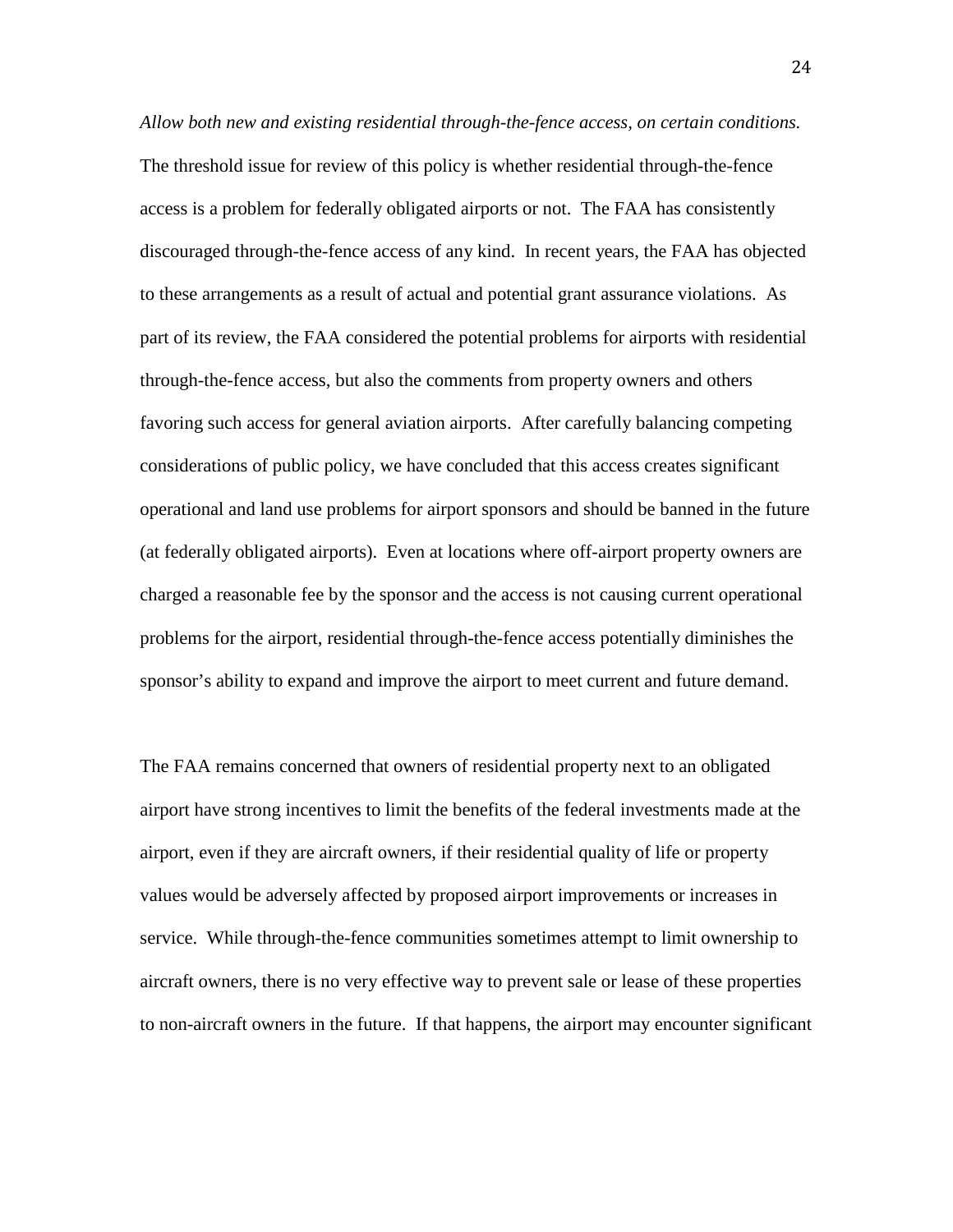local opposition from its immediate neighbors. Finally, once established, these access rights can be very difficult for a sponsor to change or eliminate.

*No new residential access, but allow existing access to continue on certain conditions*. Even if no new access from residential properties is created, the FAA believes there are approximately 75 airports in the continental U.S. with some degree of existing residential through-the-fence use. As part of this review, FAA staff visited some of these airports and spoke with affected property owners and airport sponsors. It is clear that throughthe-fence access to residential property has existed at some locations for many years, and that some property owners have relied on permission for airfield access in purchasing their property and building hangar homes. Termination of the access at these existing locations could substantially reduce the value of the owners' properties and interfere with the owners' expected use of these properties in the future. In certain cases FAA regional offices were notified but took no action to discourage sponsors from permitting such access. In other instances, the sponsor granted through-the-fence access rights without addressing the FAA's concerns and objections. At some airports, access rights are perpetual, while at others the rights can be terminated only after expiration of a lease.

Given the potential for hardship and adverse effect on property values, the FAA does not believe a general policy against residential through-the-fence access should be applied retroactively to require sponsors to terminate existing uses. There are various actions that can be taken by airport sponsors and the property owners with access rights to help mitigate potential adverse effects. Where access rights could legally be terminated, but

25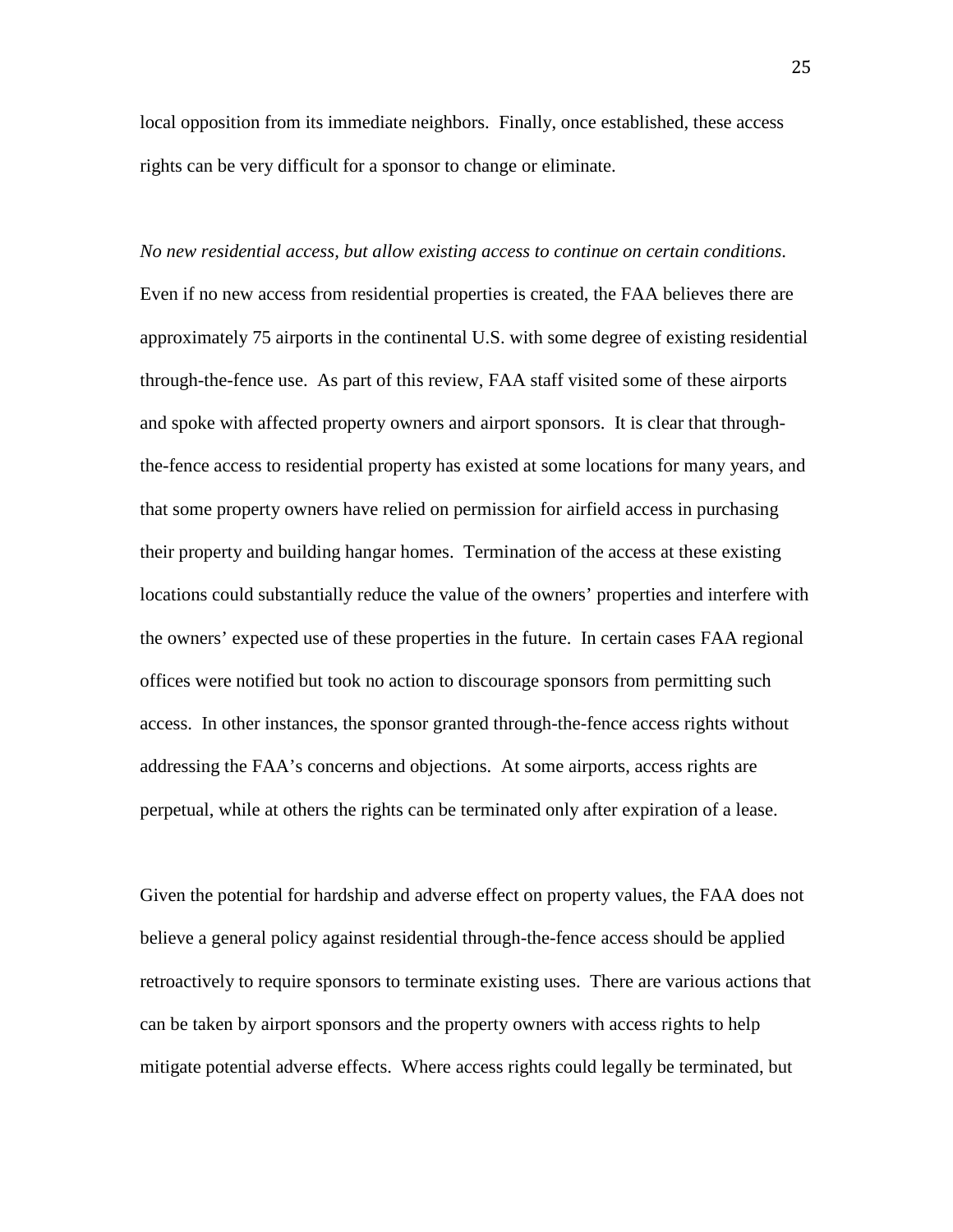there is no immediate reason for the sponsor to do so, there would be little adverse impact from permitting those rights to continue until conditions at the airport change. For these reasons, the Policy proposed in this notice permits sponsors to continue existing access subject to standards for compliance.

The agency's acceptance of existing residential through-the-fence access does not constitute "grandfathering" of access rights at these airports. Rather, the Proposed Policy defines standards of compliance for an airport sponsor's control of access from residential property. Airport sponsors would be required to present the FAA with a plan for how the airport meets these standards, as a condition of continuing eligibility for future AIP grants and NPIAS status. The agency is aware that some sponsors and local governments have more rights and governmental authority to control activity around and adjacent to the airport than others. Agency staff would take these differences into account in reviewing the access plans provided by each sponsor. Where legal rights to through-the-fence access expire, the sponsor would be able to extend the rights for fixed periods with FAA concurrence until there is a reason to terminate or modify the access.

Once a sponsor's residential through-the fence access plan is reviewed and accepted by the FAA, the FAA would consider the sponsor to be in compliance with its grant assurances although the airport has existing residential through-the-fence access. The FAA would allow sponsors a reasonable time to submit and obtain FAA acceptance of access plans, and would not initiate grant enforcement based on existing residential through-the-fence access per se during the review period. As proposed, the FAA would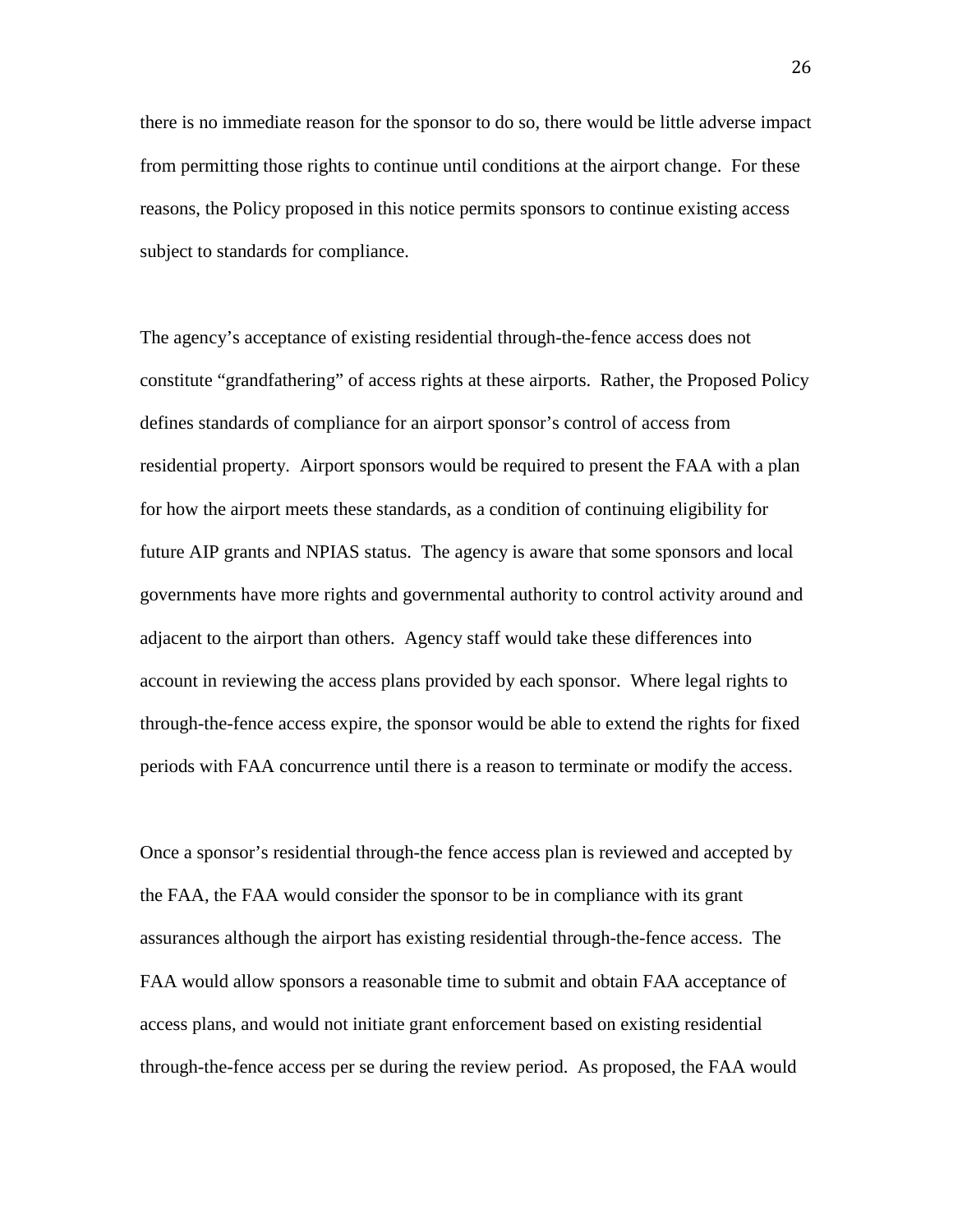require an airport's access plan before the sponsor notifies the FAA of its intent to apply for an AIP grant, beginning in Fiscal Year 2013.

Where an airport sponsor is unable to meet the standards for existing access, the FAA would consider the future role of the airport in the NPIAS and the type of AIP investment justified. In the unlikely event a sponsor refuses to take available actions to meet the basic compliance standards, the FAA would consider grant enforcement at that time.

*No new residential through-the-fence access, and eliminate existing access*. For the reasons already discussed, the FAA does not believe that it is necessary or warranted to require sponsors to eliminate all existing residential through-the-fence access. Instead, the agency proposes a Policy that would allow existing access to continue on certain terms. In cases where an airport sponsor exercises its proprietary authority to limit or terminate its existing residential through-the-fence access, the FAA will not consider such action to violate federal law. Residential through-the-fence access is not protected by the federal grant assurances, and off-airport tenants would have no recourse under 14 CFR Part 16.

*Allow states or airport sponsors to decide whether to allow residential through-the-fence access at each airport.* Several commenters urged that the FAA take no position at all on residential through-the-fence access, at least at airports in the category of smaller general aviation airports. Instead, commenters urged that the FAA recognize the authority of each airport, or its state or local government, to decide as a matter of state and local,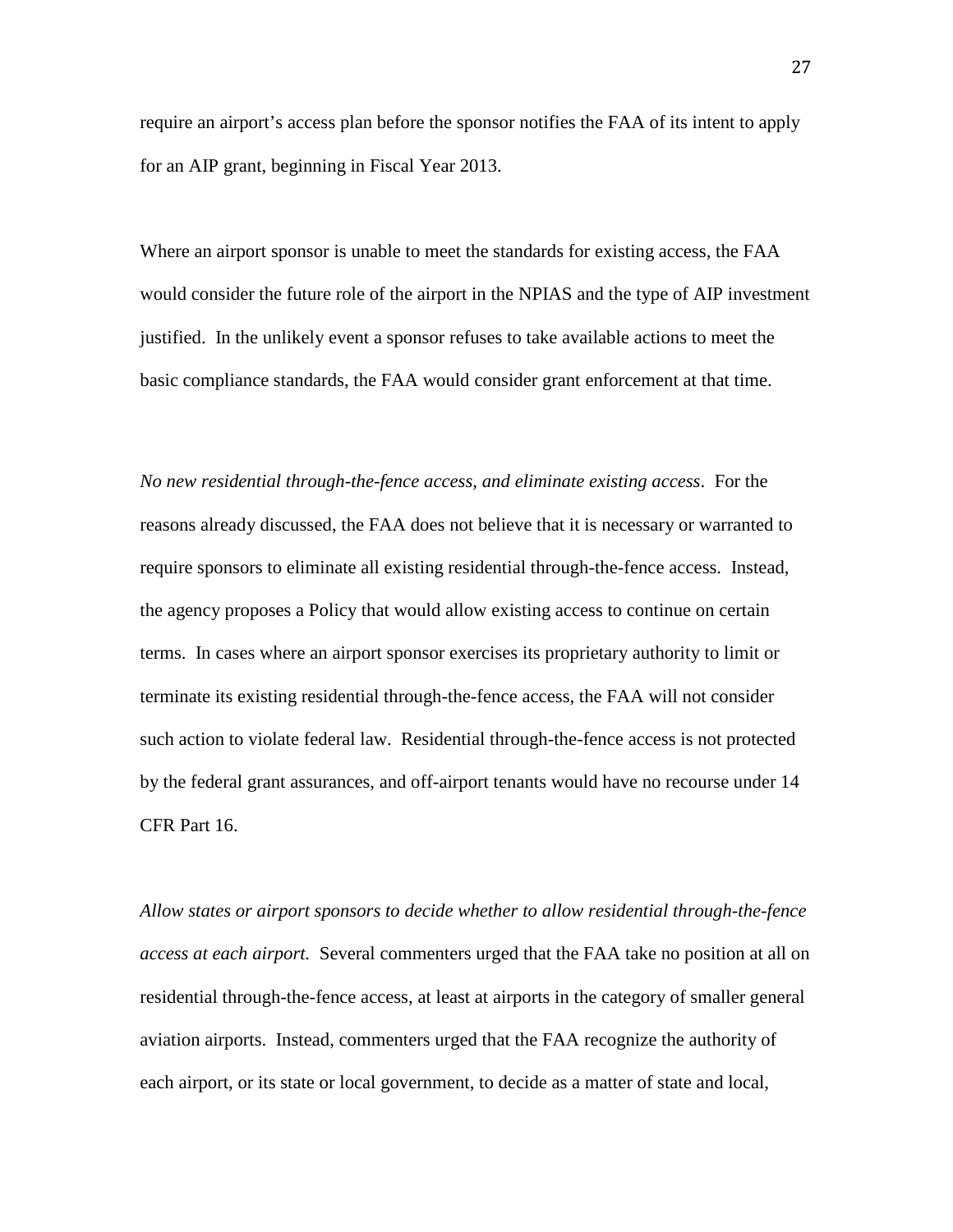rather than federal, law whether to allow residential through-the-fence access at the airport.

The FAA has a statutory obligation to enforce the terms of AIP grants, including the assurances made by airport sponsors. The FAA is ultimately responsible for interpreting and enforcing compliance with AIP grant assurances. Moreover, the Government Accountability Office's May 1999 report, General Aviation Airports, Unauthorized Land Use Highlights Need for Improved Oversight and Enforcement, recommended the FAA exercise greater oversight with regard to monitoring grant assurance compliance. Interpreting through-the-fence policy to be a matter of state and local, rather than federal, law would likely result in a less consistent application of the policy. Accordingly, the FAA will retain responsibility for the establishment and enforcement of policy on residential through-the-fence access.

Actions Proposed In This Notice

The FAA proposes to take a two-prong approach to through-the-fence access to obligated airports from residential property:

1. The sponsor of an airport where residential through-the-fence access or access rights already exist will be considered in compliance with its grant assurances if the airport meets certain minimum standards for safety, efficiency, ability to generate revenue to recover airport costs, and minimizes the potential for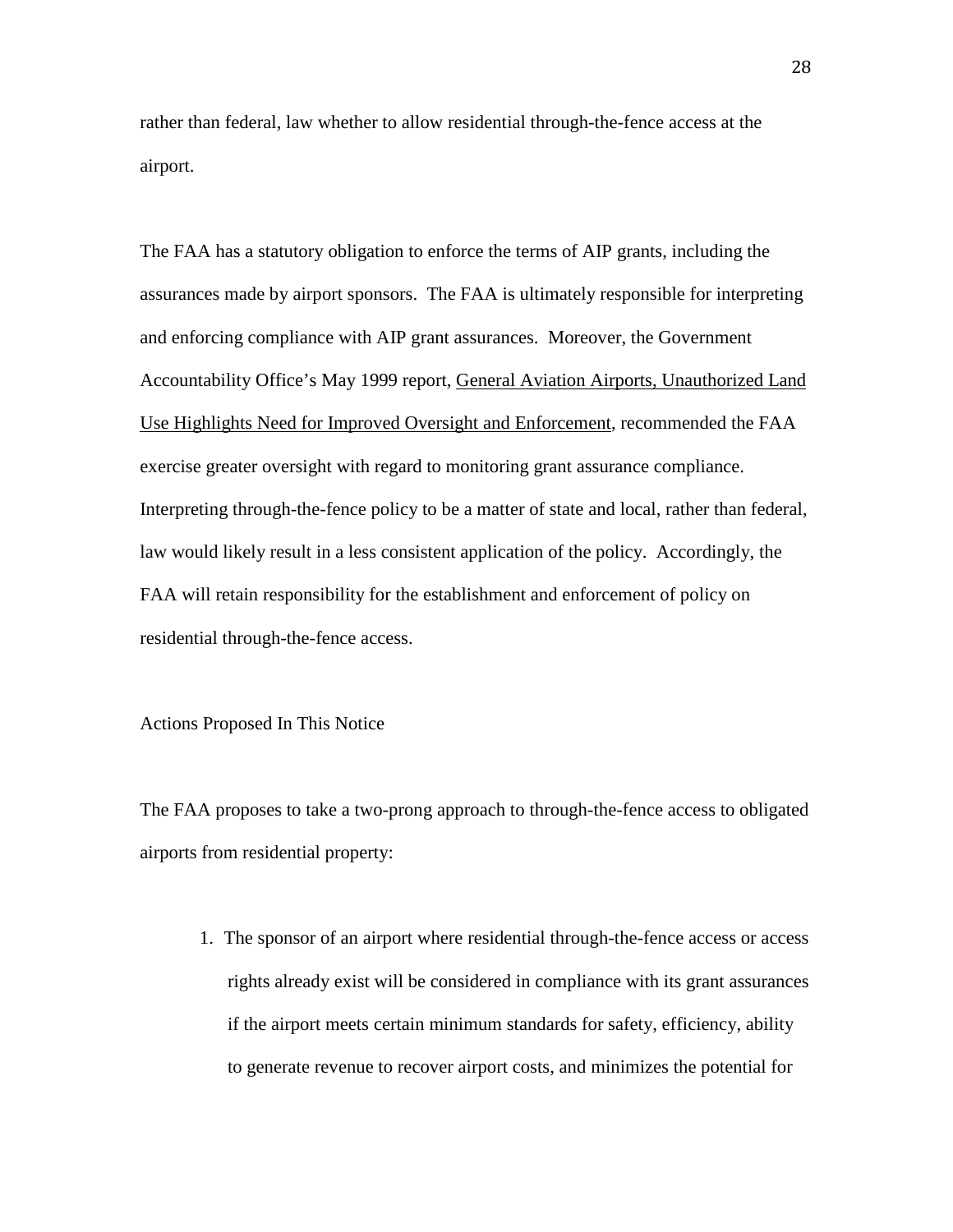noncompatible land uses consistent with standard sponsor grant assurance 21, Compatible Land Use.

2. The agency proposes to add a new paragraph to standard sponsor grant assurance 5, Preserving Rights and Powers, to prohibit a sponsor from allowing new through-the-fence access from a residential property.

In considering policy on through-the-fence access to federally obligated airports, the FAA's primary goals are to preserve the safety and efficiency of airports, and to ensure continuing public access to these airports as part of the national airport system. The viability and utility of a federally obligated, public use airport are best preserved by measures that:

- Ensure that airport sponsors retain the powers necessary to meet their obligations under the grant assurances and are able to maintain and develop the airport in the future. Also, while an airport operator is not obligated to expand airport facilities or property, it is a guiding principle of the National Plan of Integrated Airport Systems (NPIAS) that "[a]irports should be flexible and expandable, and able to meet increased demand and to accommodate new aircraft types."
- Ensure that airports have sufficient revenue to be as self-sustaining as possible and meet capital and operating requirements.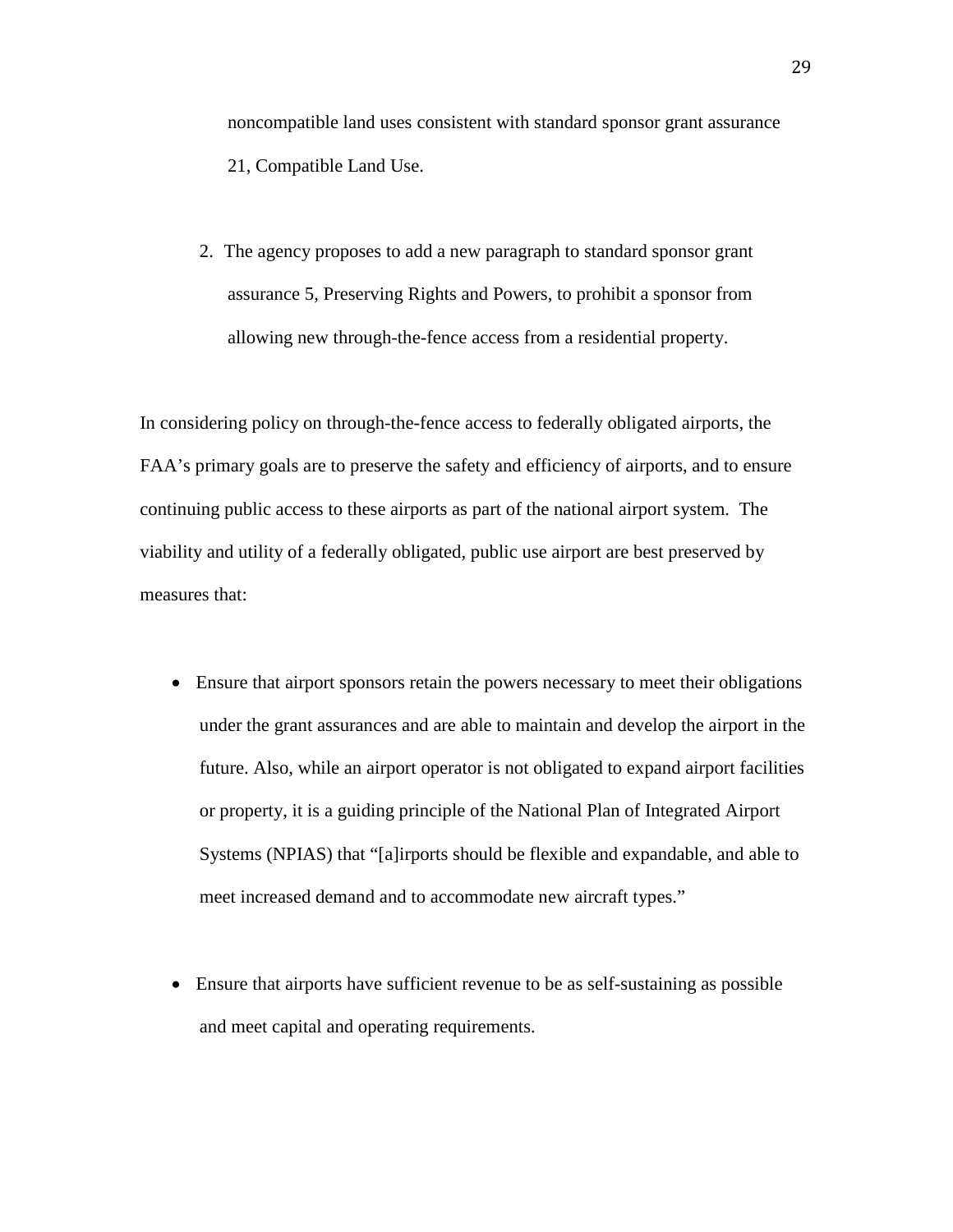• Minimize encroachment of noncompatible land uses around the airport. Noncompatible land uses around an airport can increase the possibility of access restrictions, prevent airport improvement and expansion in response to aviation demand, and even threaten the continuing existence of the airport.

The FAA considers residential use of airport property or of properties within the airport's 65 DNL dB noise contour to be incompatible with the operation of a public use airport, whether or not the residents are aircraft owners. Ultimately, location of any residences near an airport boundary will increase the potential for opposition to expansion or increased use of the airport. Also, regardless of compatibility, the through-the-fence access itself can cause operational and land use problems for the sponsor and other airport users.

At the same time, the FAA recognizes that there are federally obligated airports where residential through-the-fence access already exists. In many of these cases the owners have legal rights for through-the-fence access to the airport.

# 1. THE PROPOSED POLICY ON EXISTING THROUGH-THE-FENCE ACCESS FROM A RESIDENTIAL PROPERTY

 In consideration of the foregoing, the Federal Aviation Administration proposes to adopt the following Policy on existing through-the-fence access to a federally obligated airport from residential property: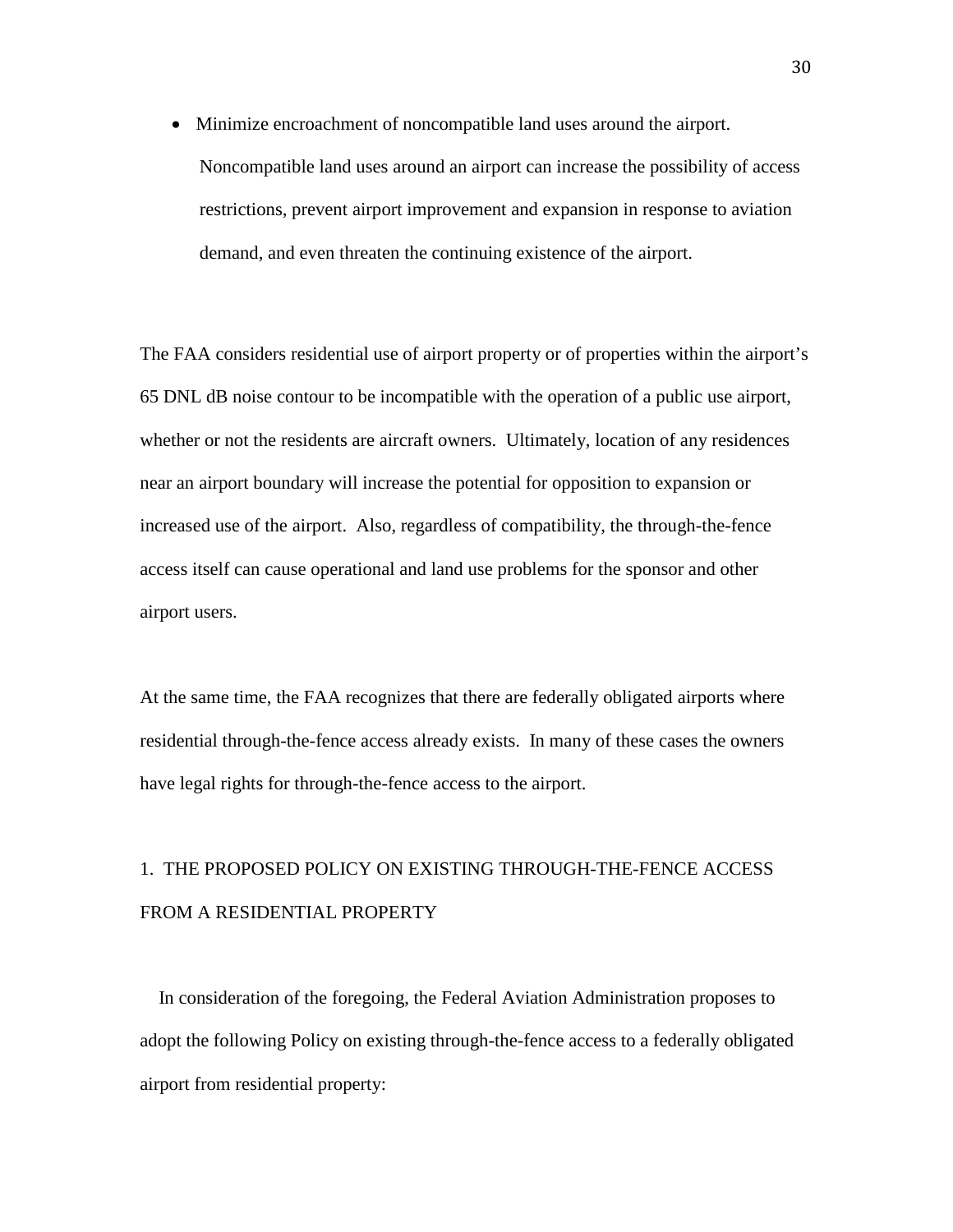# **Policy On Existing Through-the-Fence Access to Airports from A Residential Property**

### *Applicability*

This Policy applies to any federally obligated airport with existing residential throughthe-fence access.

For the purposes of this Policy statement:

In this sense "access" means:

1. An access point for taxiing aircraft across the airport boundary; or

2. The right of the owner of a particular off-airport residential property to use an airport access point to taxi an aircraft between the airport and that property.

"Existing access" through the fence is defined as any through-the-fence access that meets one or more of the following conditions: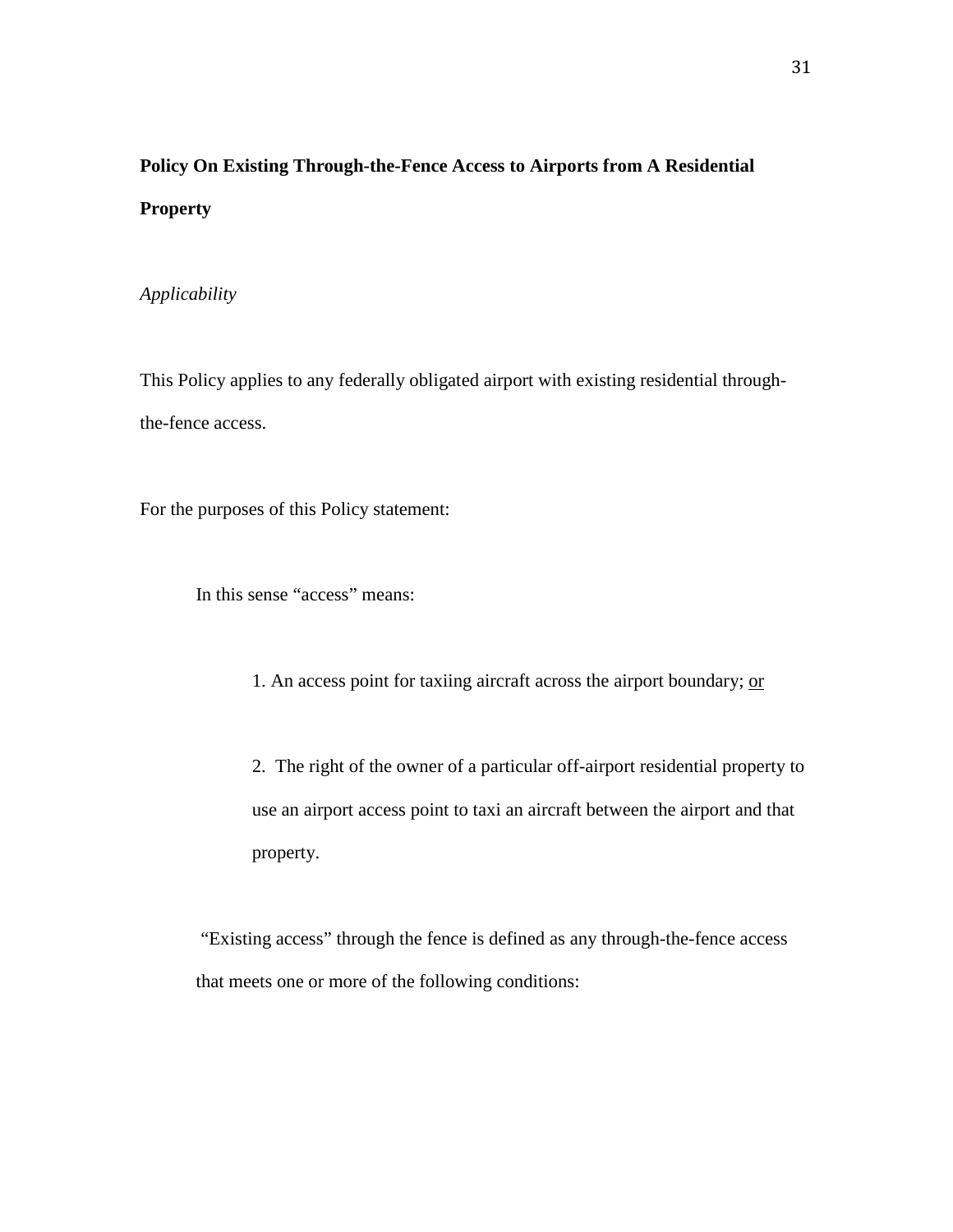1. There was a legal right of access from the property to the airport (e.g., by easement or contract) in existence as of the date of this notice [INSERT DATE OF PUBLICATION]; or

2. There was development of the property prior to the date of this notice [INSERT DATE OF PUBLICATION], in reliance on the airport sponsor's permission for through-the-fence aircraft access to the airport; or

3. The through-the-fence access is shown on an FAA-approved airport layout plan or has otherwise been approved by the FAA in writing, and the owner of the property has used that access prior to the date of this notice [INSERT DATE OF PUBLICATION].

"Development" is defined as excavation or grading of land or construction of fixed structures.

"Additional through-the-fence access" is defined as:

1. Establishment of a new access point to the airport for the benefit of the holder of a legally enforceable right to access that cannot be accommodated by an existing access point; or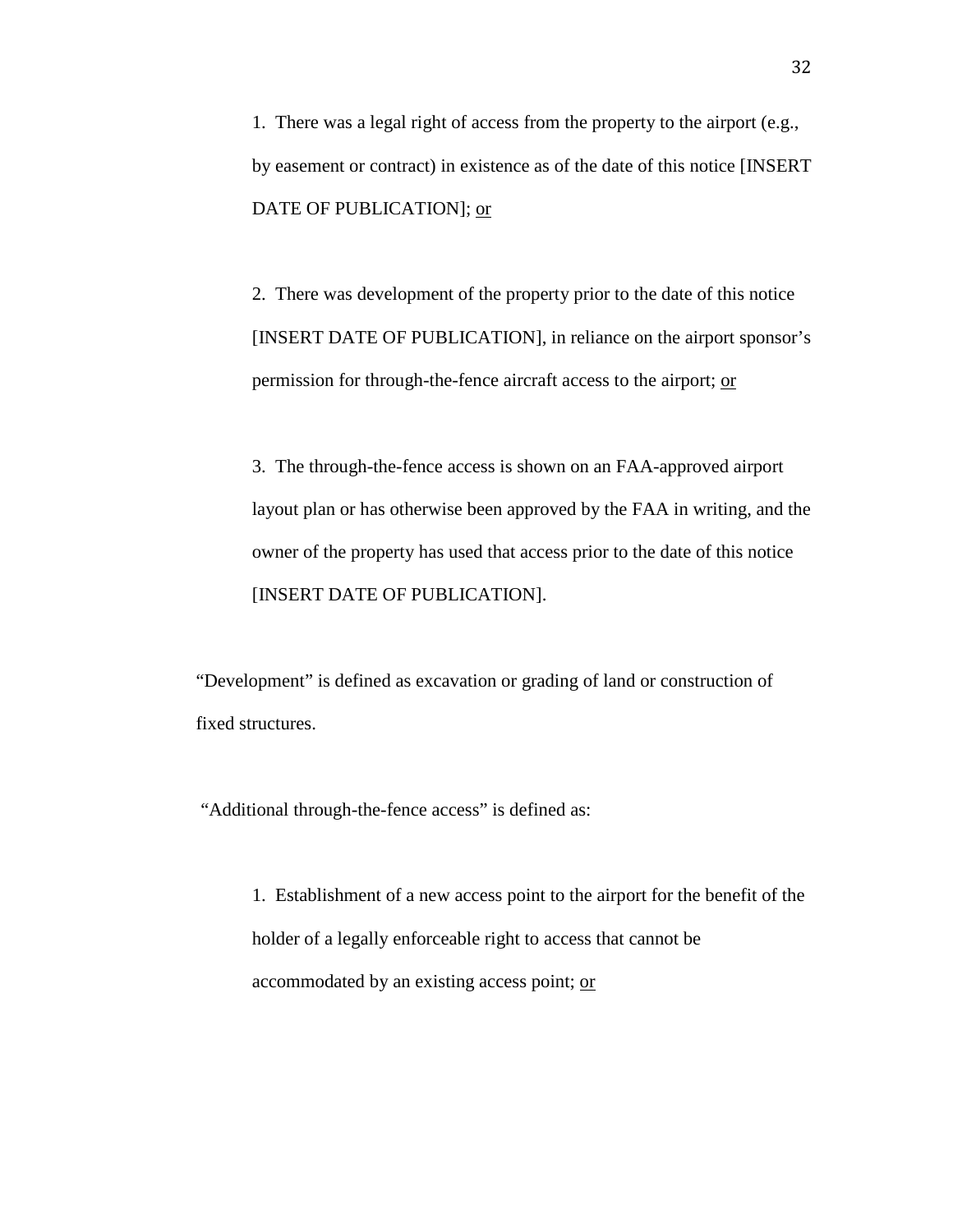2. Extension or renewal of an existing right to access the airport from residential property or property zoned for residential use.

"Transfer of access" through the fence is defined as one of the following transactions:

> 1. Sale or transfer of a residential property or property zoned for residential use with existing through-the-fence access; or

2. Subdivision, development, or sale as individual lots of a residential property or property zoned for residential use with existing through-thefence access.

*I. Existing through-the-fence access from residential property at federally obligated airports*

#### Status of existing residential through-the-fence access

The FAA believes there are approximately 75 airports in the continental U.S. in the NPIAS where some form of through-the-fence access for taxiing aircraft was permitted prior to the date of this notice. The details of this access vary widely from location to location. Differences among particular locations include the number of persons with access rights; the number of access points across the airport boundary; the point at which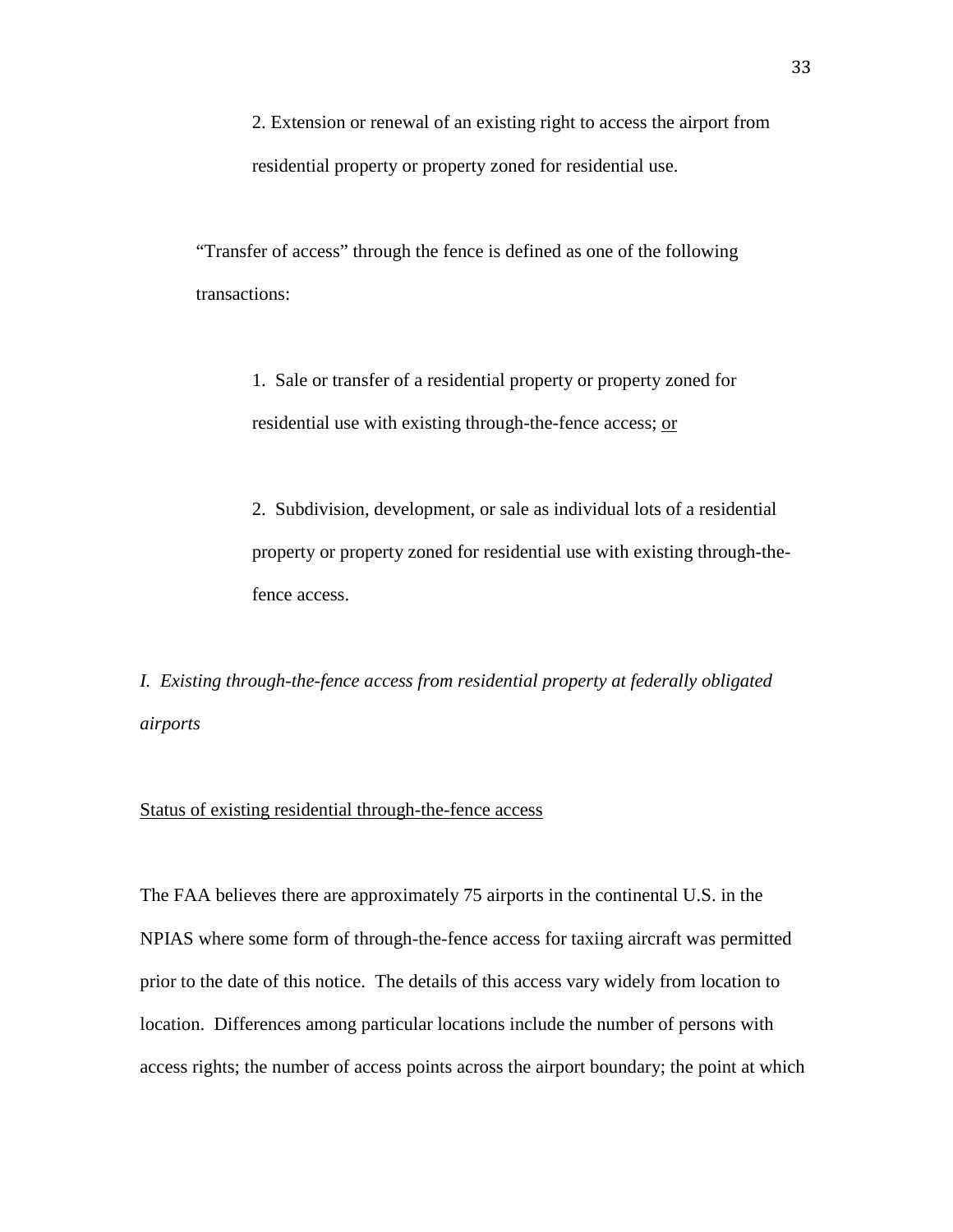the through-the-fence taxiway connects with the airport runway-taxiway system; the nature of access rights, e.g., by easement, contract, or informal permission of the sponsor; the amount and type of traffic at the airport; and the sponsor's ability to impose operating rules and charge fees related to the access. In some locations, the access right is currently held by a developer that may intend to transfer the right to airport access to a homeowners association or to individual homeowners.

Many of these through-the-fence uses have been in effect for years, sometimes decades. At some locations, property owners have perpetual rights of access to the airport under an easement that cannot be extinguished by the airport sponsor except possibly through condemnation. In other locations, owners have rights of access for a term of years under contracts that will expire in the future. In both cases, many individual owners have made a substantial investment in properties for use jointly as a residence and aircraft hangar. In every case that the FAA reviewed, owners had the expectation of continued through-thefence access to the airport both for their personal aircraft use and for the maintenance of property values and protection of their investment.

Some sponsors and users have taken measures to mitigate potential problems with residential through-the-fence at their airports. These measures include:

• Making through-the-fence users subject to airport operating rules and standards, by regulation or by agreement;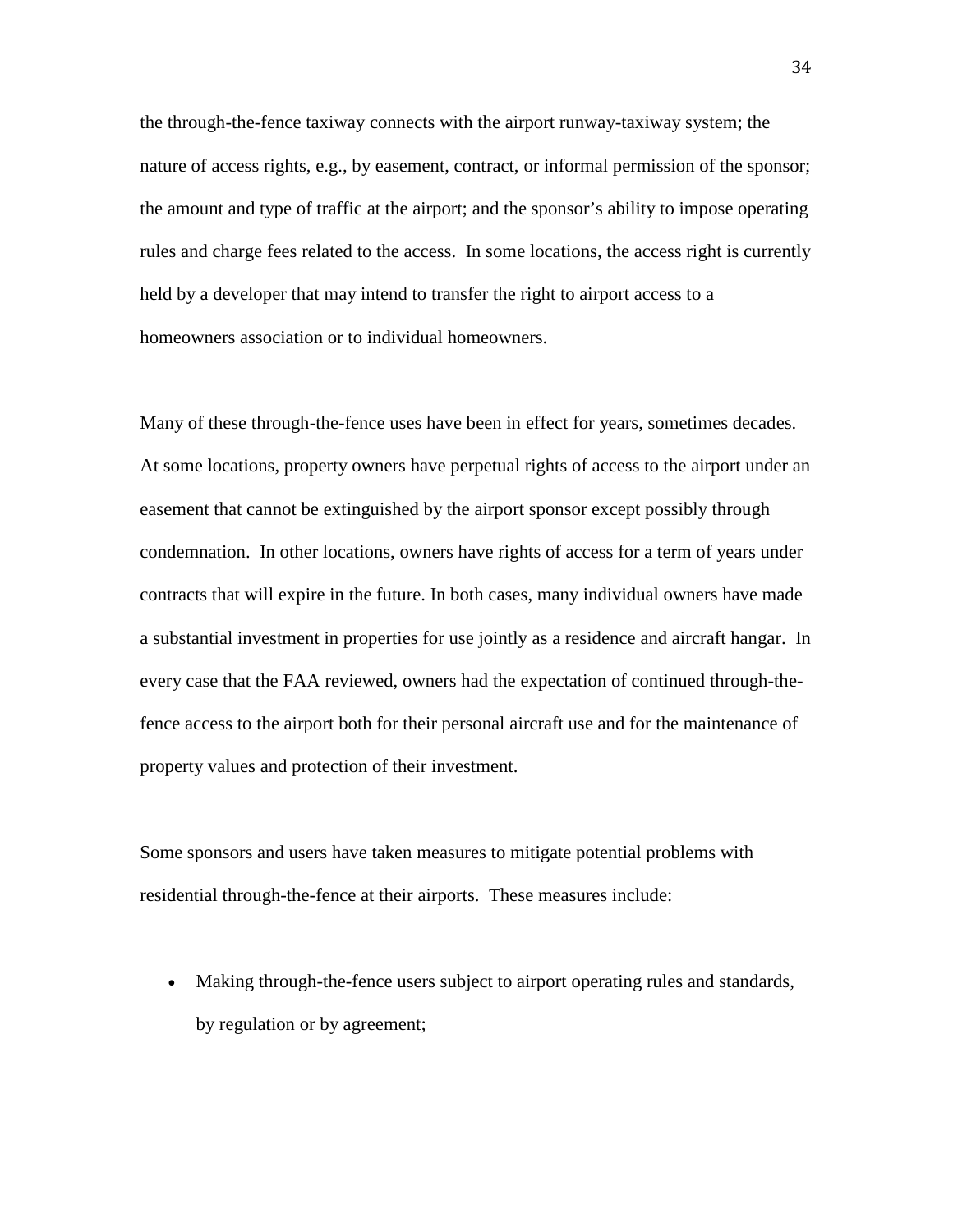- Collection of fees by the sponsor for airport access from off-airport properties;
- Through-the-fence owners waiver of rights to bring any action against the sponsor for aircraft noise and emissions;
- Through-the-fence owners execution of avigation easements in favor of the airport;
- Conditions, covenants or restrictions that limit ownership of property with through-the-fence access rights to owners or operators of aircraft; and
- Zoning that limits the use of properties with through-the-fence use to a joint aviation-residential use.

As a result, the actual and potential problems with residential through-the-fence access to an airport have been mitigated to a greater degree at some airports than at others.

#### Policy toward sponsors with existing residential through-the-fence access

The agency understands that it is not practical or even possible to terminate through-thefence access at many of those airports where that access already exists. Where access could be terminated, property owners have claimed that termination could have substantial adverse effects on their property value and investment, and airport sponsors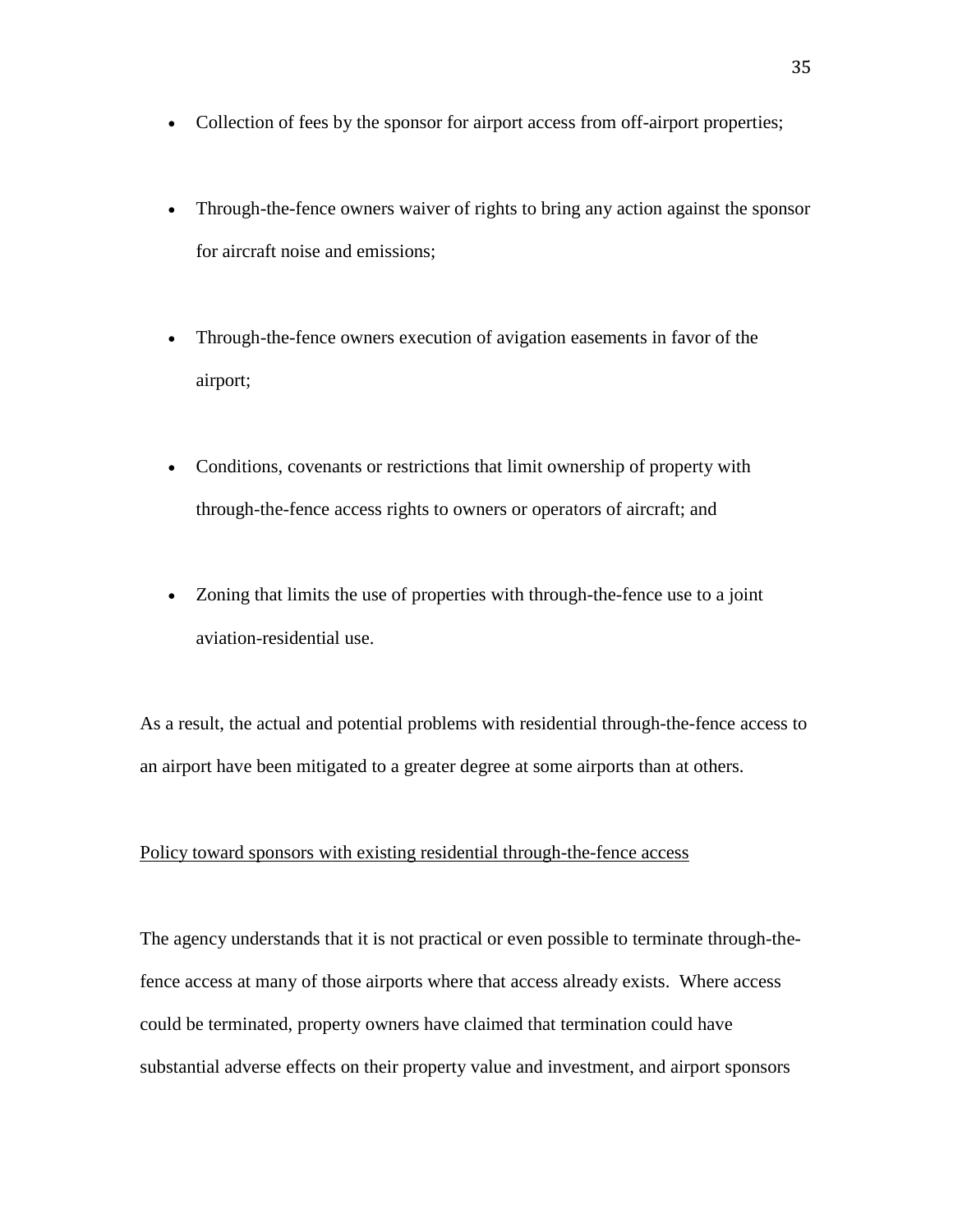seeking to terminate this access could be exposed to costly lawsuits. Accordingly, the FAA will not consider the existence of residential through-the-fence access by itself to be in noncompliance with the airport sponsor's grant assurances.

However, where through-the-fence access rights are unrestricted, or where the airport sponsor has lost powers necessary for the future operation and growth of the airport, the existing residential through-the-fence access can interfere with the sponsor's ability to meet its obligations as sponsor of a federally assisted public use airport. As discussed above, at some airports the sponsor and through-the-fence users have made an effort to implement a series of measures to address potential problems with through-the-fence access, by ensuring continuing sponsor control of airport access and limiting the effects of incompatible land use on the airport boundary. The FAA believes such measures can substantially mitigate the potential problems with residential through-the-fence access where it exists, and avoid future grant compliance issues. It is reasonable, therefore, to require sponsors of airports with existing residential through-the-fence access, to have certain measures in effect to protect its proprietary power and limit adverse effects of the through-the-fence access to facilitate compliance with its grant assurance obligations.

Accordingly, the sponsor of an airport where residential through-the-fence access or access rights already exist will be considered in compliance with its grant assurances if the airport depicts the access on its airport layout plan and meets certain standards for safety, efficiency, ability to generate revenue to recover airport costs, and mitigation of potential noncompatible land uses. Those standards are listed in section II, *Standards for*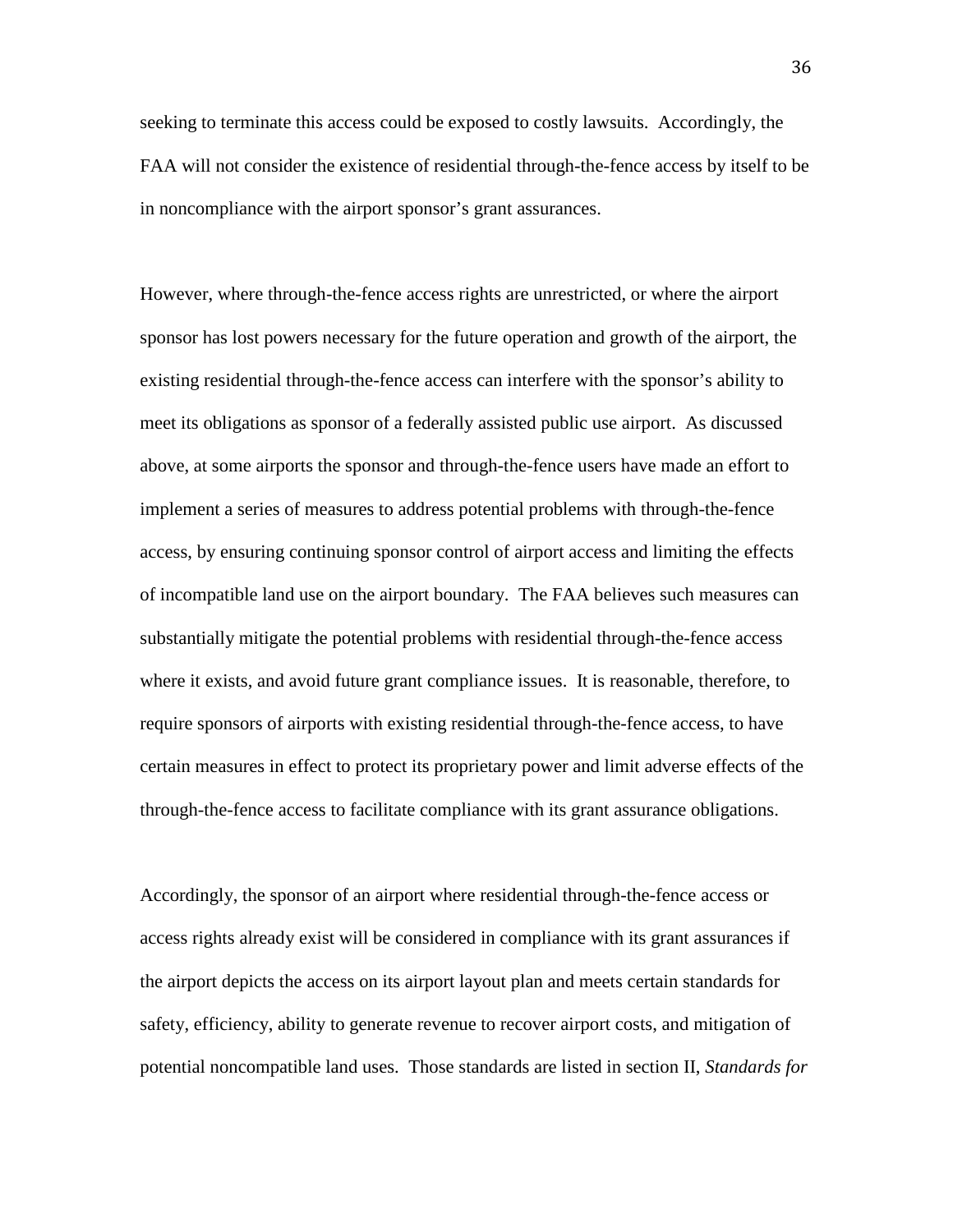*compliance at airports with existing through-the-fence access*. An airport sponsor covered by this Policy must seek FAA approval before entering into any arrangement which would establish additional access through-the-fence. Sponsors are reminded that there is no right to aircraft surface access to the airport from off-airport locations, and no off-airport property owner will have standing to file a formal complaint with the FAA to challenge the sponsor's decision not to permit such access.

The FAA will review future requests for AIP funds to ensure that federal investments are in proportion to the public use of the airport. Projects designed to exclusively serve residential through-the-fence users will not be eligible for AIP funding.

#### *II. Standards for compliance at airports with existing through-the-fence access*

The FAA understands that municipally-owned airports have varying degrees of zoning authority. For example, one airport may have strong zoning powers, while another may have none. Also, the nature of existing through-the-fence rights can greatly affect the sponsor's ability to implement measures to control access. Accordingly, the FAA does not expect every airport with existing residential through-the-fence access to adopt a uniform set of rules and measures to mitigate that access. However, the FAA does expect each such sponsor to adopt reasonable rules and implement measures that accomplish the following standards for compliance, to the fullest extent feasible for that sponsor. In general, the greater the number of residential through-the-fence access points and users of the airport and the higher the number of aircraft operations, the more important it is to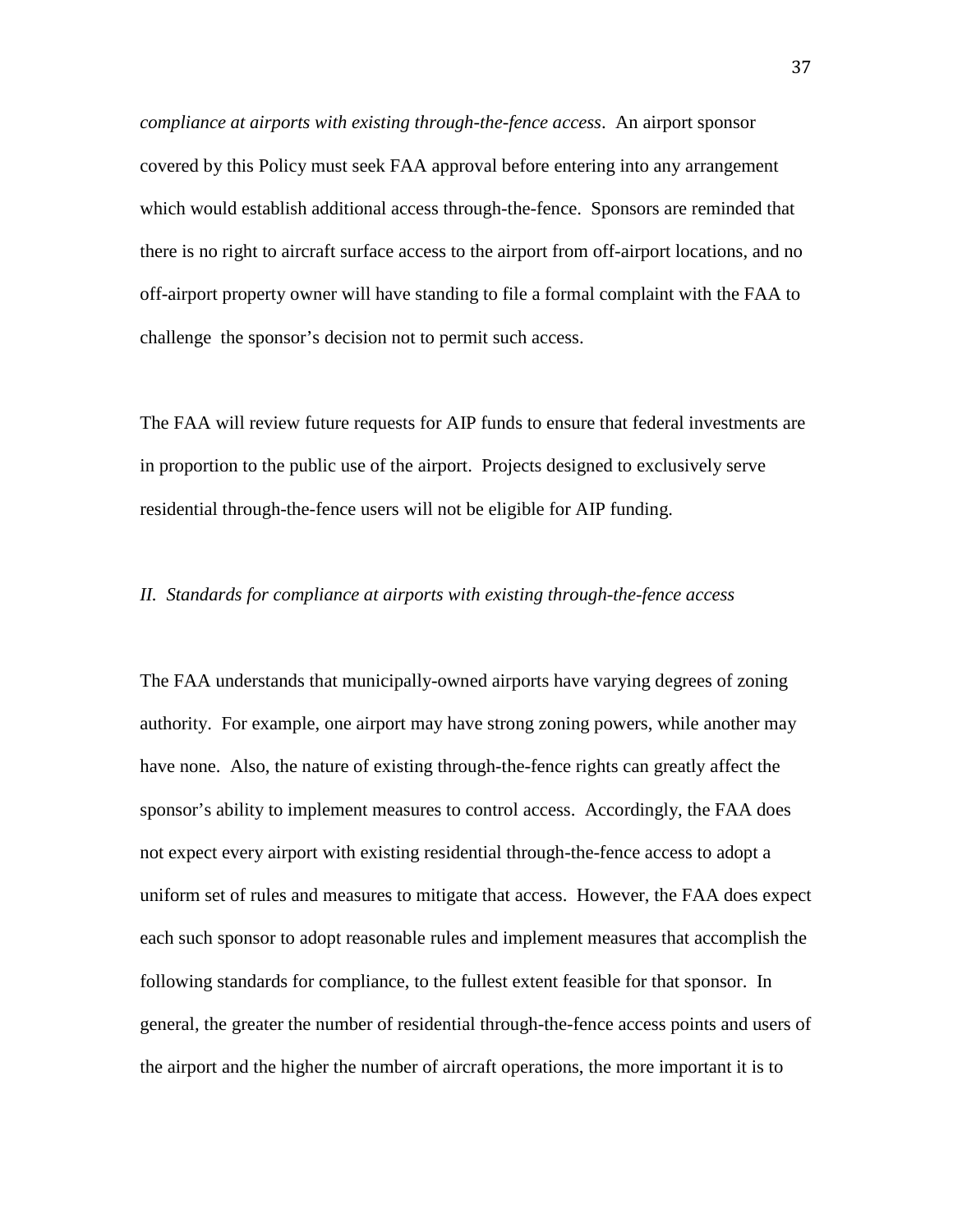have formal measures in effect to ensure the sponsor retains its proprietary powers and mitigates adverse effects on the airport.

The FAA's standards for compliance for any sponsor of an airport with existing throughthe-fence access are as follows:

1. *General authority for control of airport land and access*. The airport sponsor has sufficient control of access points and operations across airport boundaries to maintain safe operations, and to make changes in airport land use to meet future needs.

2. *Safety of airport operations*. By rule, or by agreement with the sponsor, through-the-fence users are obligated to comply with the airport's rules and standards.

3. *Recovery of costs of operating the airport*. The airport sponsor can and does collect fees from through-the-fence users comparable to those charged to airport tenants, so that through-the-fence users bear a fair proportion of airport costs.

4. *Protection of airport airspace*. Operations at the airport will not be affected by hangars and residences on the airport boundary, at present or in the future.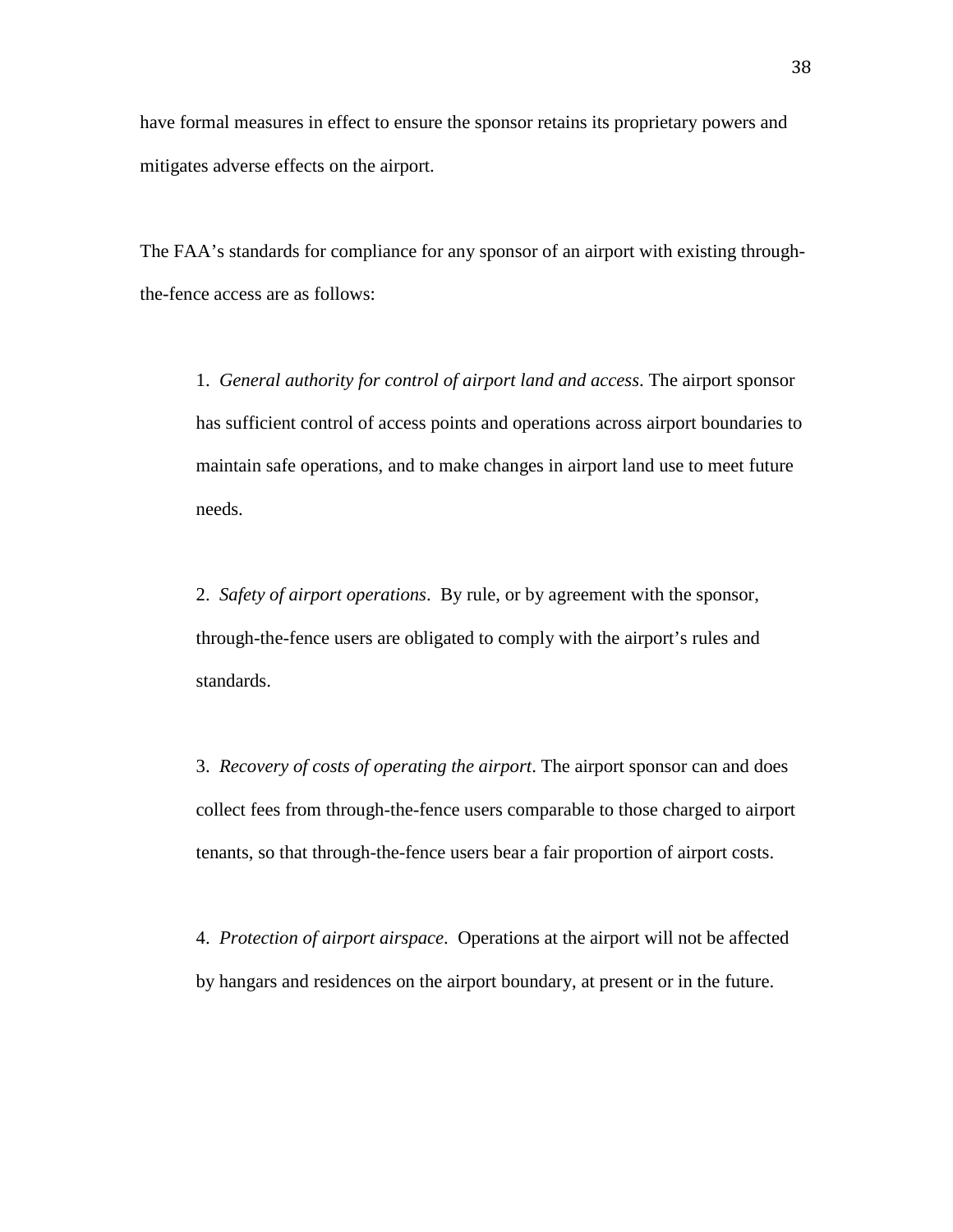5. *Compatible land uses around the airport*. The potential for noncompatible land use adjacent to the airport boundary is minimized consistent with grant assurance 21, Compatible Land Use.

These standards will be applied, on a case-by-case basis, in the FAA's evaluation of whether each airport with existing residential through-the-fence access meets the above requirements to the fullest extent feasible for that airport. In situations when access can be legally transferred from one owner to another without the airport sponsor's review, the FAA will treat the access as existing. Because the ability of some sponsors to control access has been compromised as a result of legal rights previously granted to throughthe-fence users, existing access locations may be evaluated under the alternative criteria for some standards as indicated below, if applicable to that airport.

*III. Standards for compliance at airports proposing additional through-the-fence access at airports covered by this Policy*

Once allowed, residential through-the-fence access is very difficult to change or eliminate in the future. This is because residential owners, more so than commercial interests, typically expect that their residential property will remain suitable for residential use and protected from adverse effects for a long time. Residential buyers and their mortgage lenders may ensure that the property is purchased with rights that guarantee no change in the access to the airport for decades, or indefinitely. Because each additional residential through-the-fence access location introduces the potential for problems for the airport in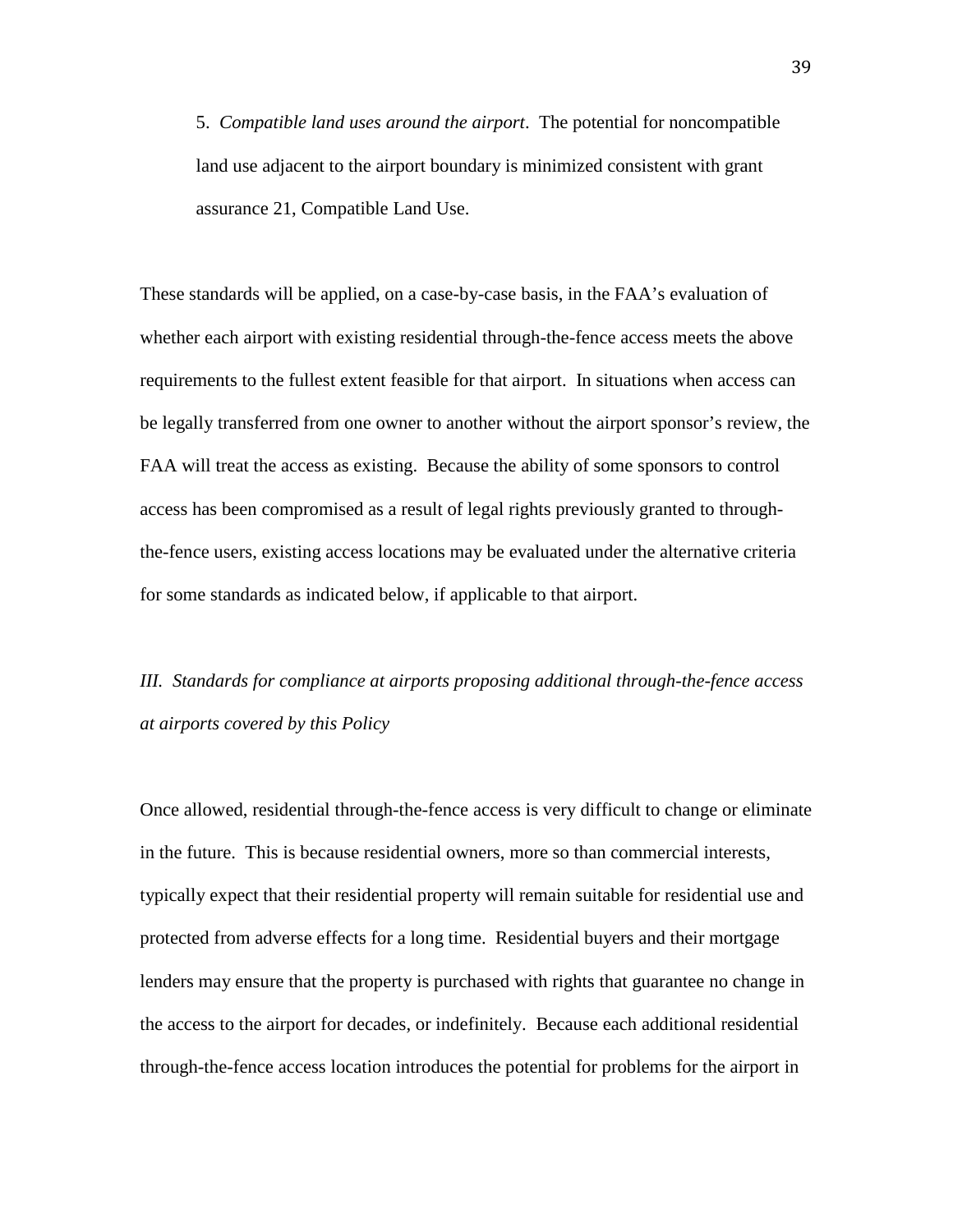the future, and because this access is effectively permanent and resistant to change once permitted, the FAA believes that additional residential through-the-fence access at public use airports should be carefully scrutinized.

The following supplemental standards will be applied to the FAA's case-by-case review of sponsors proposing additional residential through-the-fence access at airports with existing access. In situations when the transfer of access from one owner to another requires the airport sponsor's concurrence, the FAA will treat the access as additional. The FAA will not approve requests for additional access that are inconsistent with the sponsor's grant assurances (excluding grant assurance 5, Preserving Rights and Powers, paragraph "g" as proposed in this notice). Furthermore, the sponsor will be required to demonstrate the following standards for compliance:

The term of the access does not exceed twenty years.

The sponsor provides a current (developed or revised within the last five years) airport master plan identifying adequate areas for growth that are not affected by the existence of through-the-fence access rights, OR the sponsor has a process for amending or terminating existing through-the-fence access in order to acquire land that may be necessary for expansion of the airport in the future.

The location of the new access point does not prevent development or changes in use of airport property in the future.

40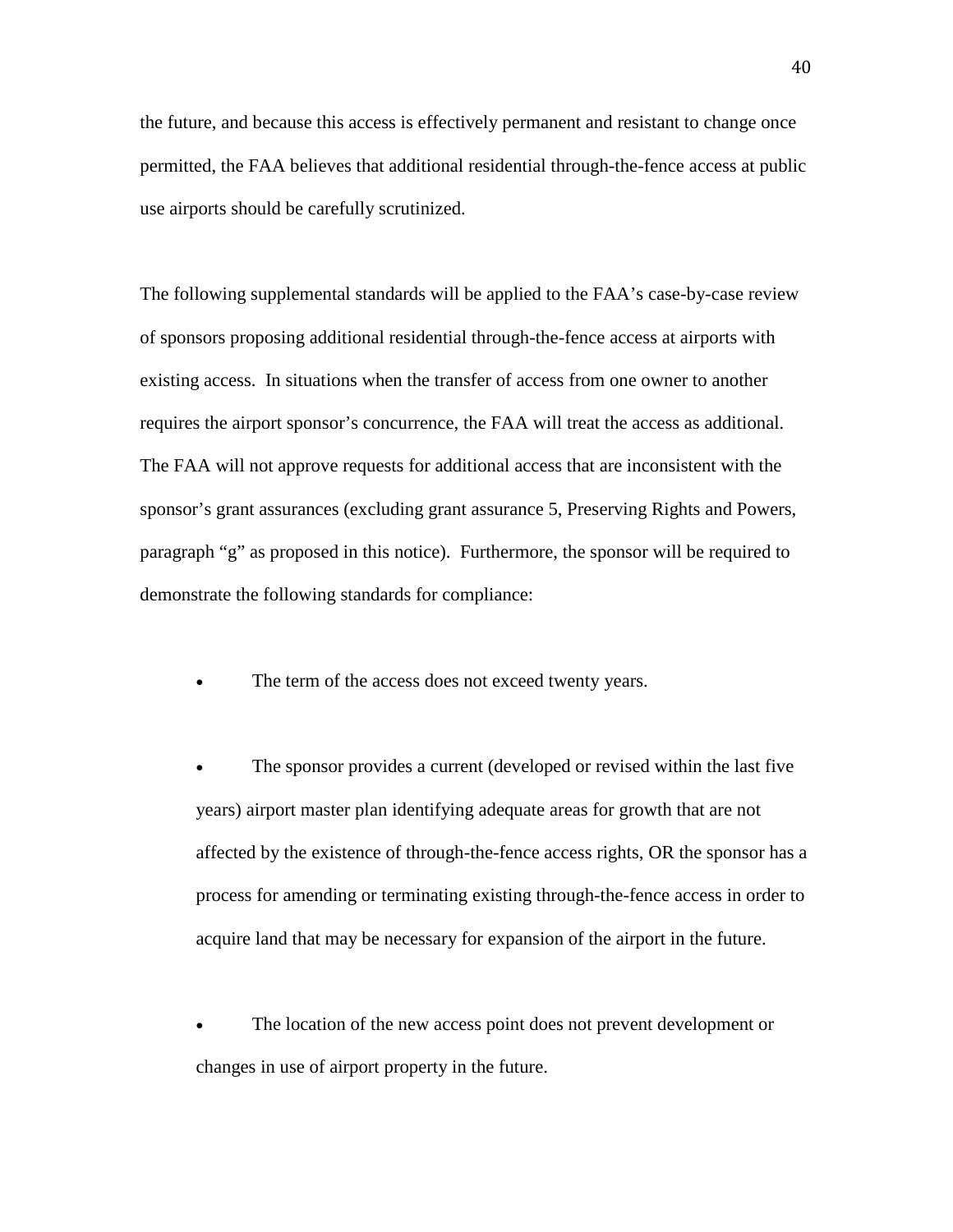The location and use of the new access point does not cause or hold the potential for operational problems or a reduction in efficiency of ground operations at the airport.

The sponsor will impose and enforce safety and operating rules on through-the-fence residents utilizing this access while on the airport identical to those imposed on airport tenants and transient users.

The sponsor will charge through-the-fence residents utilizing this access fees that recover airport costs and fairly distribute the burden of airport fees across all airport users, both tenants and through-the-fence. Rates should increase on the same schedule as tenant fees. Fees that may be sufficient for this purpose include, without limitation:

- o Tenant tie-down charges.
- o Tenant rates for square footage of off-airport hangars.
- o Ground leases for dedicated taxiway connections to off-airport properties.
- o Assessment of capital costs for general infrastructure.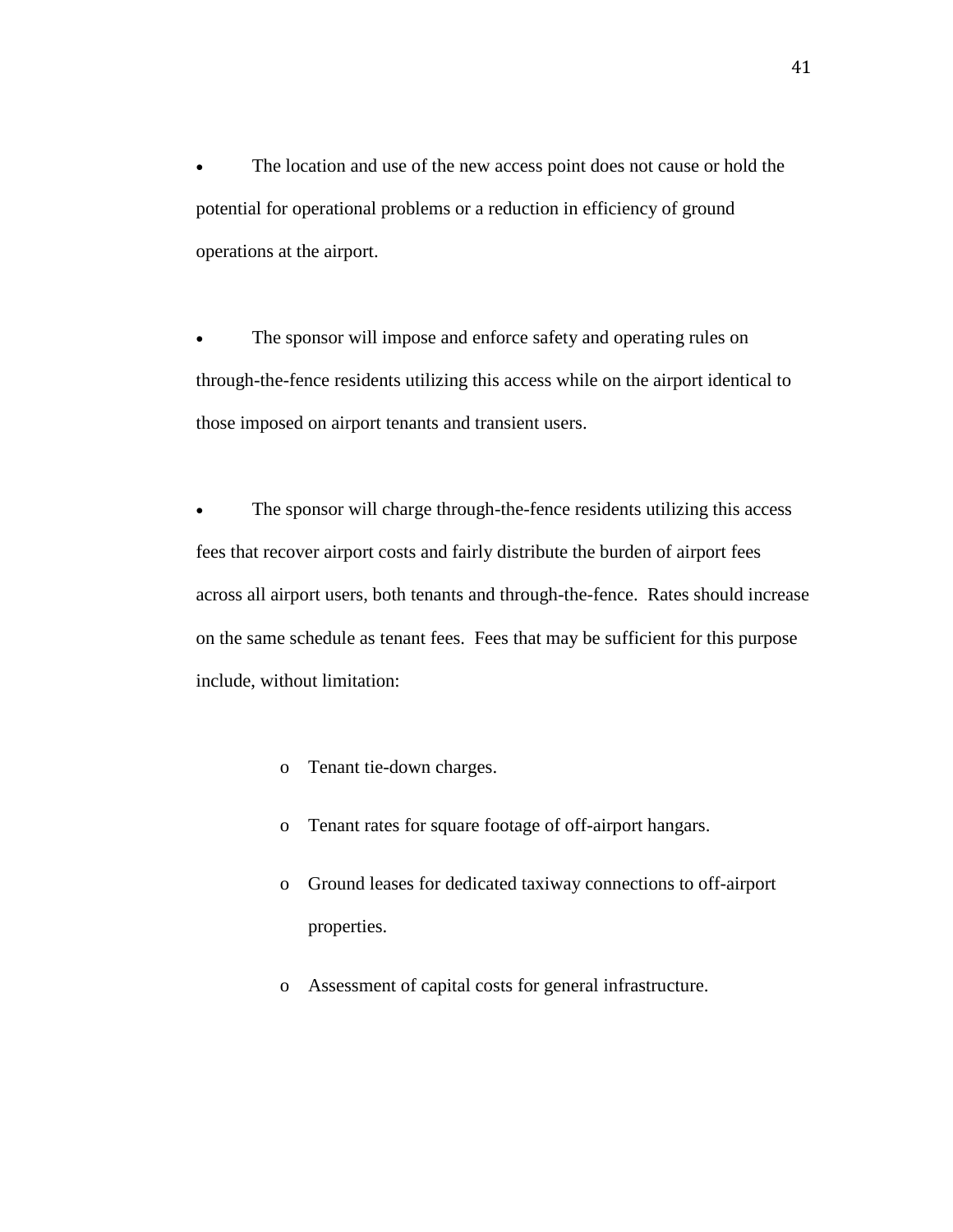• Through-the-fence residents will bear all the costs of infrastructure related to their access.

• Through-the-fence residents utilizing this access will grant the sponsor an avigation easement for overflight, including unobstructed flight through the airspace necessary for takeoff and landing at the airport.

Through-the-fence residents utilizing this access, by avigation easement; deed covenants, conditions or restrictions; or other agreement, have acknowledged that the property will be affected by aircraft noise and emissions.

• Through-the-fence residents utilizing this access have waived any right to bring an action against the airport sponsor for operations at the airport associated with aircraft noise and emissions.

The sponsor has a mechanism for ensuring through-the-fence residents utilizing this access will file FAA Form 7460-1, Notice of Proposed Construction or Alteration, if necessary.

Where available, the airport sponsor or other local government has in effect measures to limit future use and ownership of the through-the-fence properties to aviation-related uses (in this case, hangar homes), such as through

42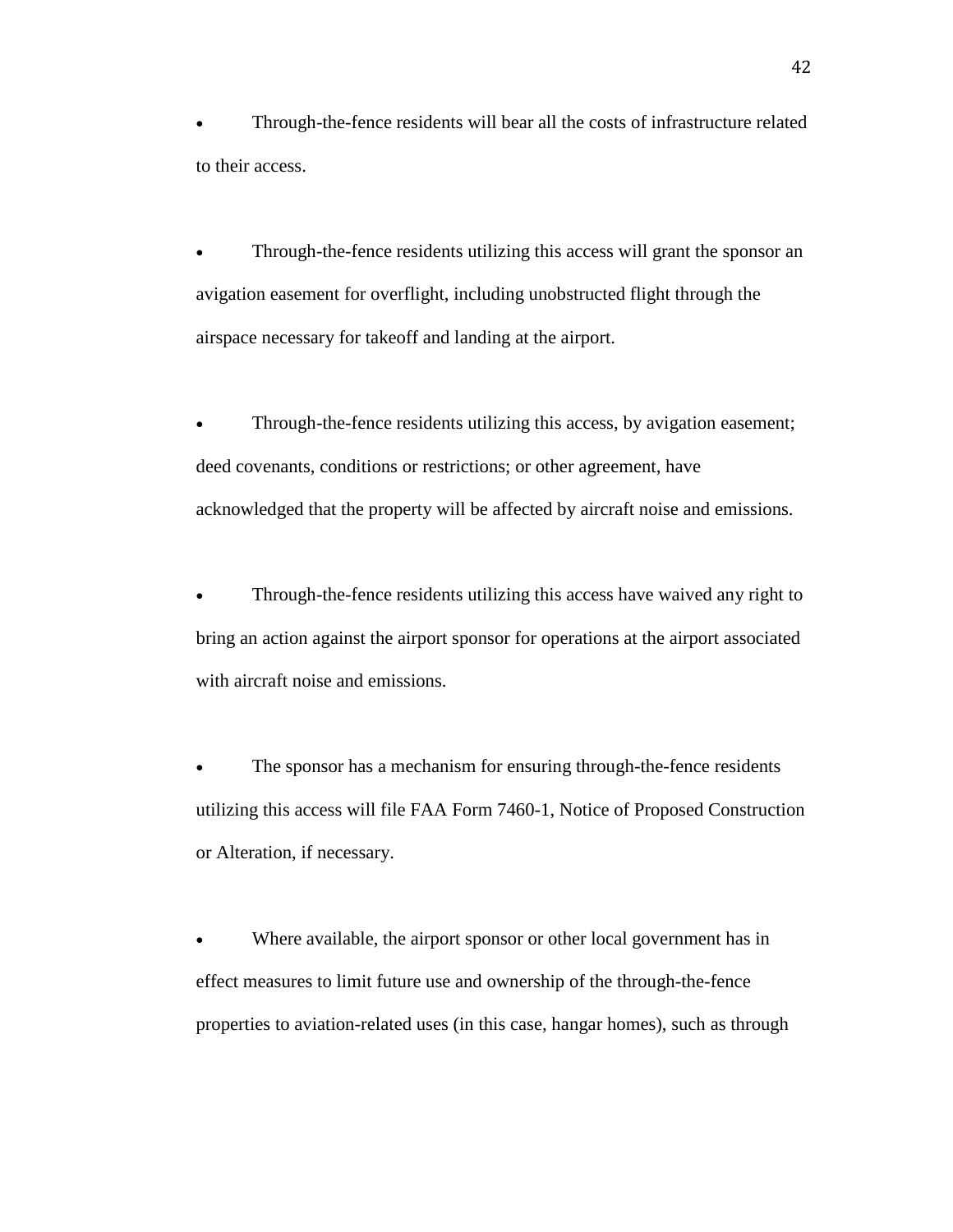zoning or mandatory deed restrictions. The FAA recognizes this measure may not be available to the airport sponsor in all states and jurisdictions.

If the residential community has adopted restrictions on owners for the benefit of the airport (such as a commitment not to complain about aircraft noise), those restrictions are enforceable by the airport sponsor as a third-party beneficiary, and may not be cancelled without cause by the community association.

The additional access is consistent with and depicted on the approved or proposed Airport Layout Plan (ALP).

#### *IV. Process and documentation*

#### A. *Existing residential through-the-fence access*.

1. General. The sponsor of an airport with existing residential through-the-fence access will be considered in compliance with its grant assurances, and eligible for future grants, if the FAA determines that the airport meets the applicable standards listed above under *Standards for compliance at airports with existing residential through-the-fence access.* The sponsor may demonstrate that it meets these standards by providing the FAA Airports District Office (ADO) or Regional Airports Division with a written description of the sponsor's authority and the controls in effect at the airport ("residential through-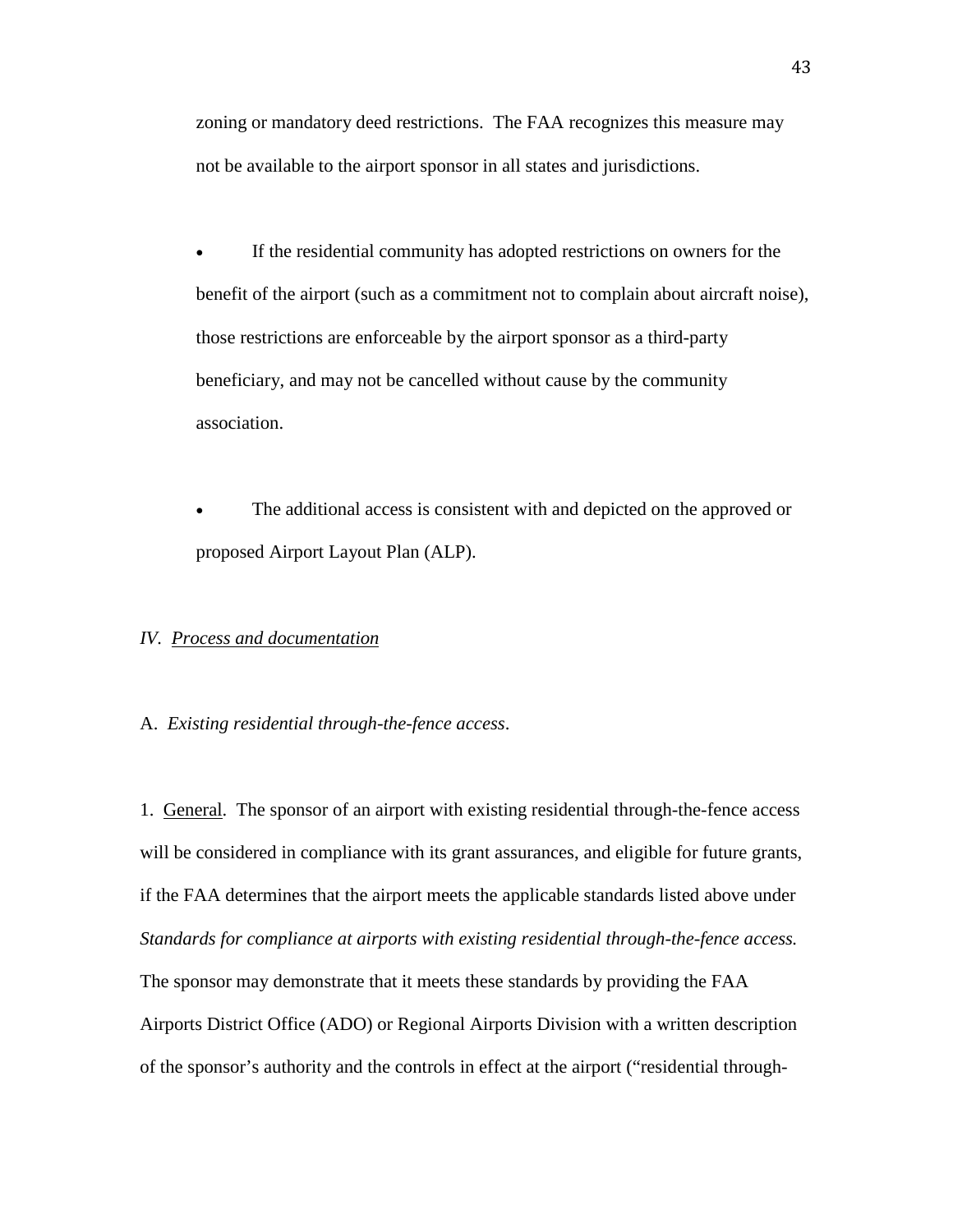the-fence access plan" or "access plan"). The regional division or ADO will review each access plan, on a case-by-case basis, to confirm that it addresses how the sponsor meets each of these standards at its airport. The regional division or ADO will forward its recommendations regarding each access plan to the Manager of Airport Compliance. Only the Manager may accept an airport sponsor's residential through-the-fence access plan. In reviewing the access plan, the Manager may consult with the Transportation Security Administration (TSA). The FAA will take into account the powers of local government in each state, and other particular circumstances at each airport. In every case, however, the access plan must address each of the basic requirements listed under II of this Policy.

2. Residential through-the-fence access plan. The FAA will require evidence of compliance before issuing an AIP grant, beginning in Fiscal Year 2013. FY 2013 and later grants will include a special grant condition requiring the ongoing implementation of these access plans. Generally the FAA will not award discretionary grants to the airport until the FAA accepts the sponsor's access plan as meeting the standards to the extent feasible for that airport. Therefore, a residential through-the-fence access plan should be provided no later than the October 1st of the fiscal year in which the sponsor will request an AIP grant (i.e., sponsors that will request an AIP grant in Fiscal Year 2013 must submit an access plan no later than October 1, 2012; sponsors requesting an AIP grant in Fiscal Year 2014 must submit no later than October 1, 2013).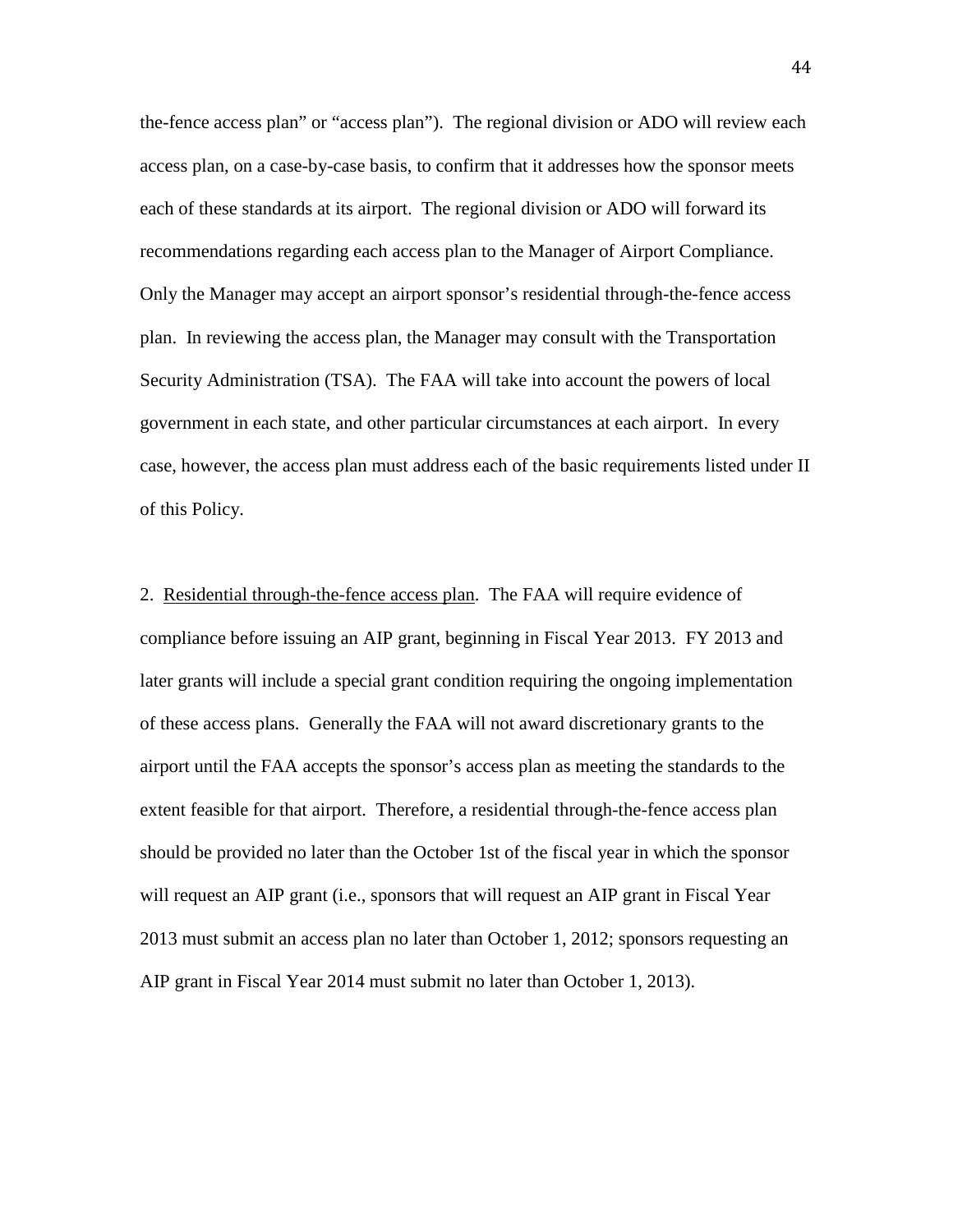3. Airport Layout Plan. The FAA will require all residential through-the-fence access points to be identified on the airport's layout plan. A temporary designation may be added through a pen and ink change to immediately identify the locations on the airport property which serve as points of access for off-airport residents. Airport sponsors which are required to submit access plans will have three years from the date their access plan is accepted to initiate a formal ALP revision to fully depict the scope of their existing residential through-the-fence arrangements. The FAA may decline to provide AIP funds for costs associated with these formal ALP revisions.

A sponsor's failure to depict all residential through-the-fence access points may be considered an apparent violation of the sponsor's grant assurances, and the agency may consider grant enforcement under 14 CFR Part 16.

4. FAA review. The FAA's acceptance of the access plan represents an agency finding that the airport has met the compliance standards for existing residential through-thefence access. The FAA will review the airport sponsor's access plan prior to approving any formal revisions to the airport's layout plan. An airport sponsor's failure to implement its access plan could result in a violation of the special grant condition and potentially lead to a finding of noncompliance.

5. Airports currently in noncompliance. Airports currently in noncompliance due to grant assurance violations related to through-the-fence access, such as grant assurance 19, Operation and Maintenance, will need to continue to work with ADO and regional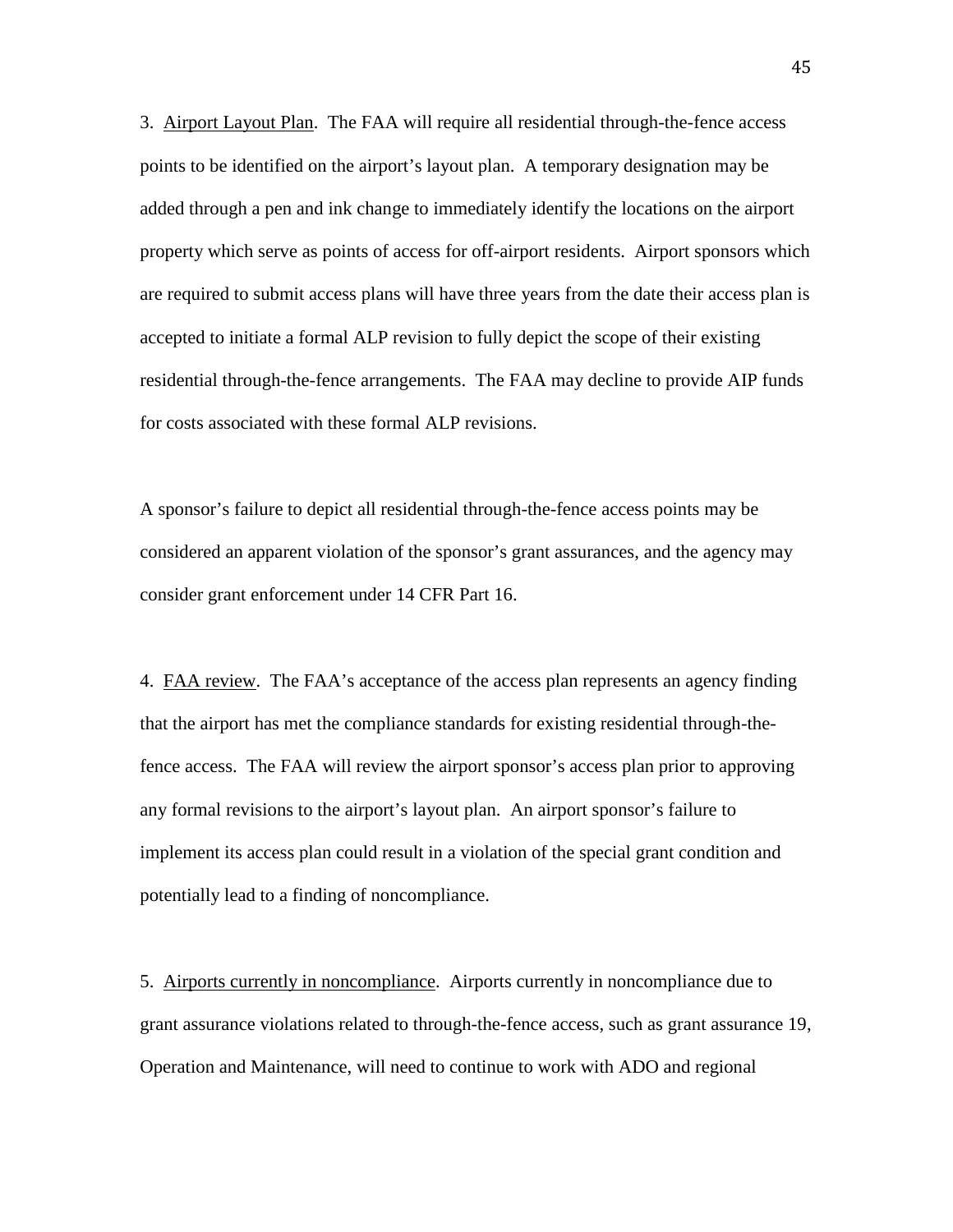division staff to establish an appropriate corrective action plan. An FAA-approved corrective action plan, once accepted by the FAA, will serve as the sponsor's access plan. The decision to restore the sponsor's compliance status will be made by the Manager of Airport Compliance. In cases where the airport's safety and utility have been compromised, the Manager may require the sponsor to take definitive steps to address those concerns before restoring the sponsor to a compliant status.

#### 6. Airports with existing residential through-the-fence access that do not meet the

compliance standards. The FAA recognizes that some airport sponsors will not be able to fully comply with the standards listed above, due to limits on the powers of the sponsor and/or other local governments, or on other legal limits on the sponsor's discretion to adopt certain measures. Other airports have the capability to adopt measures to satisfy the compliance standards but have not done so. The FAA will take the following action with respect to any obligated airport with existing residential through-the-fence access that does not meet the minimum compliance standards:

a. *Airports that serve a function in the NPIAS but cannot fully meet the throughthe-fence compliance standards.* Where the airport still substantially serves its intended function in the NPIAS, but residential through-the-fence access at the airport will have an adverse effect on the airport's operations, its ability to grow, or its ability to accept new kinds of aviation use, the FAA will consider a reduced level of future AIP investment in the airport. FAA evaluation of investment needs will reflect any impairment in the airport's utility due to residential through-the-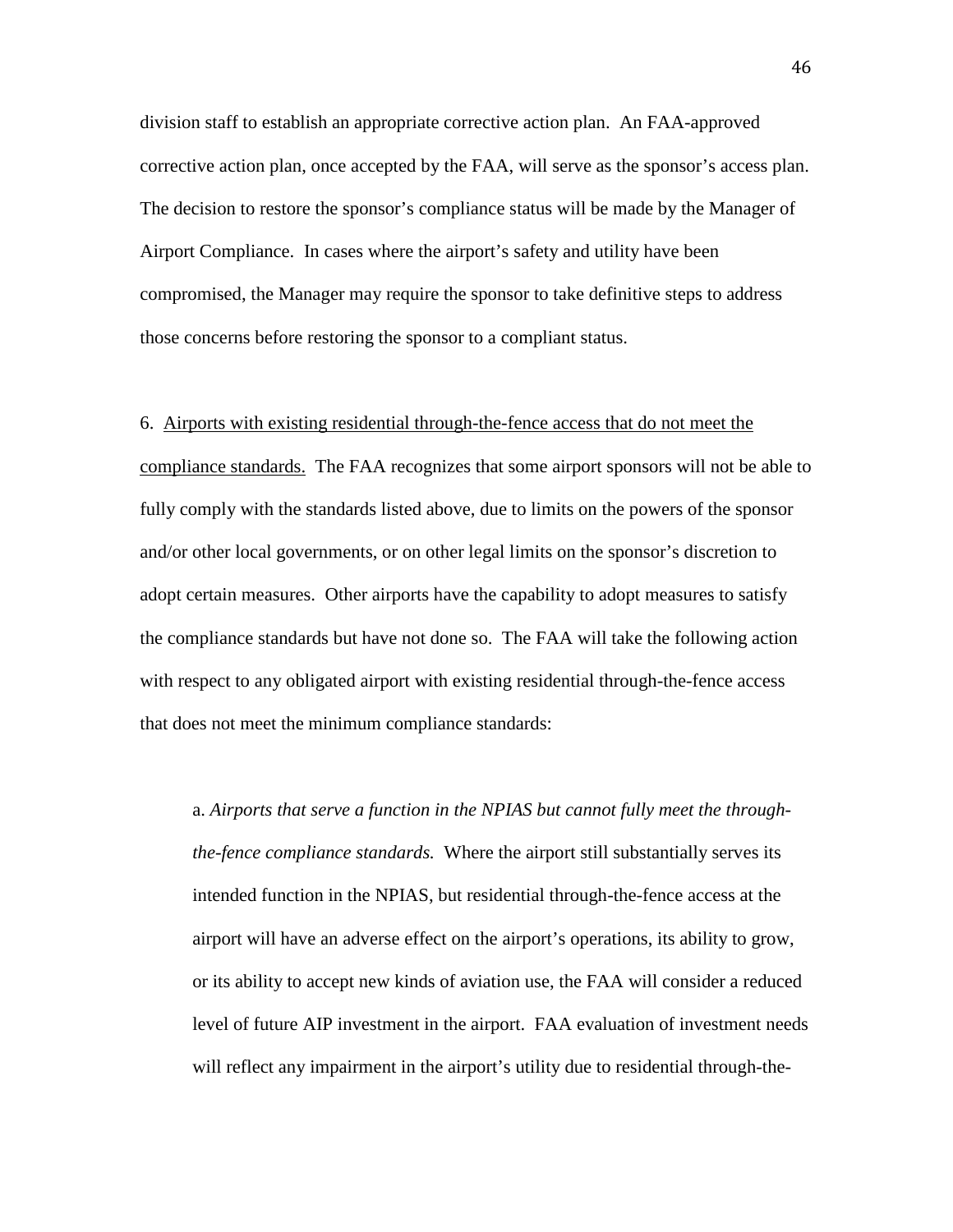fence use. The sponsor will not lose eligibility for non-primary entitlement grants on the basis of the through-the-fence access, but will not be able to depend on receiving future discretionary grants for all eligible projects.

b. *Airports that no longer have significant value in the national system.* Where the residential through-the-fence access cannot be controlled by the sponsor, and use of that access adversely affects the airport's availability as a public use airport, the FAA will consider removal of the airport from the NPIAS consistent with the requirements of FAA Order 5090.3C *Field Formulation of the National Plan of Integrated Airport Systems (NPIAS)*. The FAA may either take steps to recover unamortized grant funds, or may leave grant assurances in effect for the life of existing grants but award no new grants.

## B. *Requests for additional residential through-the-fence access at airports covered by this Policy*

As of the date of this notice [INSERT DATE OF PUBLICATION], a sponsor proposing additional access must submit a current airport master plan and a revised residential through-the-fence access plan as detailed below. A sponsor proposing to establish additional access points must also submit a revised Airport Layout Plan. The regional division or ADO will forward its recommendations regarding each request for additional access to the Manager of Airport Compliance. Only the Manager may approve an airport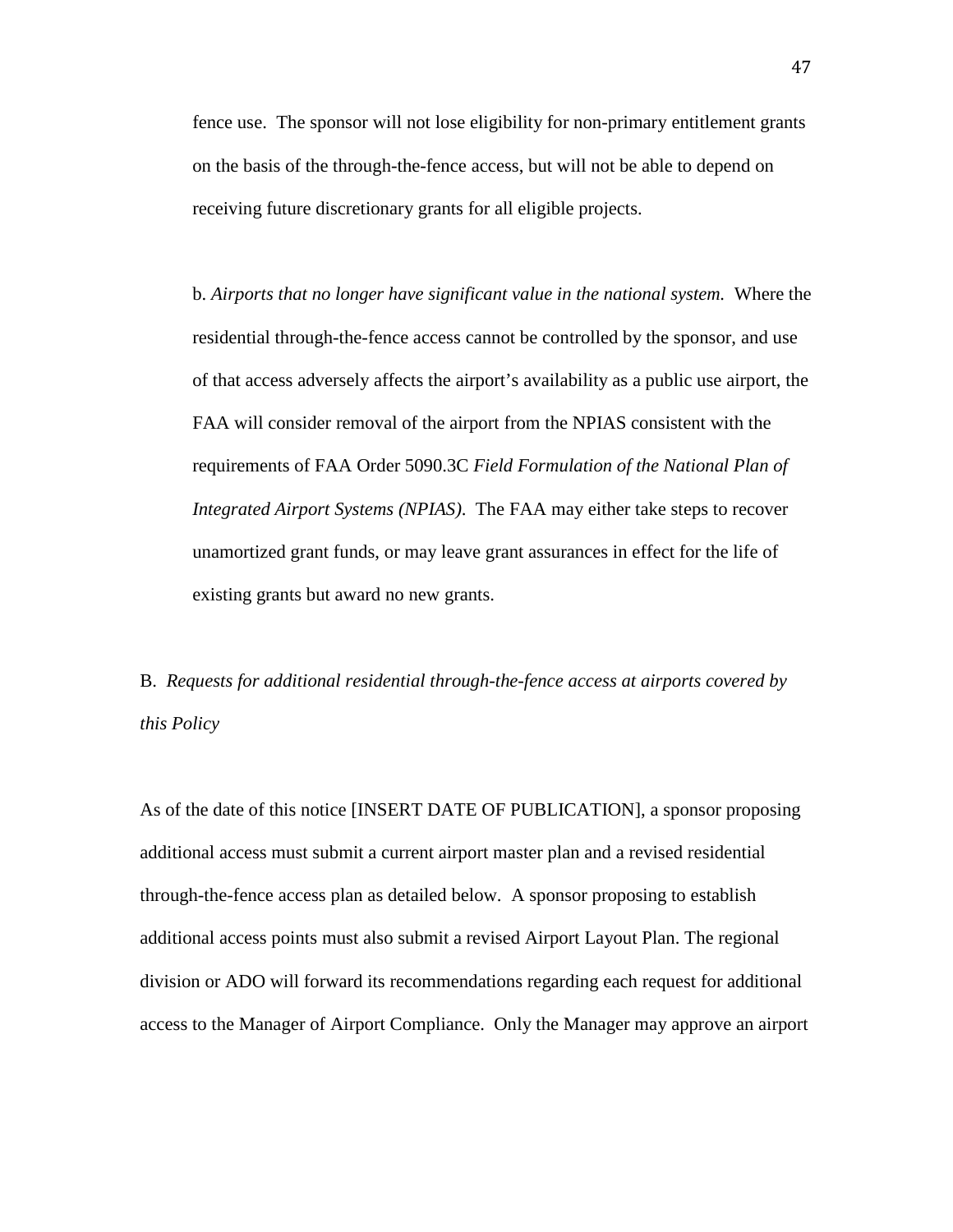sponsor's request for additional access. In reviewing the proposal, the Manager may consult with TSA.

1. Master Plan. A sponsor wishing to permit additional (including proposals to extend or renew existing access agreements) residential through-the-fence access must submit a recent airport master plan to the ADO or Regional Airports Division. The FAA considers a master plan to be recent if it was developed or updated within the past five years. The master plan should explain how the sponsor plans to address future growth, development, and use of the airport property over the next twenty years.

2. Residential through-the-fence access plan. The sponsor is responsible for revising its access plan, as discussed under section IV.A.2 of this Policy, to reflect how it will meet the standards for compliance for the additional access. Once accepting the revised access plan, the FAA will condition future AIP grants upon its ongoing implementation.

3. Application to approve revised Airport Layout Plan. A sponsor wishing to permit additional residential through-the-fence access by establishing a new access point must submit a proposed ALP revision to the ADO or Regional Airports Division, depicting the point of access and associated airport infrastructure required for linking the access point to the airport runway/taxiway system. The sponsor should also submit information on the aircraft types and number of aircraft expected to use the additional access proposed. The FAA will not approve any change to the airport's ALP that appears inconsistent with the sponsor's grant assurances or that adversely affects the safety, efficiency, or utility of the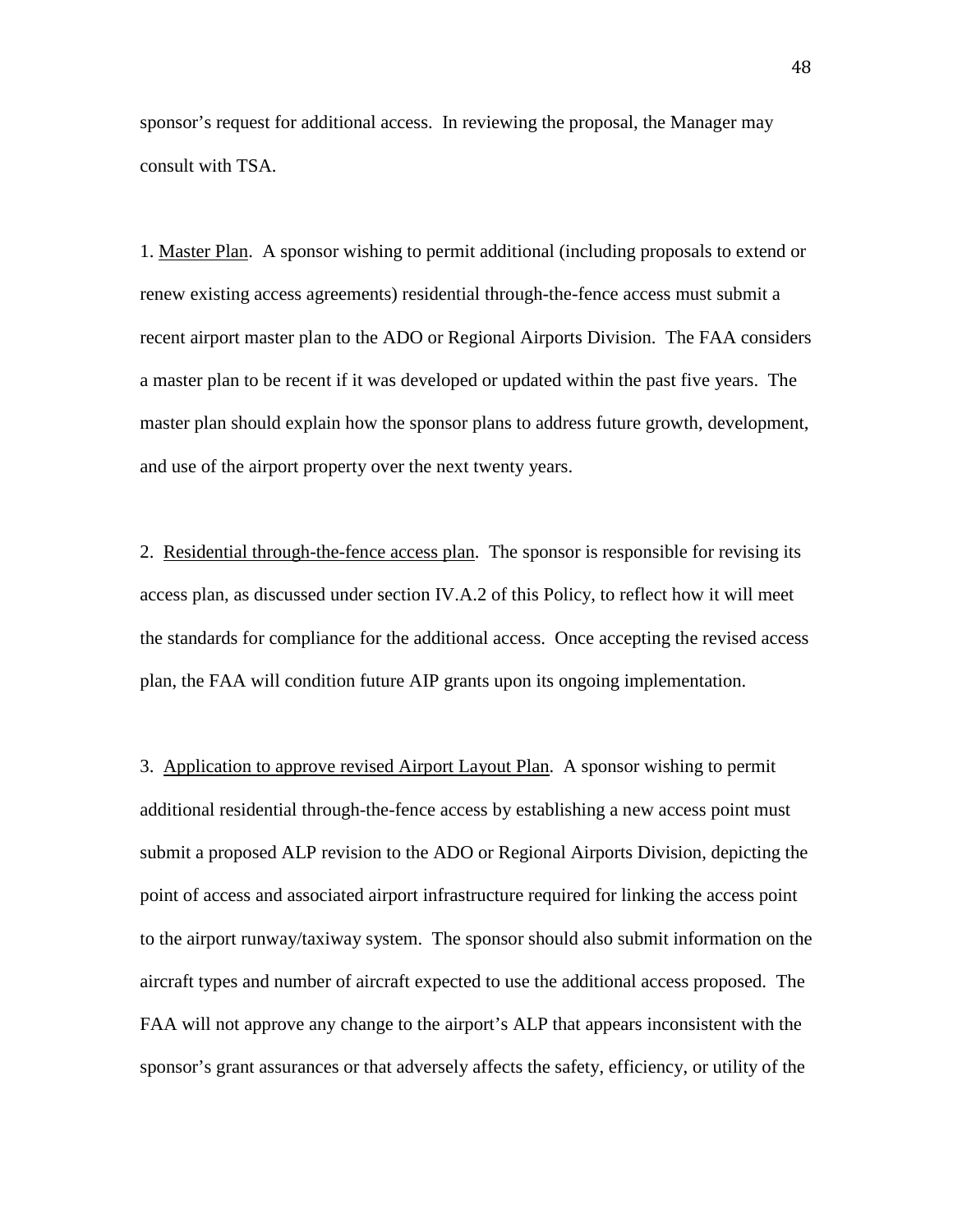airport. The FAA may decline to provide AIP funds for costs associated with these formal ALP revisions.

A sponsor's failure to depict all residential through-the-fence access points may be considered an apparent violation of the sponsor's grant assurances, and the agency may consider grant enforcement under 14 CFR Part 16.

4. Continuing obligations. Once the revised access plan and if required the revised ALP depicting the new access point are accepted by the FAA, the additional residential through-the-fence access is considered existing residential through-the-fence access, and the sponsor must comply with the continuing obligations for sponsors of airports with existing residential through-the-fence access, as described in section IV.A of this Policy.

#### V. *Eligibility for AIP grants*.

A. General. Beginning in Fiscal Year 2013, a sponsor will be required to submit their residential through-the-fence access plans prior to notifying the FAA of its intent to apply for an AIP grant. However, the FAA will review subsequent grant applications from each such sponsor to ensure that the requested grant of AIP funds would primarily serve the airport's public function in the national airport system. The FAA will limit the federal investment in airport infrastructure and facilities to an amount related to general public demand at the airport.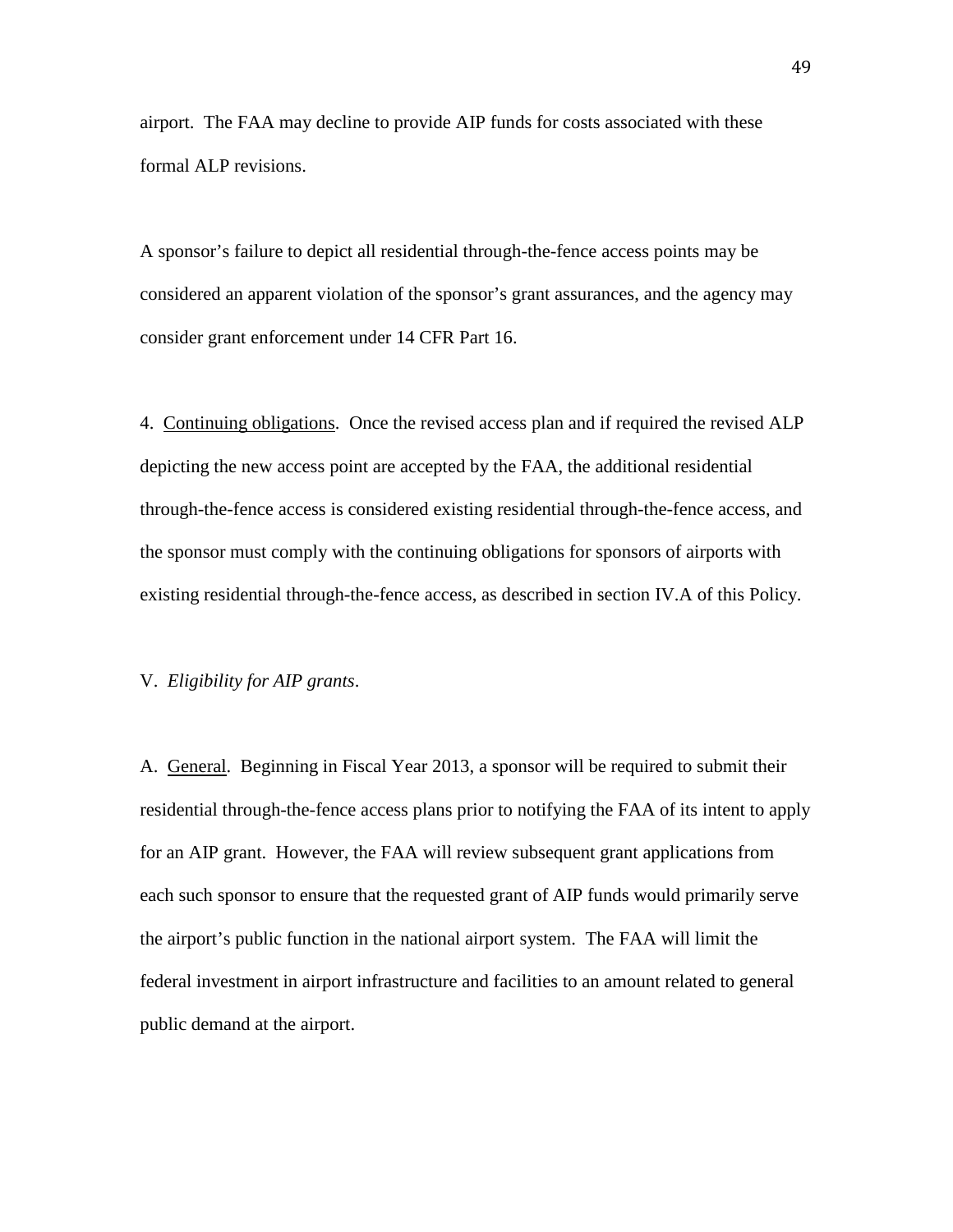B. Public infrastructure and facilities with substantial benefit to private through-thefence users. Where private residential developments with through-the-fence access receive value from access to federally assisted airport infrastructure and facilities, the FAA will expect the private users to share in those capital costs.

C. Exclusive or primary private benefit. On-airport infrastructure and facilities used exclusively or primarily for accommodation of through-the-fence users are considered private-use and are ineligible for AIP grants.

# 2. THE PROPOSED AMENDMENT TO THE STANDARD AIP SPONSOR ASSURANCES

The FAA considers a sponsor's consent to any new permission for through-the-fence access to the airport from a residential property to be inconsistent with the sponsor's grant assurances, specifically, the obligation to maintain rights and powers to control airport development and operation. Permitting such access to the airport may also result in violations of the obligation to impose a reasonable, not unjustly rate structure that makes the airport as self-sustaining as possible, and the obligation to restrict areas adjacent to the airport to compatible land uses. While some commenters argued that many existing residential through-the-fence uses have not caused apparent problems for the airport, the problems for airports and access to the national airport system are not always evident or important to the through-the-fence users themselves. For example, the interests of commercial and transient users may create a demand for expanded use of the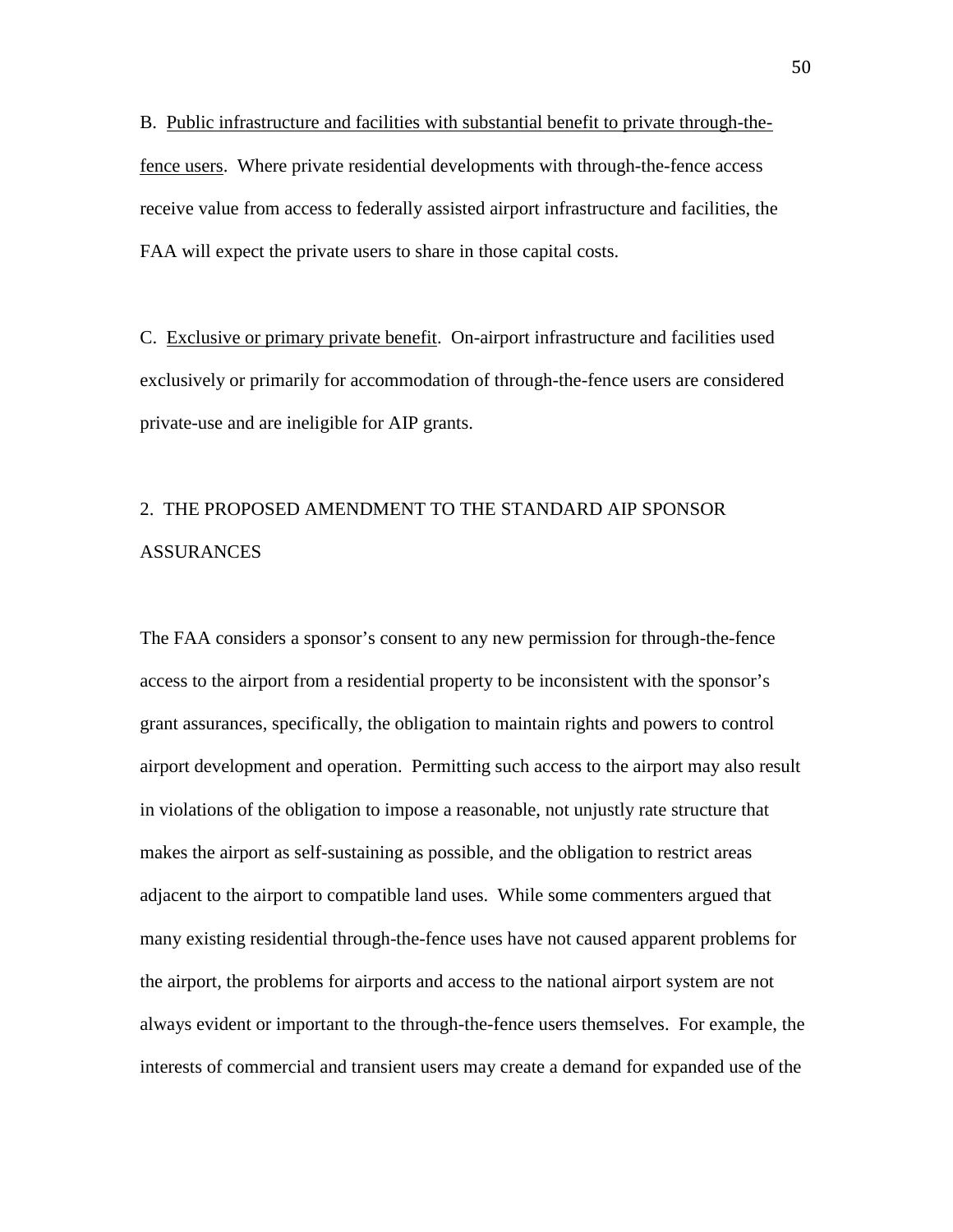airport or expansion of airport property, both of which could be adversely affected by the existence of residential properties on the airport boundary. This is inconsistent with the expectation that federally obligated airports will be able to accommodate new demand.

Once allowed, residential through-the-fence access is very difficult to change or eliminate in the future. This is because residential owners, more so than commercial interests, typically expect that their residential property will remain suitable for residential use and protected from adverse effects for a long time. Residential buyers and their mortgage lenders may ensure that the property is purchased with rights that guarantee no change in the access to the airport for decades, or indefinitely. Because each new residential through-the-fence access location introduces the potential for the airport sponsor to have problems meeting its obligations under the sponsor grant assurances in the future, and because this access is effectively permanent and resistant to change once granted, the FAA believes that new residential through-the-fence uses at public use airports should not be established.

Accordingly, the FAA will consider a new through-the-fence access arrangement from a property used as a residence or zoned for residential use to be an apparent violation of the sponsor's grant assurances, and the agency may investigate any report of such action for possible enforcement under 14 CFR Part 16. Any action taken to strengthen, memorialize, or codify existing access in perpetuity beyond that described in an FAA approved residential through-the-fence access plan at an airport with existing access will also be considered a new grant of through-the-fence access. The sponsor will of course